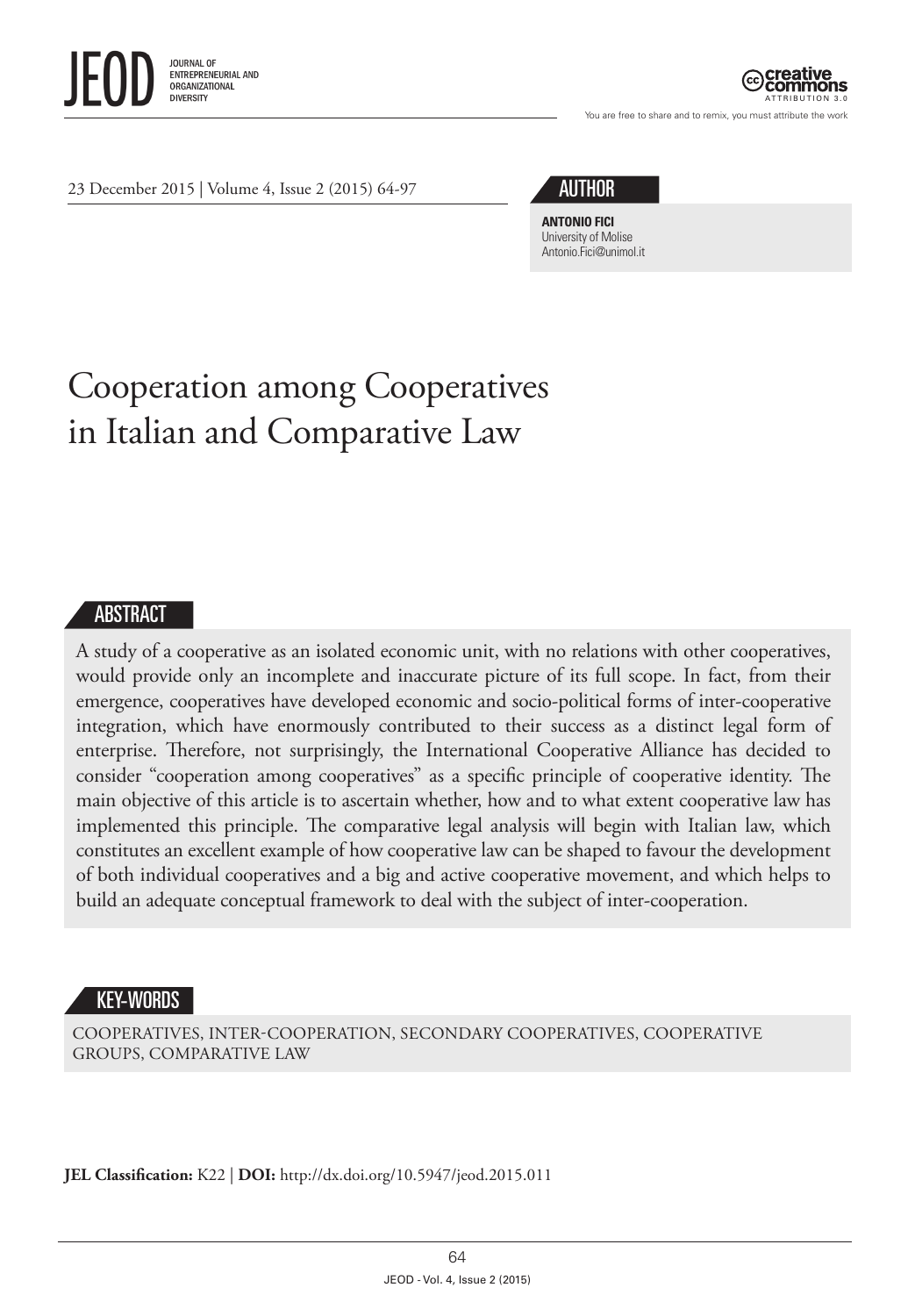## **1. Cooperative integration and cooperative identity**

A study of the cooperative that regarded it as an isolated economic unit, with no relations with other cooperatives, would provide only an incomplete view and an inaccurate concept of the cooperative. In fact, from the beginning, cooperatives have established economic and socio-political forms of inter-cooperative integration, which have enormously contributed to their success as a distinct legal form of enterprise. Admittedly, the creation of a system of cooperatives has coincided with the excogitation of the cooperative idea of business, to the point that it would not be incorrect to conclude that cooperative integration is one of the essential elements of the cooperative identity.

Already in 1879, George Jacob Holyoake, in the second volume of his *History of Cooperation*, emphasized the fundamental role of the "North of England Cooperative Wholesale Society" of Manchester—a federation of cooperative stores, established in 1863 by 48 cooperatives, for the wholesale purchase and distribution of commodities for store sale—in the initial development of the (most famous) Rochdale cooperative, as well as the development of other cooperatives, and, in more general terms, in the promotion of cooperation and the establishment of a cooperative "movement" (Holyoake, 1906)<sup>1</sup>. These federations—which, in fact, were cooperatives of cooperatives—were expected to benefit the cooperative stores (and, especially, small and new stores) through reductions to purchasing costs<sup>2</sup>. The

<sup>1</sup> However, Holyoake points out that the idea was introduced earlier, with the first official mention of a cooperative wholesale society dating back to 1832, "although it was in Rochdale that the idea was destined to take root and grow and be transplanted to Manchester" (Holyoake, 1906: 351). The Rochdale Society of Equitable Pioneers—which was registered on 24 October 1844 and opened its first store on 21 December of the same year in Rochdale, near Manchester, UK—is almost universally regarded as the first structured manifestation of the kind of business organization to which the title and substance of "cooperative" have been conferred. However, it is widely accepted that, before the establishment of the Rochdale Society—and not only in the UK—other cooperative-like entities existed already. Rochdale became the home of the modern cooperation largely as a result of the adoption and formalization by the Society of specific rules of conduct, which certainly contributed to its success and also inspired the cooperative movement and the International Cooperative Alliance (ICA) in the formulation of the cooperative values and principles. Quotations supporting this assertion are countless. It may suffice to mention here Gide (1921), Fauquet (1951), Digby (1948), Birchall (2011), Sanchez Bajo and Roelants (2011). See, also, for basic information, http://www.rochdalepioneersmuseum.coop/ [last accessed 28 June 2014].

<sup>2</sup> In this regard, Holyoake (1906: 355) shares the words of Abraham Greenwood, the chief founder of the Wholesale Society of Manchester, which he reports as follows: "1st. Stores are enabled, through the agency, to purchase more economically there heretofore, by reaching the best markets. 2nd. Small stores and new stores are at once put in a good position, by being placed directly (through the agency) in the best markets, thus enabling them to sell as cheap as any first-class shopkeeper. 3rd. As all stores have the benefit of the best markets, by means of the agency, it follows that dividends paid by stores must be more equal than heretofore; and, by the same means, dividends considerably augmented. 4th. Stores, especially large ones, are able to carry on their businesses with less capital. Large stores will not, as now, be necessitated, in order to reach the minimum prices of the markets, to purchase goods they do not require for the immediate supply of their members. 5th. Stores are able to command the services of a good buyer, and will thus save a large amount of labour and expense, by one purchaser buying for some 150 stores; while the whole amount of blundering in purchasing at the commencement of a co-operative store is obviated". Holyoake affirms that "never was a great movement created by clearer arguments or a smaller subscription" (1906: 355). Indeed, he reports that the subscription required was one farthing (i.e., a quarter of a penny) per member.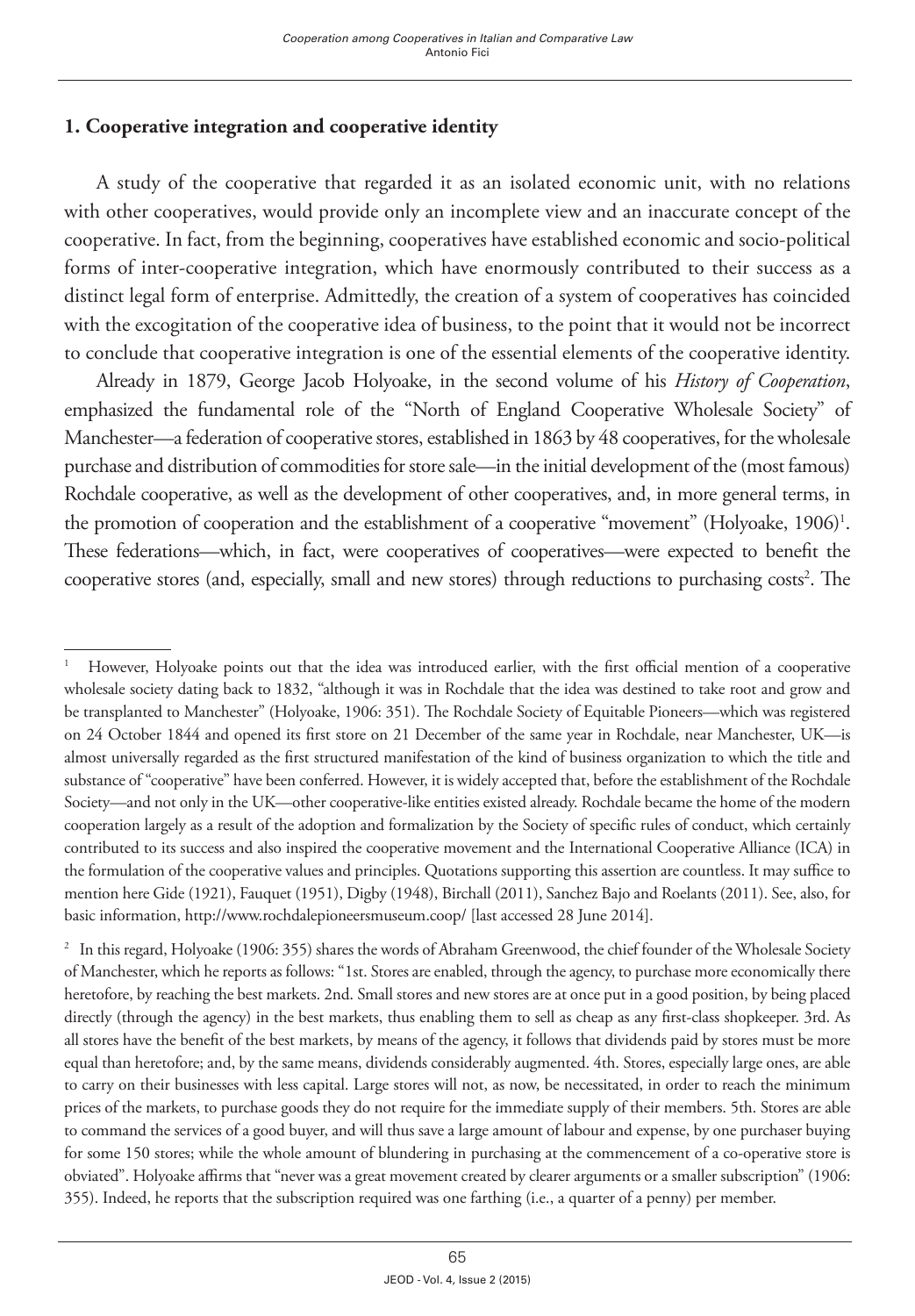rapid expansion of the Cooperative Wholesale Society (or CWS, as the North of England Cooperative Wholesale Society later became known), along with the diffusion of this model of integration elsewhere, confirmed that these expectations were not unrealistic<sup>3</sup>.

Nor was cooperative integration confined to practical or economic aspects of business, since the development of cooperatives was fostered, from the outset, by the establishment of other entities the "Unions"—with the purpose of defending and promoting the associated cooperatives and of spreading the cooperative model of business, its principles and its values.

In 1869, representatives of local societies met in London and established a "Cooperative Central Board" (later, the "Cooperative Union"), with a head office in Manchester<sup>4</sup>. Unions of cooperatives with similar functions were then established in Europe, thus significantly contributing to the growth of the national cooperative movement<sup>5</sup>.

In 1895, the "International Cooperative Alliance" (ICA) held its first conference in London, bringing to an international level the defence and promotion of cooperatives and their distinct identity relative to those of other business organizations. This position was made especially clear through the ICA's "Statement on the Cooperative Identity, Values and Principles", which included the famous "Cooperative Principles" (ICA Principles)<sup>6</sup>.

Therefore, it is not surprising that, in its role as guardian of the cooperative identity, the ICA has decided to consider "Cooperation among cooperatives" a specific principle of cooperative identity. This principle reads: "Cooperatives serve their members most effectively and strengthen

4 See Digby (1948). The Cooperative Union eventually became known as Cooperatives UK: see http://www.uk.coop/.

5 For example, according to Gide (1921: 123), "Of Italy and Switzerland it may be said that their co-operative history dates from the formation of their Co-operative Union (1886 in Italy, 1890 in Switzerland)". A brief international and cross-sectorial account of the formation of the cooperative movement is offered, in Italian, by Degl'Innocenti (1992) and, in English, by Zamagni and Zamagni (2010).

6 The International Cooperative Alliance (ICA) is an independent, non-governmental organization established in 1895 to unite, represent and serve cooperatives worldwide. It provides a global voice and forum for knowledge, expertise and coordinated action both for and about cooperatives. It is the guardian of the cooperative identity, values and principles. The ICA has 268 member organizations from 93 different countries, as of 21 May 2014, and, thus, indirectly represents approximately one billion individuals worldwide. See [www.ica.coop](http://www.ica.coop) [last accessed 28 June 2014]. Those included in the Statement of 1995 (approved in Manchester) represent the third version of the ICA Principles (the preceding versions were contained in the Declarations of 1937 and 1966). For a history of the international cooperative movement and the ICA, see, among others, Birchall (1997).

<sup>3</sup> The Scottish Cooperative Wholesale Society of Glasgow, or the SCWS, was established in 1867/1868. Others followed in different countries: in Copenhagen (1888), Basel (1892), Hamburg (1894), Moscow (1898), Helsinki (1904), Paris (1907) (see Gide, 1921). In 2000, the CSW flowed, by merging with another society, into the "Co-operative Group". An introduction to the CSW by Rachael Vorberg-Rugh, of the University of Liverpool, may be found at http://www. rochdalepioneersmuseum.coop/learning-resources [last accessed 28 June 2014]. The main stages of the history leading from the CSW to the Co-operative Group are illustrated at http://www.co-operative.coop/corporate/aboutus/ourhistory/ [last accessed 28 June 2014]. See also Webster, Wilson and Vorberg-Rugh (2012).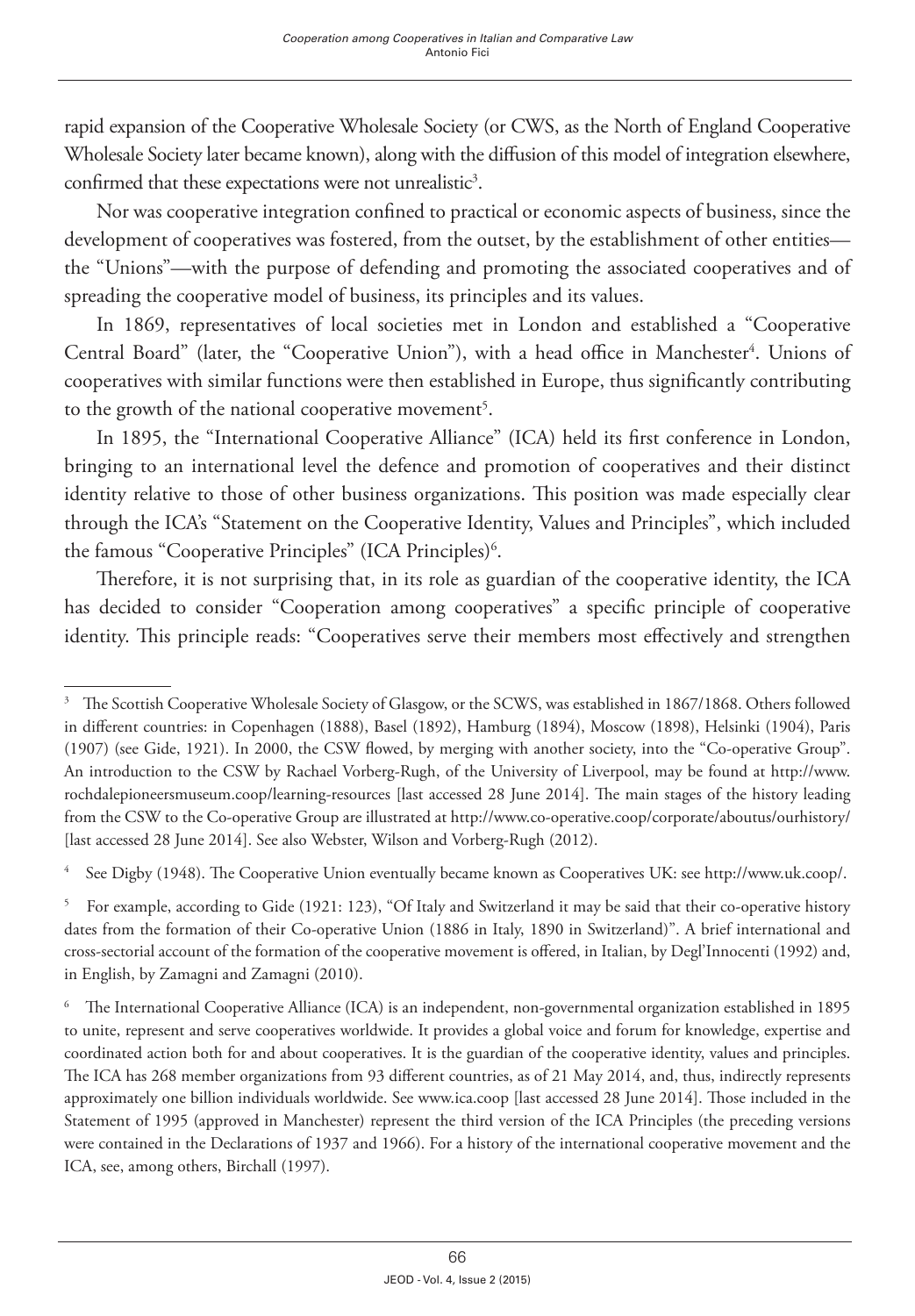the cooperative movement by working together through local, national, regional and international structures" (6th ICA principle)<sup>7</sup>.

Indeed, if, by choosing a cooperative instead of a capitalistic company, people decide to undertake an economic activity in cooperation and not in competition, then one should expect the cooperative entities so established to cooperate and not to compete amongst themselves at the higher (and/or instrumental) stage of the economic process, which ultimately serves their members' needs. Therefore, cooperation among cooperatives is a necessary corollary of cooperation among people. By cooperating, cooperatives not only serve their members better, but also apply, on a higher level, the same values and principles that permeate first-degree cooperation<sup>s</sup>. Ultimately, people build their cooperation through structures of a higher degree, which comprise their individual cooperatives. All of this explains why inter-cooperation must be considered a specific element of the overall cooperative identity<sup>9</sup>.

The main objective of this article is to ascertain whether, how and to what extent cooperative law has implemented the principle of "cooperation among cooperatives", which is of great importance for at least two reasons $10$ .

However, the fact that cooperatives cooperate through a cooperative structure gives more emphasis to the sixth ICA principle, since it is the cooperative legal form that, to a greater extent than any other, permits an application of the values and principles of cooperation at higher stages of economic coordination.

9 In this regard, it is worth mentioning the story told by Holyoake (1906: 351) concerning the way in which the idea of the wholesale society took root, grew and was transplanted to Manchester: "A mile and half or more from Oldham, in a low-lying uncheerful spot, there existed, twenty years ago, a ramshackle building known as Jumbo Farm. A shrewd co-operator who held it, Mr. Boothman, had observed in the Studehill Market, Manchester, that it was great stupidity for five or six buyers of co-operative stores to meet there and buy against each other and put up prices, and he invited a number of them and others to meet at Jumbo Farm on Sundays, and discuss the Wholesale idea; …". These words immediately recall the statement attributed to Robert Owen, that is, "Competition must be replaced by co-operation" (Digby, 1948: 15).

<sup>10</sup> The topic of the cooperative merger will not be addressed here. Indeed, although, in theory, the cooperative merger might be seen as a form of cooperative integration, it is, in fact, not a form of cooperation among cooperatives—since,

<sup>7</sup> The 1966 restatement of the ICA Principles already included cooperation among cooperatives as the sixth principle. An implied reference to inter-cooperation may also be found in the second ICA principle, which deals with "cooperatives at other levels" as distinct from "primary cooperatives".

<sup>8</sup> See Martínez Charterina (2012: 140-141) which, with regard to the principle of cooperation among cooperatives, states: "this principle concludes a process of solidarity that together with the internal solidarity—which takes place within the cooperative where a process of self-help is carried out, on which basis the members seek to jointly satisfy their common needs—considers the external solidarity, which is to say, the cooperation among cooperatives or extension of the internal solidarity with the aim of completing a process of cooperation that ultimately refers to the same world in which we live and to the manner in which we connect with each other" [author's translation], and, furthermore: "This process of external solidarity, as an extension of the internal solidarity, makes it clear that there is a process that must be concluded. If in a cooperative persons cooperate with each other toward a common goal, this cooperation must be extended between the cooperatives in order to reach the cooperation's shared objectives" [author's translation]. These statements do not necessarily imply that cooperatives must cooperate by forming and participating in entities that are, formally, cooperatives (although this is normally the case, as the following analysis will show).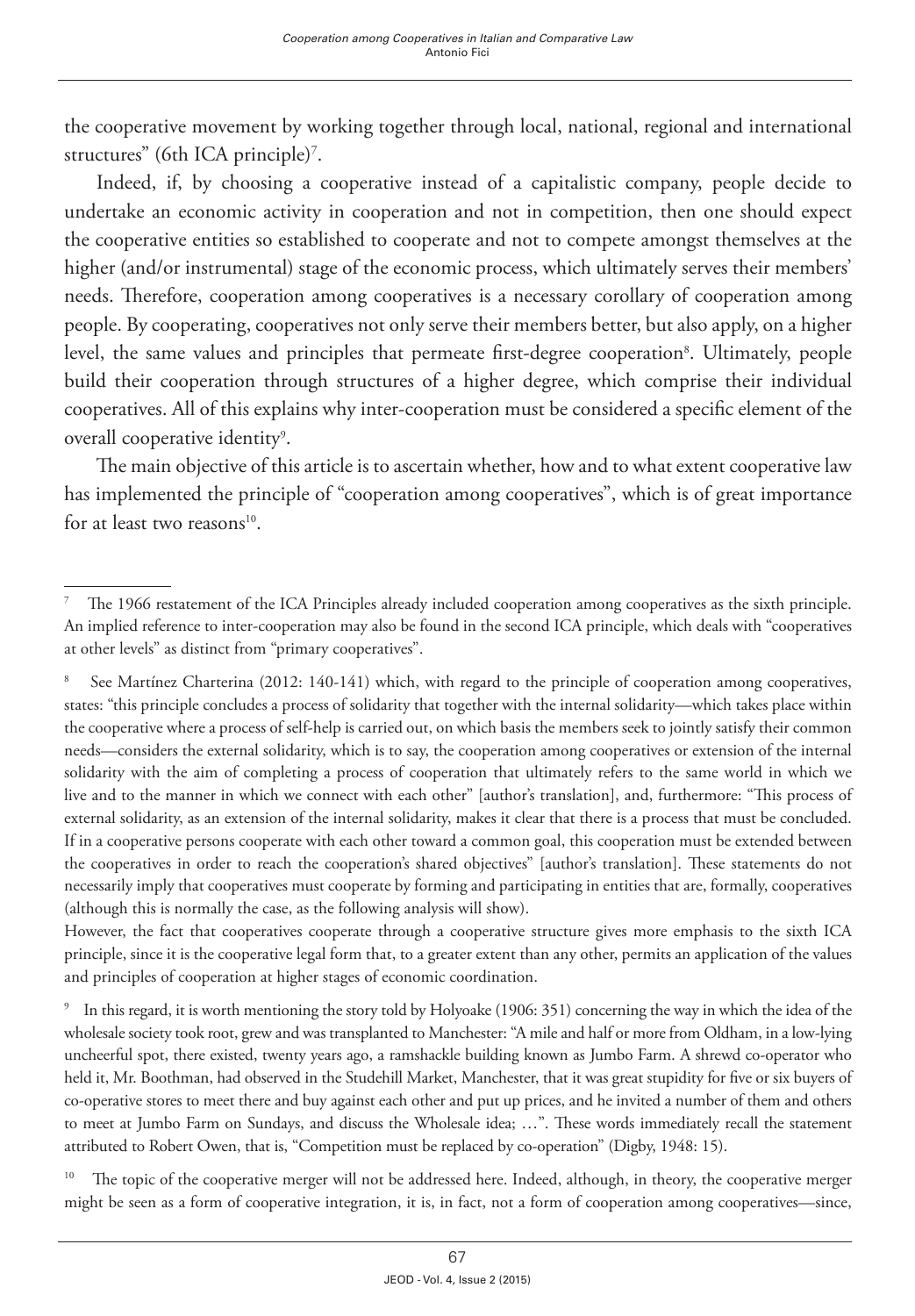Firstly, the sixth ICA principle, as other ICA principles, is rather general: It does not define the nature of the prescribed joint activity or the necessary features of its structures; rather, it simply mentions their purpose, which is to serve cooperative members and to strengthen the cooperative movement. As a result, the contents of the obligation to cooperate remain somewhat undefined, which complicates the obligation's enforcement (unless the legislator is more precise while translating the principle into law). Therefore, an analysis of the measures through which cooperative law implements the principle of cooperation among cooperatives is necessary in order to know and evaluate the real impact of this principle in the actual lives of cooperatives.

Secondly, since their incorporation into the International Labour Organization's Recommendation n. 193/2002, the ICA Principles might also be considered a formal source of cooperative law (if one shares the view that said Recommendation is an instrument of public international law)<sup>11</sup>. This would imply that implementing the sixth ICA principle is not a faculty for legislatures wishing to create a favourable legislative framework for cooperatives; rather, it is an obligation, whose compliance, together with the manners thereof, must be verified (given the open character of said obligation).

A final introductory observation relates to the specific reasons for cooperative integration. Its purpose is to highlight a different way in which cooperation among cooperatives and cooperative identity relate to one another.

In principle, cooperatives unite for the same general reasons as any other business organization<sup>12</sup>. There are, however, additional reasons that find their particular justification in the distinct identity of a cooperative and may explain why this sort of integration occurs among business organizations with the same legal form (i.e., cooperatives)—and why it sometimes occurs only (or, at least, mostly) among them.

If one considers that which we have termed the "socio-political" form of cooperative integration, which is historically represented by the "unions" of cooperatives, promoting and spreading the cooperative model of business and preserving its identity is the clear cooperative-specific objective

in any event, a single cooperative results from the merger. Cooperation among cooperatives presupposes the existence of two or more independent cooperatives that cooperate with each other; this is not the case with the cooperative merger. This is why such a merger may relate to integration (of which it represents the ultimate form), but certainly not to intercooperation—and, therefore, falls outside the scope of this article. For similar but more obvious reasons, there will be no reference in the text to the matter of integration between cooperatives and non-cooperative business organizations (although we will refer to this incidentally when discussing the possibility for a cooperative to hold shares or stocks of, or even to control, companies).

<sup>&</sup>lt;sup>11</sup> For this conclusion, see Henrÿ (2013a).

ILO Recommendation n. 193/2002 concerning the promotion of cooperatives—which may be found, in various languages, at http://www.ilo.org/dyn/normlex/en/f?p=NORMLEXPUB:12100:0::NO::P12100\_ILO\_CODE:R193 [last accessed 28 June 2014]—revises and replaces the preceding ILO Recommendation n. 127/1966, which covered the same subject but with a different scope (see par. 19, ILO Recommendation n. 193/2002).

<sup>&</sup>lt;sup>12</sup> And, as any other business organization, they have to evaluate the costs and benefits of integration.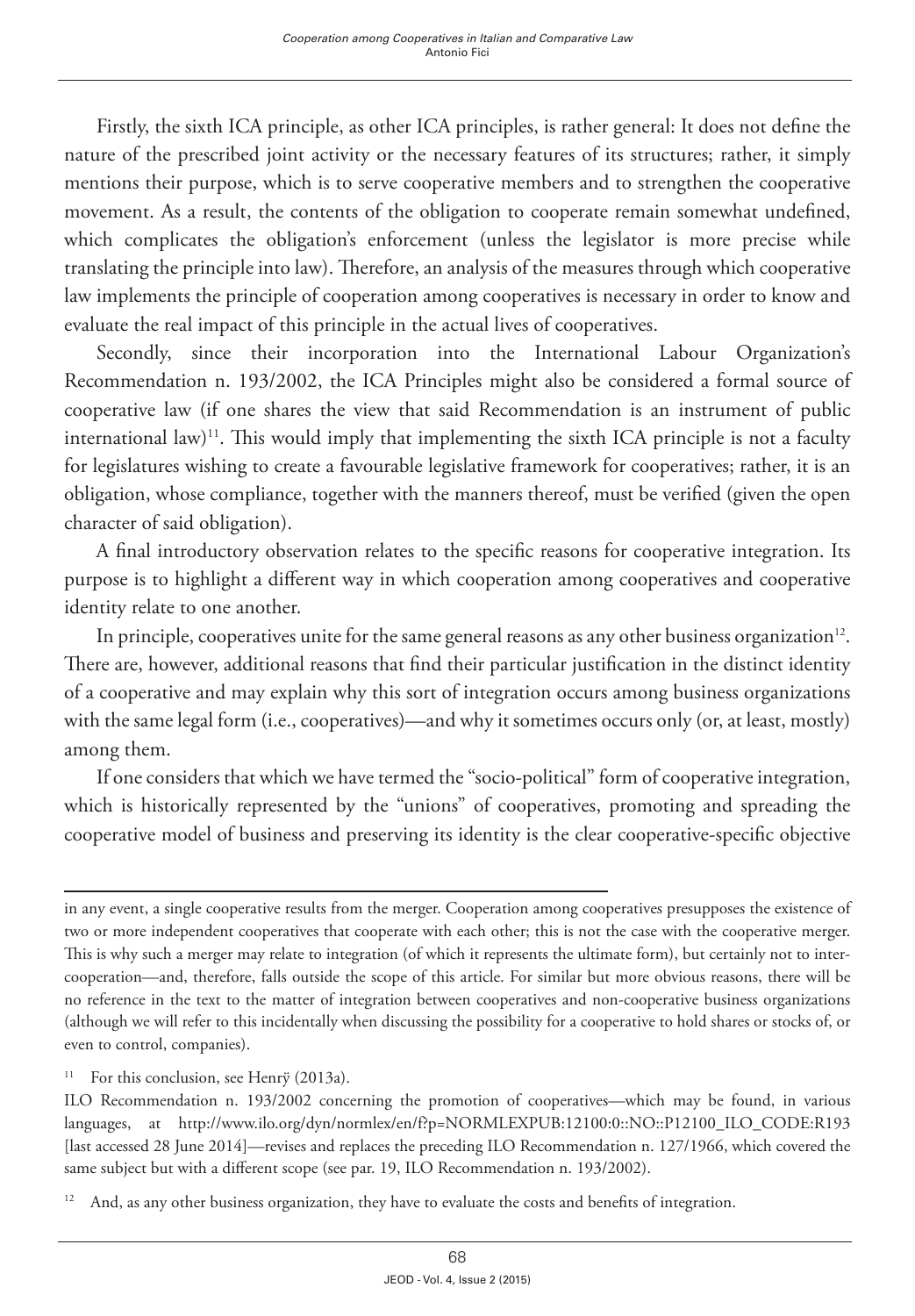of this particular form of integration. Forms of integration with this specific function (i.e., to develop the legal form employed to conduct business) cannot be found in the capitalistic sector, in which the integration of business organizations follows other paths (e.g., the particular sector of the economy or the nature of the business).

If one looks, instead, at the "economic" form of cooperative integration, which is historically represented by the "wholesale societies", achieving growth while preserving an organizational dimension consistent with a cooperative's distinguishing features is the main reason cooperatives prefer this form of integration to others<sup>13</sup>. As has been correctly pointed out, one of the general features that distinguish cooperatives and stock companies is the way in which they grow: "Where stock companies grow through expansion and/or mergers, cooperatives grow through expansion and/or by cooperating horizontally or by forming unions and federations, serving the interest of the members at primary level and safeguarding the autonomy of the partners and constituent parties, respectively" (Henrÿ, 2013a: 83).

Indeed, (primary) cooperatives have to grow in a fashion compatible with their identity and its various elements, notably, members' democratic control<sup>14</sup>. In some circumstances notwithstanding the principle of open membership, which also characterizes cooperatives<sup>15</sup>—a cooperative's efforts to expand its membership might be detrimental to its members' democratic control, making cooperation with other cooperatives the only possible manner of undertaking economic relationships with other people (as members of the partner cooperatives)<sup>16</sup>. The principles of members' democratic control and cooperative autonomy also explain why cooperatives may not lead or be part of hierarchical, vertical groups of cooperatives (whereas, in contrast, such a structure is common in the capitalistic sector) $17$ .

<sup>&</sup>lt;sup>13</sup> In the ICA's Background Paper to the Statement on the Cooperative Identity of 8 January 1996, it is stated: "Indeed, co-operatives can only maximize their impact through practical, rigorous collaboration with each other. They can achieve much on a local level, but they must continually strive to achieve the benefits of large-scale organisations while maintaining the advantages of local involvement and ownership. It is a difficult balancing of interests: a perennial challenge for all co-operative structures and a test of co-operative ingenuity" (ICA, 1996).

<sup>&</sup>lt;sup>14</sup> On members' democratic control, as one of the main elements of cooperative identity, see Fici (2013b).

<sup>15</sup> On this topic, see Fici (2013b) and Münkner (2015).

<sup>&</sup>lt;sup>16</sup> If, on the other hand, membership restrictions were artificial, the principle of open membership, as a trait specific to cooperative identity, would be violated. Cooperative promotion by representative entities of the cooperative movement particularly when cooperative promotion aims at the constitution of new cooperatives or the growth of existing ones could then also be considered a method by which to expand cooperation, notwithstanding and against artificial restrictions of membership by existing cooperatives. Cf. Bosi (2012).

<sup>&</sup>lt;sup>17</sup> Cf. Fici (2013b). A different conclusion applies to vertical groups, in which capitalistic companies are directed and coordinated by a cooperative. This subject, however, falls outside the scope and limits of this article, since it does not represent a form of integration among cooperatives, but, rather, a possible way for cooperatives to conduct their economic activities and pursue their objectives On the principles of members' democratic control and cooperative autonomy, cf. also Münkner(2015)".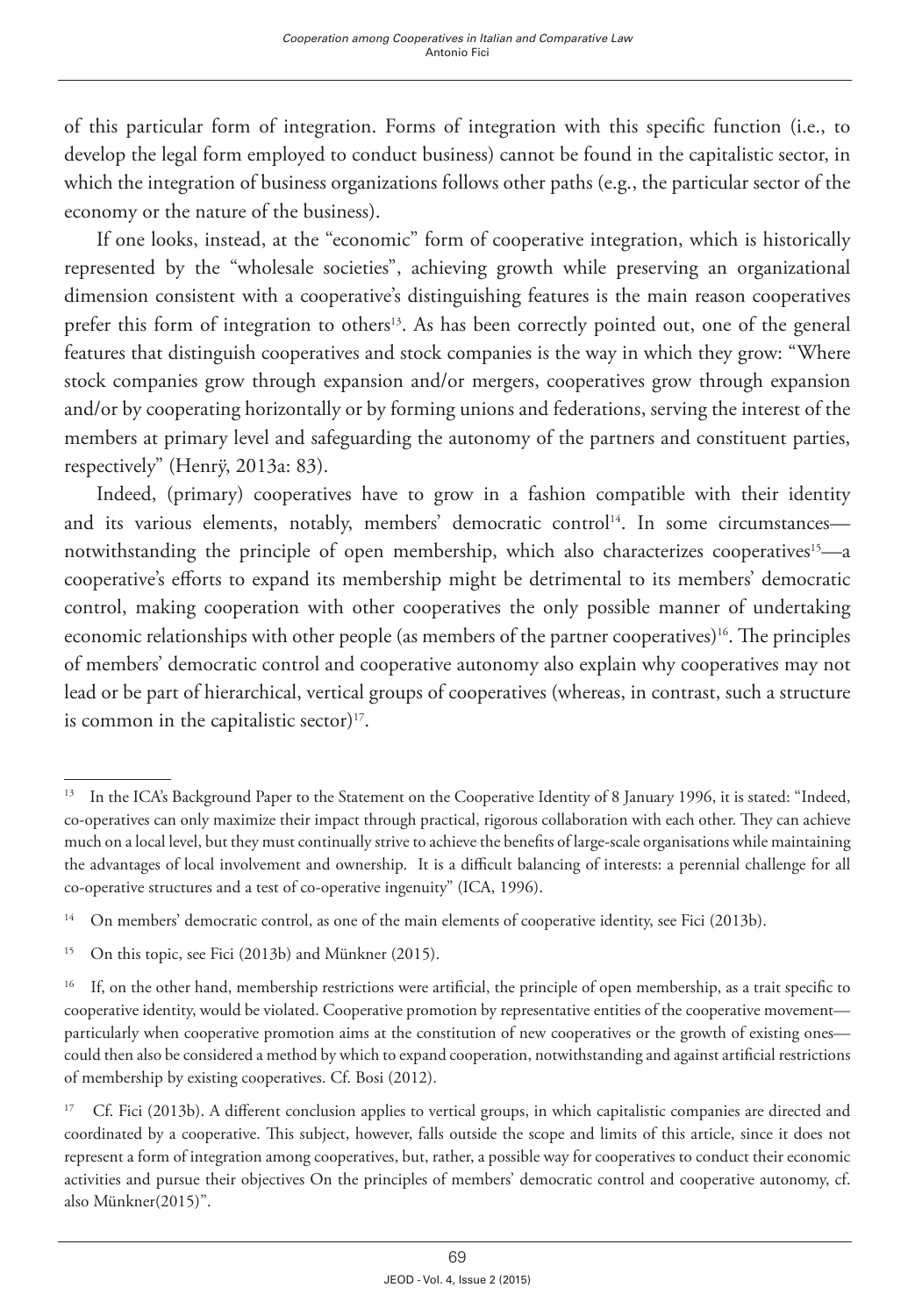In other words, when discussing, as is common with regard to the capitalistic sector, the boundaries of the cooperative firm and its ideal size, one cannot avoid taking into careful consideration the influence of cooperative identity. The respect of the cooperative identity, however, does not mean *per se* that cooperatives must remain small, since they can adopt measures and structures of governance that make a larger size compatible with cooperative principles<sup>18</sup>. In addition, more empirically, the existence of very large cooperatives around the world demonstrates that the cooperative model of business does not, in itself, preclude economic efficiency, even if measured in an ordinary capitalistic manner (i.e., in terms of turnover)<sup>19</sup>.

## **2. Functions and forms of cooperative integration**

Cooperative integration may serve several purposes, as is generally the case for integration among business organizations of any legal type.

However, as previously noted, in the cooperative sector, two main, specific objectives of cooperative integration may be identified, to which two distinct forms of integration correspond. The first of these forms may be termed "socio-political", while the second may be termed "economic"20. Using Charles Gide's words, "one [is] to develop the spirit of solidarity among the societies and to guide the co-operative movement; the other to bulk purchases, and, if possible, organize production" (Gide, 1921: 122). Hence, the distinction between these two forms is based mainly on their objectives and not on the nature of the activities necessary to achieve them (since such activities may be economic or not—a choice that may also affect, as we shall see, the choice of the legal form for performing the function).

Unions of cooperatives provide the best historical example of a form of coordination with the purpose of defending, assisting, promoting and representing the associated cooperatives and the cooperative ideal of business<sup>21</sup>.

In theory, such unions could be local, national, regional or international. In fact, structures of each type and level exist (e.g., notably, the aforementioned ICA). Depending on the country and on various factors, such as the historical evolution of the national cooperative movement, unions

<sup>&</sup>lt;sup>18</sup> Of course, this is a problematic issue, to the solution of which the law should contribute by appropriate rules—which would also serve to prevent larger cooperatives from deciding to escape the cooperative form by converting into other legal forms. On this topic, see Gadea Soler, Sacristán Bergia and Vargas Vasserot (2009).

<sup>&</sup>lt;sup>19</sup> See, in this regard, Euricse and ICA (2013).

<sup>&</sup>lt;sup>20</sup> In the classification made by other authors, a partially different terminology appears, although the substance remains the same. For example, Gide (1921: 122) uses "social" and "commercial", respectively; Fauquet (1951: 28), refers to groups with "social aims" and groups with "economic aims". More recently, Gadea Soler, Sacristán Bergia and Vargas Vasserot (2009: 540) distinguishes between "representative" and "economic" inter-cooperation.

<sup>&</sup>lt;sup>21</sup> This may also include auditing the associated cooperatives, as we shall observe in our examination of existing cooperative law.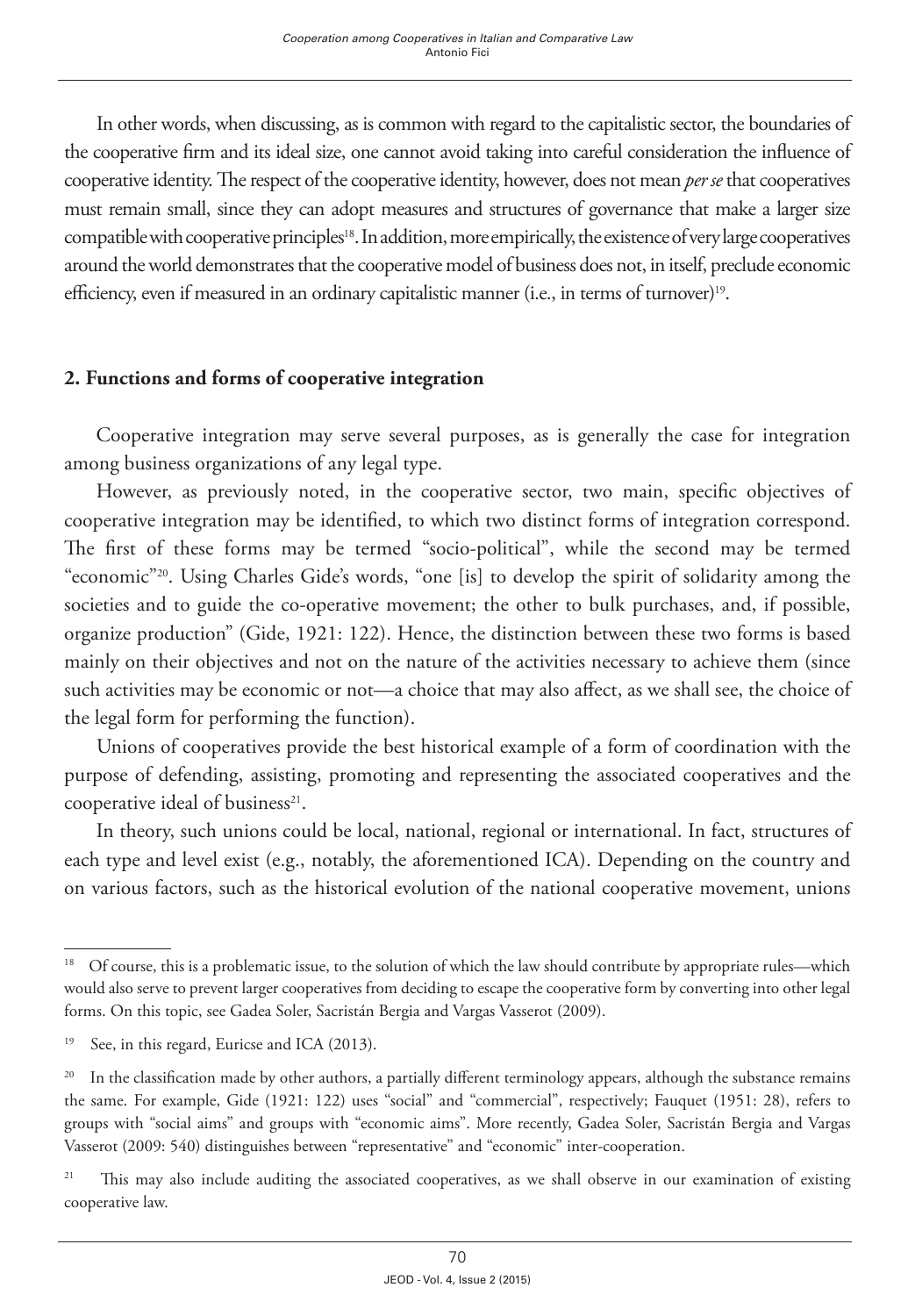might comprise cooperatives of any type and economic sector; alternatively, they may comprise only cooperatives of a certain type or sector (e.g., only agricultural cooperatives or only consumer cooperatives)<sup>22</sup>. This means that, in certain cases, more unions of cooperatives can co-exist in a certain territory and that they may, in turn, unite themselves into structures of a higher degree and various levels of integration. Unions may also assume different denominations, such as alliances, associations, federations, confederations, or more particular forms<sup>23</sup>.

The wholesale societies constitute the best historical example of an economic form of coordination among cooperatives, since they were established to provide (initially by purchasing, and afterward by also directly producing) the associated cooperatives with commodities to sell to their members.

This form of economic integration may be undertaken, not only by consumer cooperatives, but also by producer and worker cooperatives in every sector of the economy. Meaningful examples include processing or marketing cooperatives established by cooperatives of agricultural producers.

As observed with regard to unions of cooperatives, economic forms of integration among cooperatives could take place at various levels: local, national, regional or international24. When economic integration concerns cooperatives from different countries, the law may play a fundamental role in allowing or promoting it—particularly if the cooperatives wish to establish a secondary cooperative as their structure of integration. In this case, for example, the existence of a supranational cooperative law (which permits the establishment of a cooperative under that law rather than under the national law of one of the cooperatives involved) may help to surpass various issues deriving from the applicability of national law to structures with transnational features<sup>25</sup>.

<sup>&</sup>lt;sup>22</sup> The ICA, however, seeks to promote the unity of cooperatives, regardless of their specific type, nature or sector of economic activity. For example, in the ICA's Background Paper to the Statement on the Cooperative Identity of 8 January 1996, it is stated: "Co-operatives must also recognize, even more than in the past, the necessity of strengthening their support organisations and activities. It is relatively easy to become preoccupied with the concerns of a particular co-operative or kind of co-operative. It is not always easy to see that there is a general co-operative interest, based on the value of solidarity and the principle of co-operation among co-operatives. That is why general co-operative support organisations are necessary; that is why it is crucially important for different kinds of co-operatives to join together when speaking to government or promoting "the co-operative way' to the public" (ICA, 1996).

<sup>&</sup>lt;sup>23</sup> In Italy, for example, they are known as *centrali cooperative* (literally, "cooperative centrals").

<sup>&</sup>lt;sup>24</sup> In the ICA's Background Paper to the Statement on the Cooperative Identity of 8 January 1996, it is stated: "Cooperatives around the world must recognize more frequently the possibilities of more joint business ventures. They must enter into them in a practical manner, carefully protecting the interests of members even as they enhance them. They must consider, much more often than they have done in the past, the possibilities of international joint activities. In fact, as nation states lose their capacity to control the international economy, co-operatives have a unique opportunity to protect and expand the direct interests of ordinary people" (ICA, 1996).

<sup>&</sup>lt;sup>25</sup> One example of this type of legislation is Regulation n. 1435/2003 of the European Union on the European Cooperative Society (SCE). It must be pointed out, however, that, although specifically designed for the economic integration of cooperatives from different countries, the SCE is an EU legal form of business organization that also physical persons may establish (see Fici, 2013c). A similar, but different example is the Statute of MERCOSUR Cooperatives of 2009, which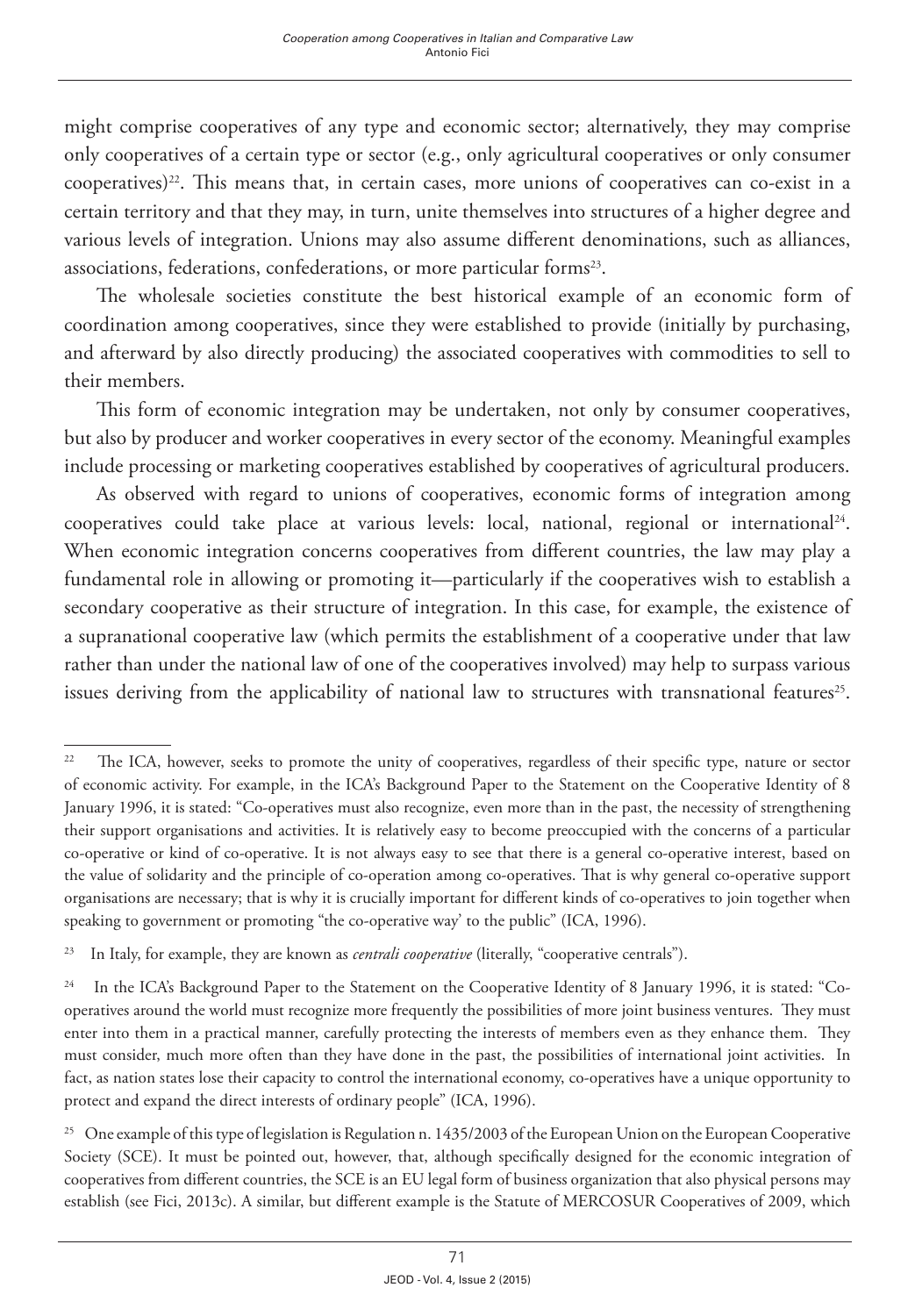Supranational instruments aimed at imposing or promoting the uniformity or approximation of national cooperative laws serve a similar purpose<sup>26</sup>.

Depending on the specific purpose and structure of cooperative integration, the degree of mutual involvement among cooperatives may vary. For example, economic integration among consumer cooperatives might be limited to the joint acquisition of quotations from wholesalers or the joint collection and transmission of orders to wholesalers, without including joint purchasing (Gide, 1921). Alternatively, economic integration may involve the carrying out of an entire phase of the economic process, as is the case for marketing cooperatives in agriculture. In yet another example, socio-political integration might be limited to the defence and promotion of the cooperative business model or, in contrast, comprise the delivery of services of various types (including auditing) to the associated cooperatives.

It is important to note that the two forms of integration can never be completely separated, given that economic integration might have a political and ideological impact on the cooperative sector as a whole<sup>27</sup>. However, on the other hand, one possible manner of promoting the cooperative movement may be through economic activity of, for example, a financial nature<sup>28</sup>.

Finally, the two functions (integration in economic activity and integration for socio-political reasons) might be performed by the same entity or by different entities<sup>29</sup>.

With regard to their legal forms, these entities might be cooperatives or non-cooperative organizations (unless, of course, the law provides otherwise, such as by prescribing a particular legal form). The former is the legal form that one would expect to find (at least as far as economic integration is concerned), since its institutional purpose is not to make and distribute profits to the entity's participants (a for-profit purpose), but to serve their enterprises (a mutual purpose). Furthermore, the cooperative form is that which, more than the others, ensures that cooperative

<sup>27</sup> Economic integration among cooperatives, for example, may be viewed as a strategy for reducing the space of the capitalist economy and for reducing the number of capitalist players in the economic process. In Fauquet's view, for example, "co-operation strives through its integrations to reduce the area of the *central zone* occupied by the commercial and capitalist economy" (Fauquet, 1951: 32).

<sup>28</sup> As we shall observe in our analysis in sec. 4.4., which explores the significant experience of the "mutual funds" managed by the Italian unions of cooperatives—or, rather, by the companies controlled by them.

<sup>29</sup> However, Gide maintains that "though these two aspects [i.e., the social and the commercial aspects of integration] can be united in one organisation (as in Switzerland and some other countries) the work is better divided if they remain distinct, like two houses in a parliamentary government" (Gide, 1921: 122).

also allows for the establishment of supranational cooperatives as "Mercosur cooperatives"—and, thereby, facilitates joint ventures among cooperatives of different member states—but which has not been conceived as an autonomous body of rules that prevails over the national law of one of the countries involved (see Cracogna, 2013a).

<sup>&</sup>lt;sup>26</sup> Examples range from the OHADA regulation on cooperatives in Africa to the Framework Law for the Cooperatives in Latin America, on which, see, respectively Hiez and Tadjudje (2013) and Cracogna (2013b). See also, for the USA context, cf. Dean and Geu (2008) which explores the Uniform Limited Cooperative Association Act, drafted by the National Conference of Commissioners on Uniform State Laws and approved in 2007.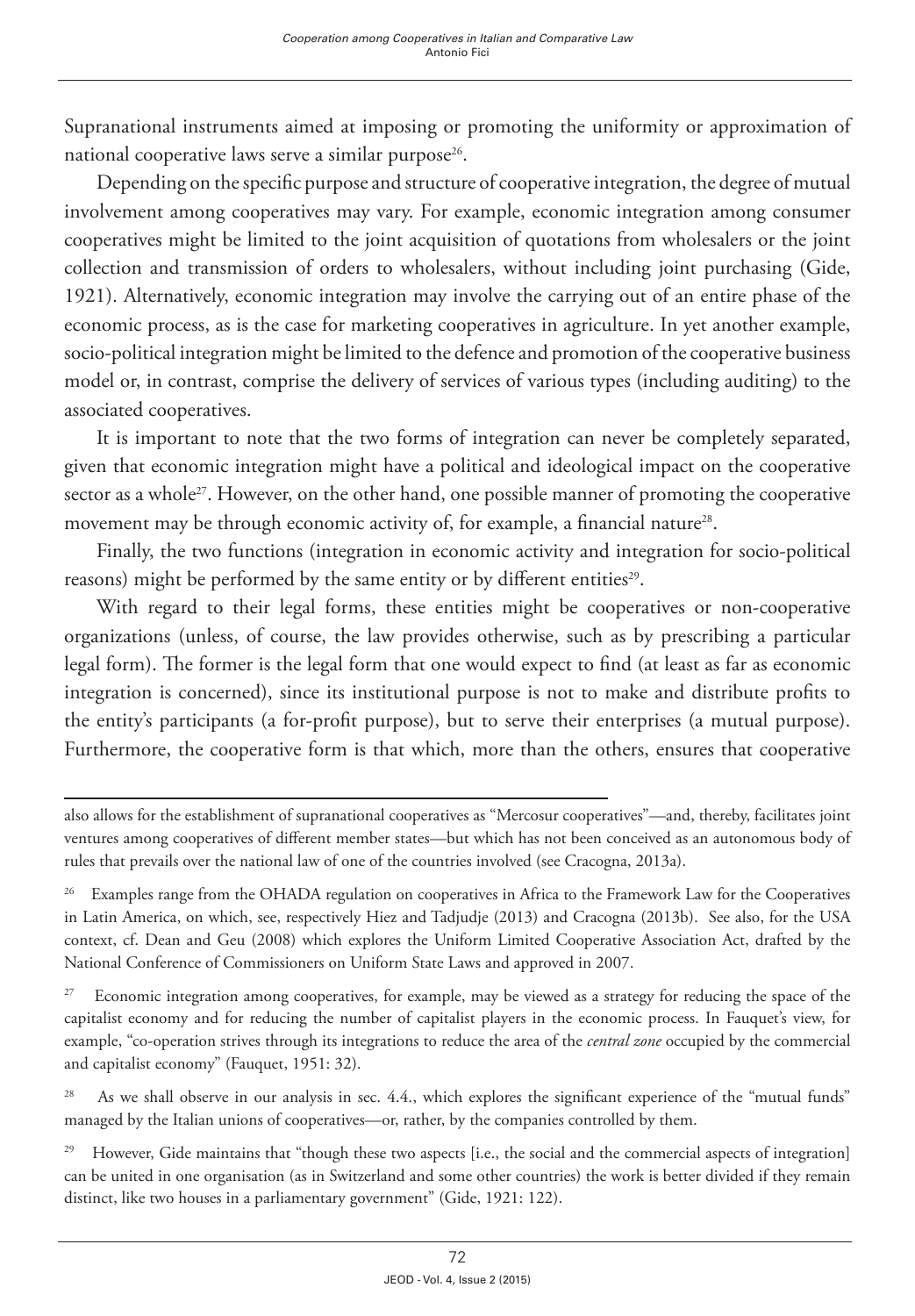integration occurs without prejudice to primary cooperatives' members—notably, their rights to control their (primary) cooperatives—as we will soon argue.

Socio-political integration, on the other hand, does not necessarily require the employment of a legal form designed for economic activity (obviously, unless the law provides otherwise). Indeed, if the resulting entity aims only at advocating and preserving the cooperative model of business without performing any substantial economic activity in favour of the associated cooperatives, it may well assume a legal form not specifically designed for conducting business (e.g., that of the association or the foundation)<sup>30</sup>.

Of course, the reference to entities for purposes of cooperative integration does not imply that cooperatives are incapable of implementing non-institutionalized forms of collaboration (e.g., through contracts or long-term contracts). Cooperation among cooperatives, however, requires a certain degree of formalization and stability to make the cooperation cooperative-specific, to potentially comply with the idea underlying the 6th ICA principle, and to be assumed as the specific subject of a study of (comparative) cooperative law.

#### **3. Cooperative integration and cooperative law**

According to the ICA, *qua* guardian of the cooperative identity, cooperatives must work together in order to serve their members most effectively and to strengthen the cooperative movement (6th ICA principle). As already observed, however, the ICA has not defined the contents of this obligation, which, therefore, lacks the potentiality to compel a cooperative's cooperative behaviour (unless the legislator is more precise when translating the principle into law). This is another example of the law's fundamental role, firstly, in shaping and, subsequently, in ensuring the respect of the cooperative identity<sup>31</sup>.

Cooperative integration is an aspect of overall cooperative regulation that may, in theory, comprise several points, each of which could be addressed by different modes of law.

A preliminary issue, however, is whether or not the law should obligate cooperatives to work together, while taking into account the need to respect their autonomy as entities of private law.

As already stated, not only must inter-cooperation be seen as an essential element of the cooperative identity, but the ICA Principles, in which inter-cooperation is treated as a cooperative's obligation, may also be considered legally binding on legislatures (since their incorporation into the 193/2002 ILO Recommendation). Hence, legislators must, or at least should, force cooperatives to cooperate with each other if they wish to align cooperative law with cooperative identity. If one shares this view, legislatures' attitudes towards this subject may not be limited to the promotion of

<sup>&</sup>lt;sup>30</sup> For example, the ICA itself is an association under Belgian law.

<sup>&</sup>lt;sup>31</sup> See, in general, Fici (2013a).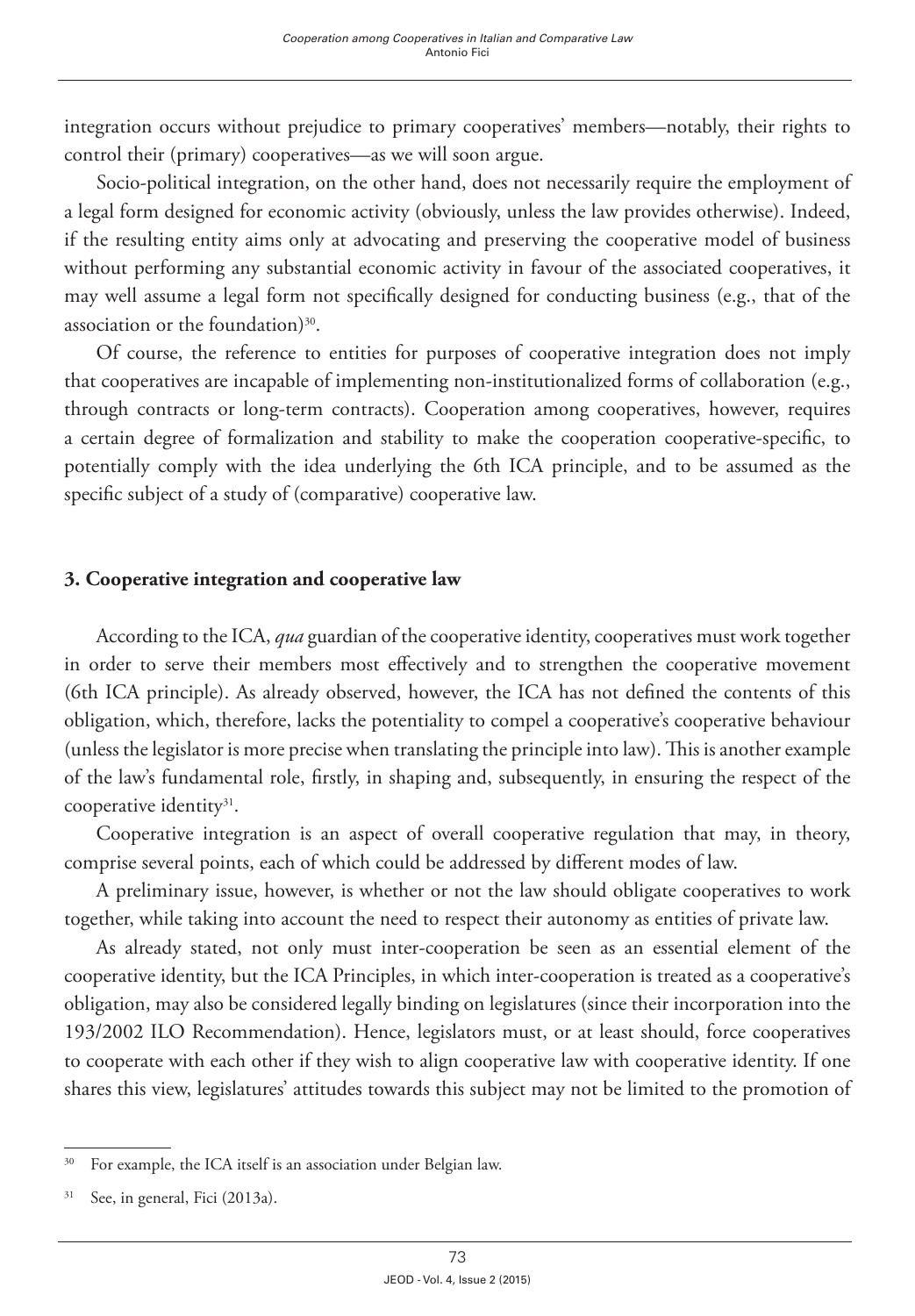cooperative integration; thus, a position of indifference towards this subject is even less justifiable.

In principle, the obligation to cooperate with other cooperatives does not generate issues in terms of cooperative autonomy (4th ICA principle)<sup>32</sup>. Indeed, it is the very identity of a cooperative that may justify restrictions in its autonomy when these restrictions are necessary to ensure that aspects of the identity other than the members' control of a cooperative are taken into account. Nor could one argue that such autonomy restrictions would prejudice private autonomy or put cooperatives in a worse position than non-cooperative forms of business.

With regard to the first point, the obligation to cooperate is an essential element of the cooperative identity, which, if translated into law, is part of the overall legal statute of a cooperative. Therefore, as the German Constitutional Court concluded, in a case that is particularly relevant for the analysis conducted in this article, there would be no infringement on the freedom of association and private autonomy if people were not obligated to choose the cooperative legal form as it is, given that freedom of choice of the legal forms for conducting business is guaranteed within a given jurisdiction<sup>33</sup>.

With regard to the second point, working with other cooperatives may provide benefits that outweigh the costs (especially for small and new cooperatives), and, in any event, is a manifestation of solidarity, to which any individual cost-benefit analysis is irrelevant (at least, so far as this analysis is conducted in purely monetary terms). As we have argued in other work, the 6th ICA principle of identity, together with the fifth and the seventh principles, foresee the cooperative commitment toward "others"—namely, with regard to the sixth principle, the cooperative movement (which, in fact, includes other cooperatives and other members)—as contributing (along with other elements, such as open membership) to the "social function" of cooperatives, which co-exists with (and limits) their "mutual purpose" (Fici, 2013b).

Of course, even though cooperative autonomy cannot, as observed, be invoked to prevent a legislator from obligating cooperatives to cooperate, it may correctly be invoked to circumscribe or guide the legislator's discretion in regulating cooperative integration.

Indeed, the 4th ICA principle requires that cooperative integration be carried out in a form and with appropriate modalities such that it respects members' ultimate control of the cooperative<sup>34</sup>. In this regard, it is necessary to discuss whether the law should prescribe that the structure of cooperative integration be, itself, a (secondary) cooperative, or, at least, whether it must encourage

<sup>&</sup>lt;sup>32</sup> On the contrary, as observed *supra* in the main text, cooperating with other cooperatives is, in certain instances, the only manner by which a cooperative may expand without threatening members' democratic control (as would or might happen if the cooperative expanded its membership).

<sup>33</sup> See *Bundesverfassungsgericht*, 19 January 2001, n. 1759, in *Neue Juristische Wochenschrift*, 2001, p. 2617, and V. Beuthien (1989). The case considers the compulsory affiliation of German registered cooperative societies with cooperative auditing federations. I am grateful to Professors Hans-H. Münkner and Hagen Henrÿ for clarification on this point.

<sup>&</sup>lt;sup>34</sup> Indeed, the term "organizations", as used in the fourth ICA principle, does not allow one to exclude cooperatives from its scope.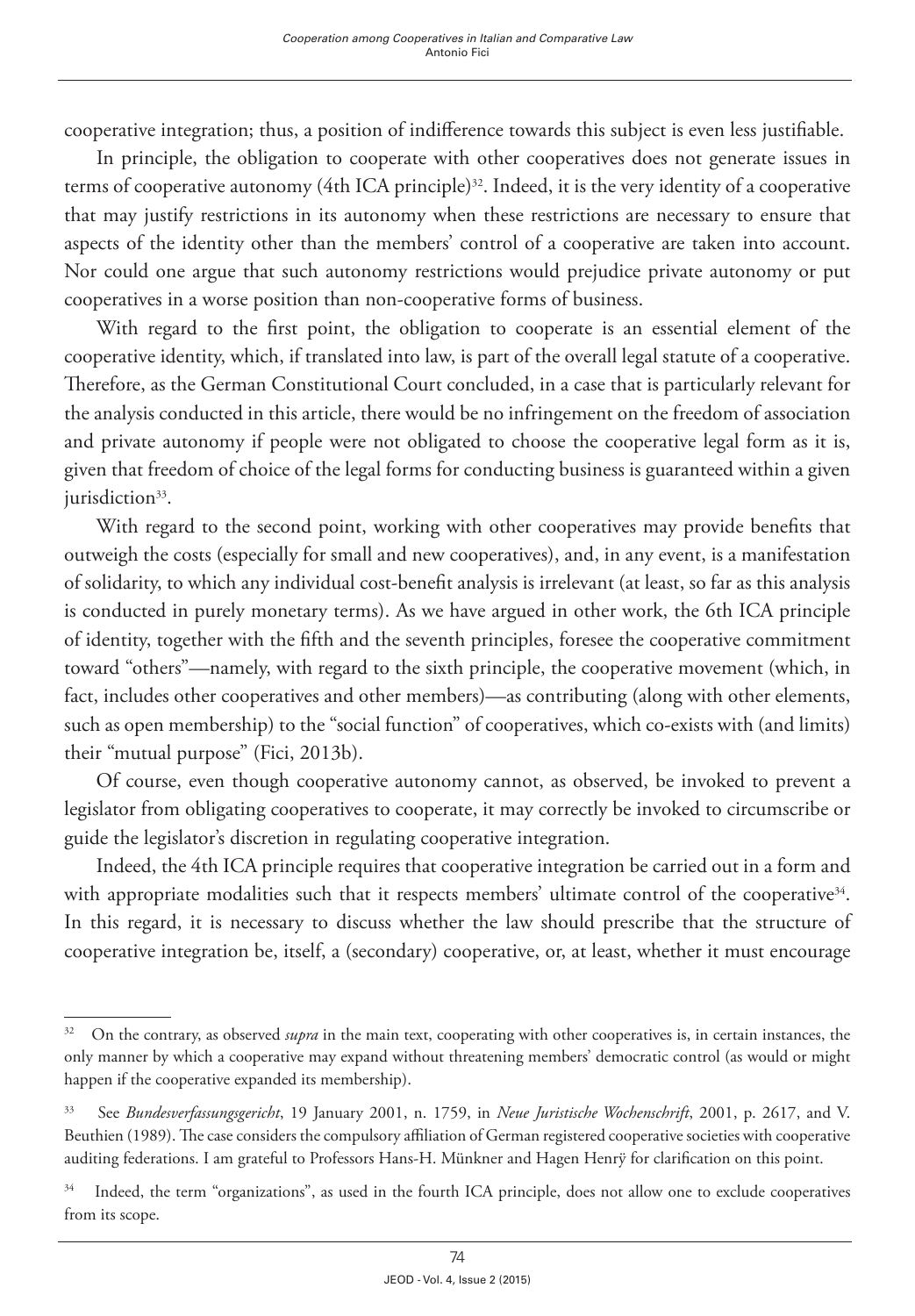the use of this legal form over the use of other possible legal forms.

In fact, as previously observed, the cooperative form seems to be most appropriate for cooperative integration, given the particular identities of the participants. A secondary cooperative, in fact, would be subject to the same principles of organization as the primary cooperatives it integrates. This means that the member cooperatives would be treated equally in light of the principle "one member, one vote" and would, effectively, be empowered to participate in the management of the secondary cooperative. This ensures that participation in a structure of integration does not result in a limitation of the "sovereignty" of the members (of the primary cooperatives) and ultimately explains why the cooperative form should be privileged by the law in any decision regarding which legal forms cooperative integration must or may assume<sup>35</sup>.

Cooperative integration, in conclusion, is a matter that should be dealt with specifically by cooperative law, and in manners that are compatible with and develop other profiles of cooperative identity (notably, cooperative autonomy and members' democratic control).

The rest of this article will focus on the current legal treatment of cooperative integration in order to verify whether, how and to what extent the 6th ICA principle has been translated into law. The analysis will start with Italian law, since it provides an excellent example of how cooperative law can be shaped to favour, not only the development of individual cooperatives, but also of a strong and active cooperative movement at large. In addition, Italian cooperative law provides an excellent conceptual framework for examining the topic of inter-cooperation from a comparative law perspective and for understanding the issues and options that this topic involves.

### **4. Cooperative integration in Italian law**

Elsewhere, we have assessed Italian cooperative law as a sophisticated and cooperative-enhancing cooperative law<sup>36</sup>, with the most concrete demonstration of this conclusion being the considerable

<sup>&</sup>lt;sup>35</sup> This is not to state that the use of non-cooperative legal forms for cooperative integration (e.g., the stock company) should be prohibited in principle, as these non-cooperative forms may be adapted to comply with the common identity of the member cooperatives. The point is only that the cooperative form seems *naturally* most suited to cooperative integration, for the reasons presented in the main text.

<sup>&</sup>lt;sup>36</sup> In Italy, the general regulation of cooperatives is found in articles 2511–2545 octiesdecies of the Civil Code (CC) of 1942, as amended by Legislative decree 17 January 2003, n. 6, on the reform of company law. In the CC, cooperatives are considered a particular type of "society"—as companies are referred to by the CC—which is different from all other company types. Additional general rules on cooperative societies may be found in other separate acts, among which, the most relevant are: Legislative decree 14 December 1947, n. 1577, on various aspects—notably, consortia of cooperatives; Law 31 December 1992, n. 59, on various aspects—notably, investor members and mutual funds for the promotion of cooperatives; and Legislative decree 2 August 2002, n. 220, on the control of cooperatives. We will refer to these legal texts in the main text of this article, as they are relevant to our study of inter-cooperation. In addition to the general regulation, there are also some special laws on particular types of cooperatives. The need to provide special rules for these cooperatives arises from the particular types of goods or services they provide (e.g., cooperative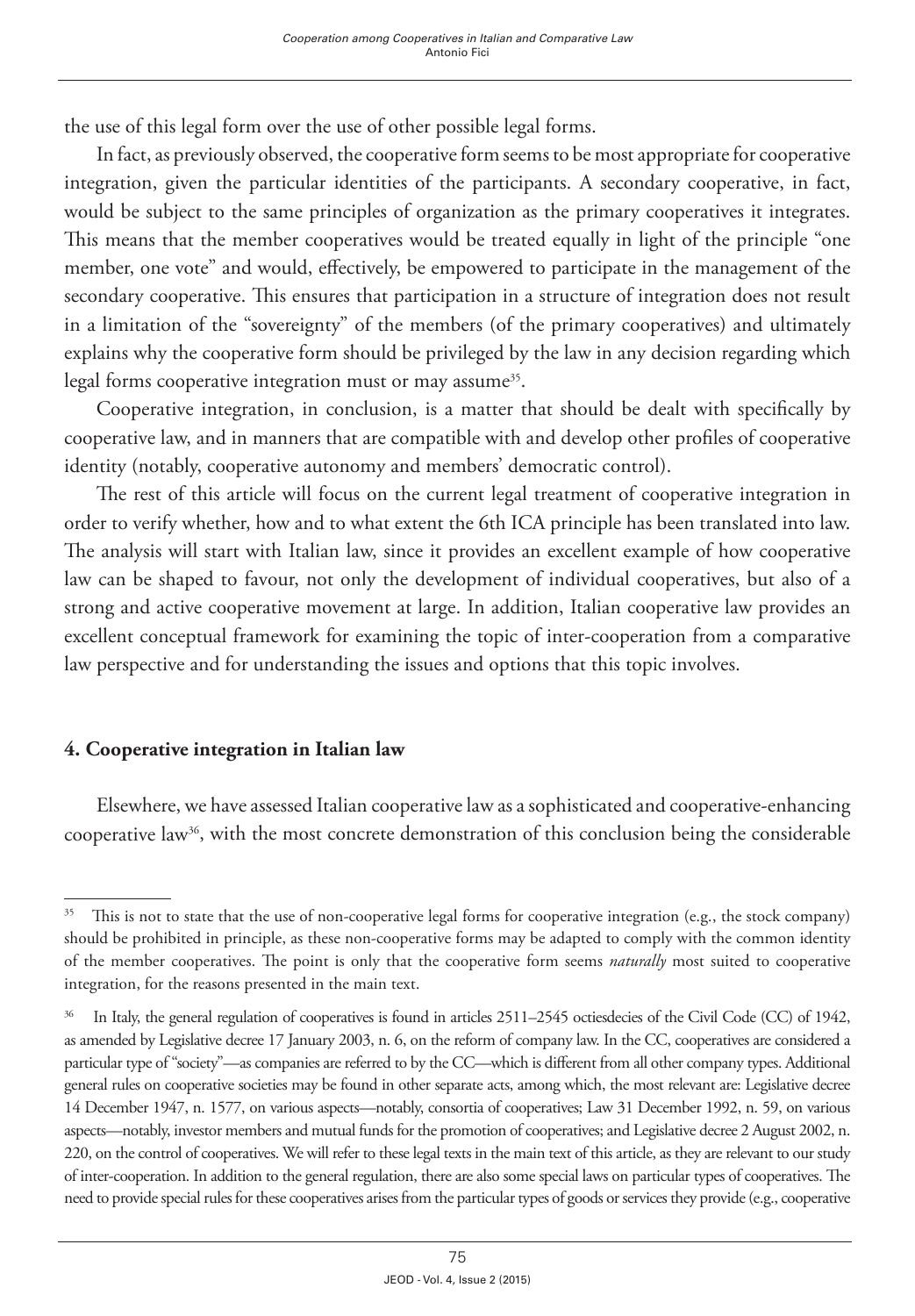number of existing cooperatives and the presence of a large and active national cooperative movement (Fici, 2013d)<sup>37</sup>. Indeed, Italian cooperative law promotes, not only the establishment of individual cooperatives (thus increasing their total number), but also their integration (thus fuelling a strong and well-organized cooperative movement)<sup>38</sup>. Both the economic and the sociopolitical forms of cooperative integration are paid careful attention in Italian law, through measures that both include cooperatives' obligations towards the cooperative movement (and, conversely, obligations of the cooperative movement—or, rather, of its representative institutions—toward cooperatives) and provide structures of integration that cooperatives may choose for conducting business together. Although, in principle, economic and socio-political integration are considered by law and have, historically, evolved separately, the latter has progressively undertaken economic activities to promote the cooperative movement, as we shall see in the following analysis.

# *4.1 Secondary cooperatives (consortia of cooperatives)*

A "consortium of cooperatives" is the traditional form of economic cooperation among Italian cooperatives<sup>39</sup>. Notwithstanding its denomination, which is also found in the legislation, a consortium of cooperatives is, in fact, a secondary cooperative (i.e., a cooperative of cooperatives), established with the aim of serving its member cooperatives through economic activities that satisfy their particular needs as consumers or providers of the (secondary) cooperative enterprise. Indeed, being a (secondary) cooperative, a consortium of cooperatives pursues a mutual purpose, as would any other cooperative<sup>40</sup>. Its objective is to conduct an enterprise in the interest of its member cooperatives as consumers or providers of said enterprise41. Between a consortium and its member

banks, whose special regulations may be found in Legislative decree 1 September 1993, n. 385); the particular types of mutual relationships they have with their members (e.g., worker cooperatives, regulated by Law 3 April 2001, n. 142); or the particular aims they pursue (e.g., social cooperatives, regulated by Law 8 November 1991, n. 381). The Italian legal framework on cooperatives is further complicated by the fact that either the law of stock companies (*società per azioni*) or the one of limited liability companies (*società a responsabilità limitata*) may additionally and residually apply to cooperatives. These general aspects of Italian cooperative law (together with the numerous matters that this article will not cover) are presented in Fici (2013d).

<sup>&</sup>lt;sup>37</sup> According to Euricse (2011), the number of active cooperatives as of 31 December 2008 is 71,578, with 1,155,290 employees and EUR 91.8 billion in turnover. The Italian National Institute of Statistics (Istat), in its 2011 Industry and Services Census, counted 1,200,585 employees in cooperative enterprises.

<sup>&</sup>lt;sup>38</sup> For a brief history of the subject and further references, cf. Zamagni and Zamagni (2010).

<sup>&</sup>lt;sup>39</sup> In the Italian legal literature, see, on this subject (and, also, for further references), Bonfante (2010).

<sup>&</sup>lt;sup>40</sup> The concept of mutual purpose, particularly in relation to a legal entity's other possible purposes, is extensively discussed in Fici (2013b).

<sup>41</sup> Consumer cooperatives are formed by (natural or legal) persons interested in obtaining certain goods or services. They are, therefore, directed at providing their members with those goods or services, either through buying or manufacturing them for sale. In consumer cooperatives, the cooperative activity—or, in a strict sense, the "cooperative enterprise"—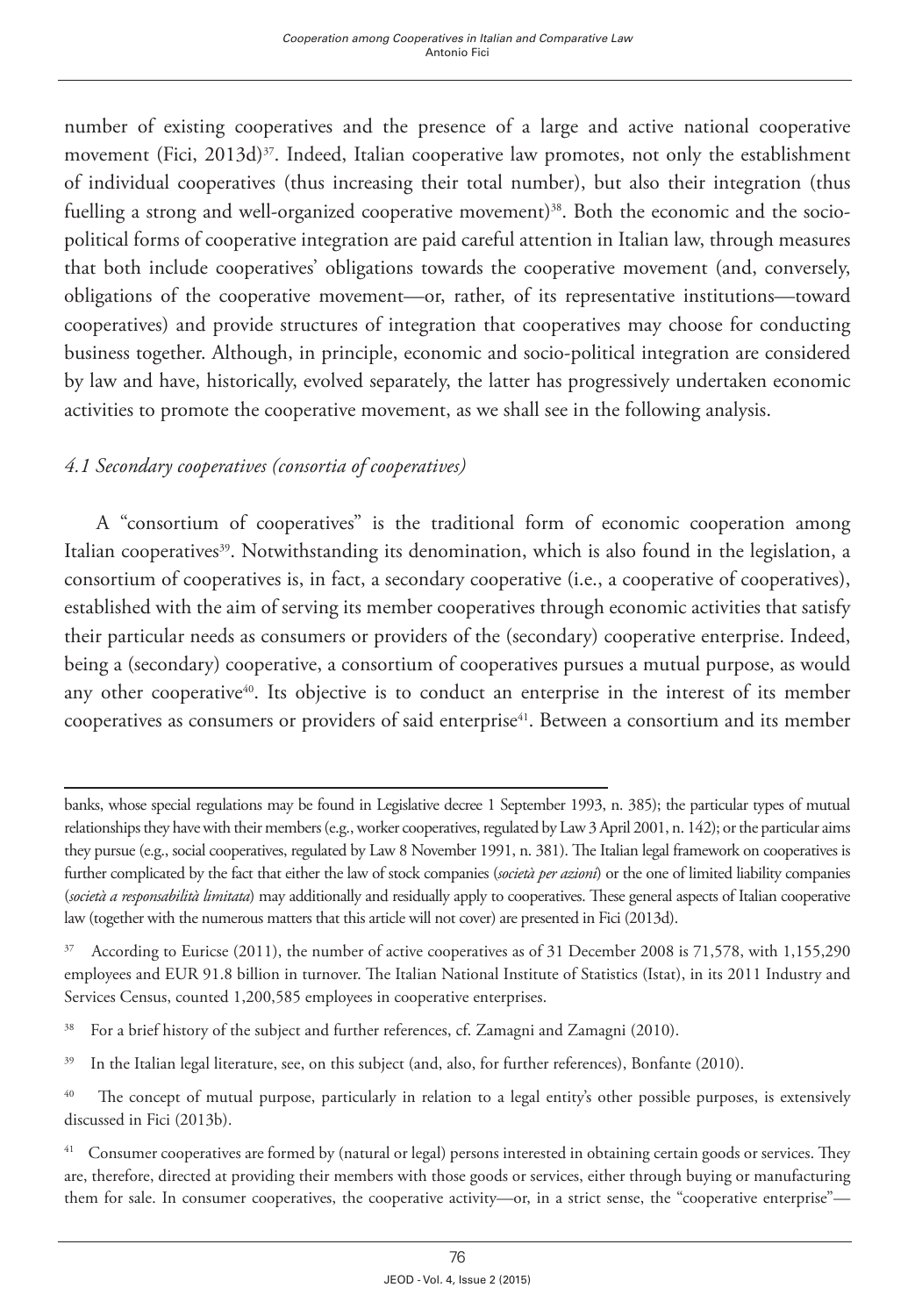cooperatives, there exist mutual (or cooperative) transactions that are of the same nature as those occurring in primary cooperatives.

The above (i.e., the legal nature of consortia as cooperatives) explains why the specific regulation of consortia of cooperatives under Italian law is very limited, such that consortia are subject to the same regulations as primary cooperatives, with only a few exceptions $42$ . This specific regulation either concerns consortia directly or applies to them indirectly, when and inasmuch as the law deals with legal entities or entrepreneurs as possible members of a cooperative (which are the categories to which cooperatives that are members of consortia belong).

Consortia of cooperatives may be established given a minimum of three cooperatives and a minimum subscribed capital of EUR 51643. A consortium's bylaws may confer on its member cooperatives, in relation to the amount of the capital held or the number of their members, more than one vote (but no more than five) in the members' general meeting44—a structure that deviates (although within certain limits) from the "one member, one vote" rule45. In addition, a consortium's bylaws may confer on its member cooperatives more votes in the members' general meeting in proportion to the mutual transactions that each cooperative carries out with the consortium. This is, however, limited by the fact that a given privileged member may have no more than 10 per cent of the total votes in each general meeting; moreover, all privileged members, together, may have no more than one-third of the total votes in each general meeting<sup>46</sup>. Derogations from the "one

is that of transferring goods or services to the members, who are, therefore, consumer-members; all other activities (e.g., buying those goods, arranging those services, or employing people to accomplish such buying and arranging) are purely means to make the provision of the goods or services possible. Examples of consumer cooperatives include grocery cooperatives, housing cooperatives and cooperative banks, among others. In the case of consortia, the example par excellence is that of wholesale cooperatives. Producer cooperatives are formed by (natural or legal) persons interested in supplying certain goods or services; they are, therefore, directed at acquiring from their members those goods or services, in order to transform, process, market or sell them afterwards. In producer cooperatives, the cooperative activity, in the strict sense, is that of acquiring goods or services from the members, who are, therefore, provider-members; all other activities (e.g., processing and marketing goods or employing people to accomplish such processing or marketing) are purely means to make the acquisition of goods or services possible. Examples of producer cooperatives include agricultural cooperatives that transform milk provided by members into cheese and, in the context of consortia, a consortium that bottles and markets wine provided by its member cooperatives.

<sup>&</sup>lt;sup>42</sup> This is not to state that the specific regulation of secondary cooperatives *should* be limited; rather, it intends only to give an account of the current state of Italian legislation on this point.

<sup>&</sup>lt;sup>43</sup> See art. 27, par. 2 and 3, Legislative decree 1577/1947. The minimum number of three members is in line with what is usually provided for by European national general cooperative laws; moreover, it is in line with what is provided for by Italian law with regard to primary cooperatives (see art. 2522, par. 2, CC).

<sup>&</sup>lt;sup>44</sup> In fact, this option is given, not only to cooperatives comprised of cooperatives, but, more generally, to cooperatives with regard to their members, who are legal persons (art. 2538, par. 3, CC).

<sup>&</sup>lt;sup>45</sup> In Italian cooperative law, "each cooperative member has one vote, whatever the value of the share or the number of the stocks held" (art. 2538, par. 2, CC).

This rule applies more generally to all cooperatives consisting of entrepreneurs (art. 2538, par. 4, CC).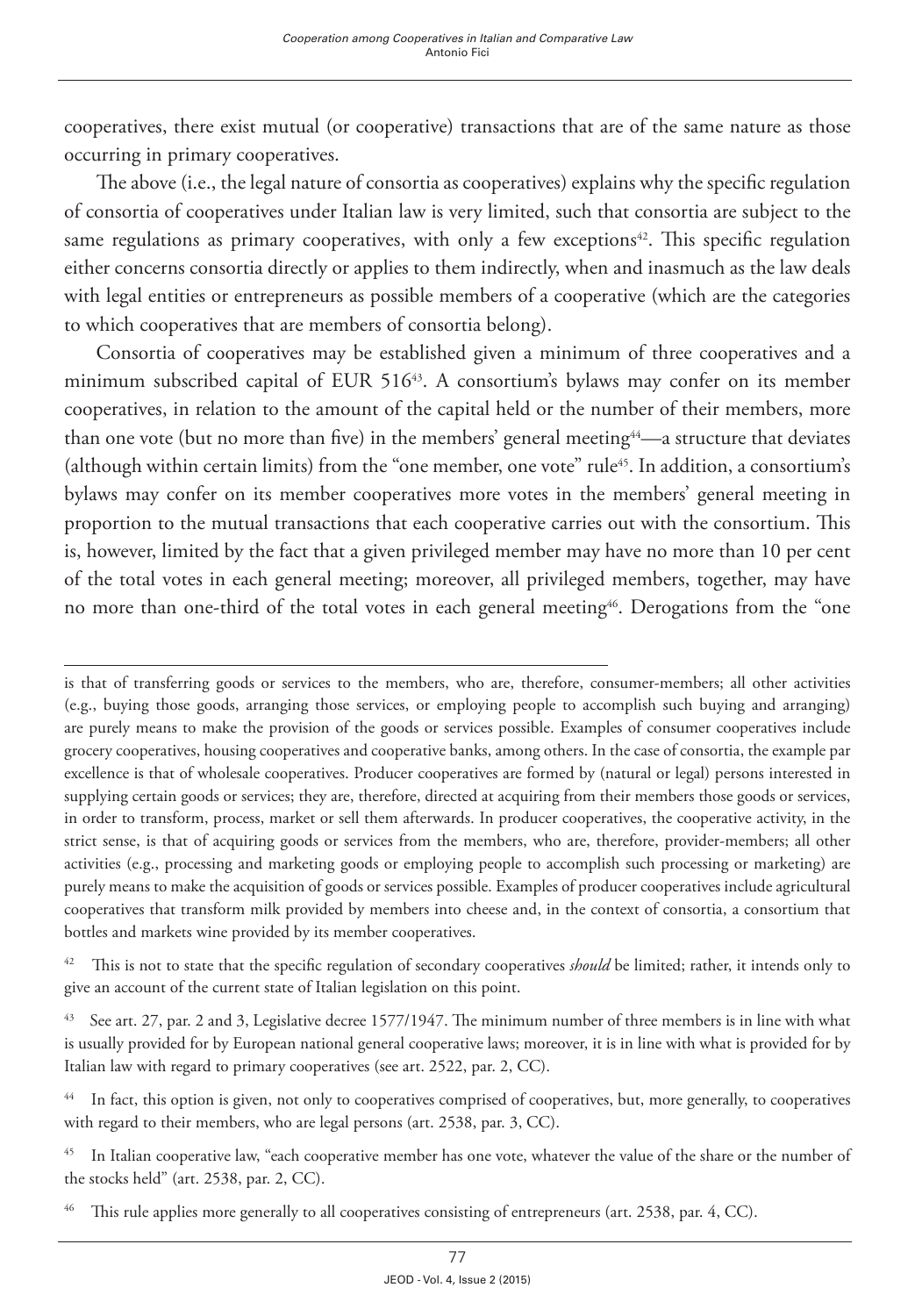member, one vote" rule in secondary cooperatives are, therefore, possible and potentially useful in dealing with a heterogeneous membership<sup>47</sup>.

More than for its specific contents (which, as stated, are very limited) the regulation of consortia of cooperatives as cooperatives of cooperatives is important simply because it exists. Indeed, not only does it provide cooperatives with the ability to form secondary cooperatives (which, in any event, would stem from the fact that Italian cooperative law does not limit cooperative membership to physical persons, as is the case in some other jurisdictions), but, more importantly, it also indicates (but does not mandate) the path of economic integration between cooperatives: namely, a structure having the legal form of a cooperative, which, as already stated, is to be considered the natural form of economic integration among cooperatives.

Under Italian law, however, cooperatives might choose other legal forms for their economic integration, as will be illustrated in the following section.

## *4.2 Cooperative-owned capitalistic companies*

Italian law does not prevent cooperatives from establishing limited liability companies or stock companies to which to entrust the economic activities that might serve their interests. Indeed, Italian law allows cooperatives (and consortia of cooperatives) to hold shares or stocks of companies and even allows a single cooperative (or consortium of cooperatives) to control them<sup>48</sup>.

This power also allows a single cooperative to establish a "heterogeneous cooperative group" as a result of controlling and directing one or more non-cooperative companies as subsidiaries (which, in their turn, might control and direct other companies as subsidiaries). Italian cooperatives have made extensive use of this structure to expand their business<sup>49</sup>.

This legal pattern, however, may also be used as an alternative to the secondary cooperative (or consortium of cooperatives) form of cooperative integration, since nothing precludes co-ownership,

<sup>&</sup>lt;sup>47</sup> In addition, they do not conflict with the ICA Principles, in which the "one member, one vote" rule is referred only to primary cooperatives (while, with regard to cooperatives at other levels, it is simply stated that they "are also organized in a democratic manner").

<sup>&</sup>lt;sup>48</sup> See art. 27 quinquies, Legislative decree 1577/1947, which was introduced by art. 18, Law 19 March 1983, n. 72, as well as article 15, Law 59/1992.

<sup>&</sup>lt;sup>49</sup> "Heterogeneous" because the group consists of one cooperative (as the parent organization) and one (or more) noncooperative companies (as subsidiary organizations). In contrast, a "homogenous" group is defined such that it consists entirely of cooperatives (see infra sec. 4.3.). The potential for a cooperative to control a company has raised the question of whether a pure holding cooperative (namely, a cooperative that solely holds stocks or shares of companies) is legitimate under Italian law. The main issue is how to connect a mutual purpose (which, under Italian law, explicitly characterizes cooperatives: see art. 2511 CC) to a cooperative that simply holds companies' capital without directly performing any economic activity with its members. According to Bonfante (2010), the holding cooperative is legitimate as far as the mutual purpose is indirectly pursued through the subsidiaries ("indirect mutuality").

Extensive use of this model of business expansion has also been made by cooperatives of other countries. For example, for Spain, see Gadea Soler, Sacristán Bergia and Vargas Vasserot (2009).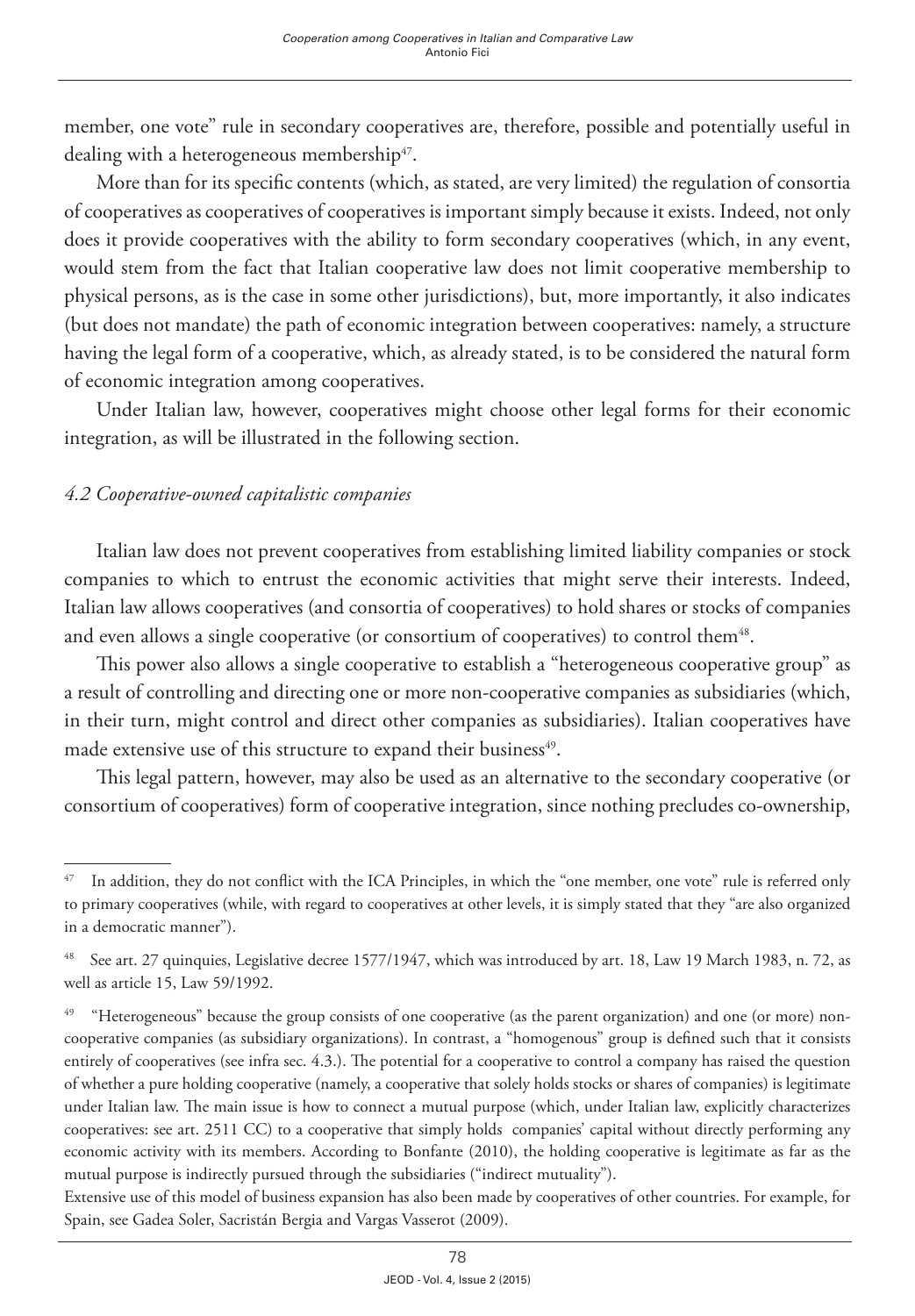by a plurality of cooperatives, of the stocks or shares of companies. Two or more cooperatives could, thus, establish a limited liability or stock company to conduct economic activity in order to satisfy a common interest (e.g., two agricultural cooperatives could establish a company to market their collective produce).

This alternative form of economic integration, in principle, does not conflict with cooperative identity, since integration would, in any event, be "horizontal", given that the resulting company would be controlled by the cooperatives (and not the other way around). It leads, however, to a different structure of relationships between the integrated cooperatives, since the resulting entity is subject to company law rather than cooperative law<sup>50</sup>. Therefore, unlike in the case of secondary cooperatives, integration into a company does not ensure that all cooperatives (or, consequently, all their members) control the structure of economic coordination. This creates risks in terms of cooperative identity (of the primary cooperatives) and explains why the secondary cooperative, in addition to being the most traditional form in the history of the cooperative movement, is also usually considered (as it is in this article) the most natural form of economic cooperation among cooperatives. Nothing excludes, however, that the subsidiary companies are *de facto* (as well as by an appropriate choice of rules in their by-laws) driven in a manner that is respectful of the cooperative principles, so as to give each cooperative the real opportunity to participate in their control<sup>51</sup>.

## *4.3 The joint cooperative group*

A new figure, which was introduced by the 2003 reform of Italian company and cooperative law and which may be relevant for the present discussion, since it seems to allow for a new form of economic cooperation among cooperatives, is the "joint cooperative group" (*gruppo cooperativo paritetico*), as provided for by art. 2545 *septies* of the Italian civil code.

The joint cooperative group is defined by law as the contract by which two or more cooperatives, which may also belong to different categories, regulate the direction and coordination of their respective enterprises. The legal regulation of the subject is very brief. The law indirectly states that the contract must have a final term; that the group may be directed by one or more cooperatives; that public or private noncooperative entities may be admitted; and that any cooperative has the right to withdraw without penalty if the conditions of the exchange have become detrimental to its members as a result of joining the group.

The contents, purposes and boundaries of this new figure are still unclear. For example, some argue that this contract produces only internal effects among the parties, does not create a legal entity that may have legal relationships with third parties, has no mutual purpose and does not

<sup>&</sup>lt;sup>50</sup> This also implies that, in principle, the tax treatment (as well as other specific regulations) of cooperatives do not apply to a company controlled by cooperatives, while, in contrast, apply to a secondary cooperative (which may be another practical reason for choosing this more traditional form for cooperative integration).

<sup>&</sup>lt;sup>51</sup> The issue raised in the main text has, of course, no relevance for cases in which a consortium of cooperatives controls a company (since, in such cases there would only be a single parent organization—that is, the consortium of cooperatives).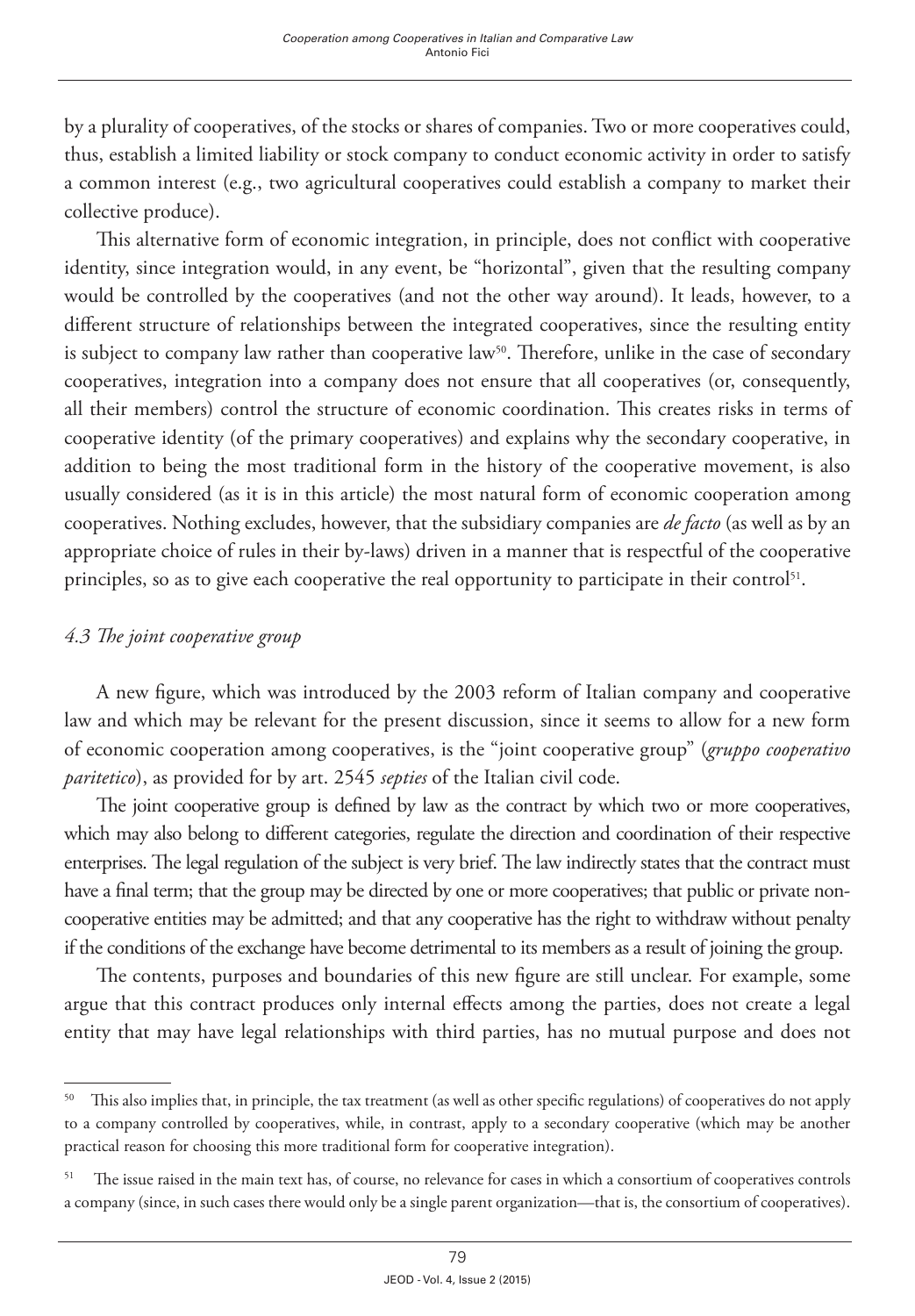institute real integration among cooperative enterprises $52$ .

What seems more certain is that the joint cooperative group is a flexible structure that may be adapted by the parties to assume many functions and pursue many objectives<sup>53</sup>; on the other hand, this form of integration is based on the 'substantial' equal treatment of all parties involved, with particular regard to the distribution of the economic results of the group (rather than its governance, since direction, as stated, may be entrusted to one or more cooperatives within the group). Indeed, the law stipulates that the contract must provide for "the criteria of compensation and the equilibrium in the distribution of the benefits from the common activity"; moreover, it confers on the parties the right to withdraw when participation in the group becomes economically unsatisfactory to them (or, rather, to their members). This also explains why the group has been qualified "joint" (*paritetico)*, and even more appropriately should have been qualified "equal" (*paritario*)<sup>54</sup>.

If one shares this view, the joint cooperative group may be seen as a true alternative to the secondary cooperative (or consortium of cooperatives) for the economic integration among cooperatives. The group under art. 2545 *septies* of the Italian civil code is, no doubt, of a more hierarchical character than the consortium, since one cooperative may direct the activity of the others. This might raise doubts in terms of cooperative identity (since a cooperative, as stated earlier, might not be subject to external control); these doubts, however, may be overlooked, considering that in no case may a group share the benefits (and/or the costs) of the common activity unequally among its participant cooperatives and that, in any event, each cooperative may always withdraw from the joint cooperative group at its convenience, thereby making the governance of the group more collaborative than it may initially appear<sup>55</sup>.

### *4.4 The national association of the cooperative movement and the "mutual funds"*

Thus far, we have dealt with the forms and structures of cooperative integration with regard to economic activity. This last subsection, however, is dedicated to the form of integration that, in this article, we have termed "socio-political".

The key subjects of socio-political integration, under Italian law, are the "national associations of representation, assistance and protection of the cooperative movement", as they are literally

<sup>&</sup>lt;sup>52</sup> See, in this sense, Bonfante (2010).

<sup>&</sup>lt;sup>53</sup> This is a conclusion that holds true also in in light of the possibility to combine the regulation of this contract with another, new and more general, Italian regulation, namely, the regulation of "network contracts" (cf. art. 3, par. 4*ter*-4*quinquies*, Decree law 10 February 2009, n. 5).

<sup>54</sup> See Bonfante (2010: 369). It is meaningful that Spanish legal scholarship (see Gadea Soler, Sacristán Bergia and Vargas Vasserot, 2009: 553) uses "equal" (*paritario*) to qualify the cooperative group to which art. 78, par. 1, of Spanish state cooperative law makes reference (see footnote 100), since this group is very similar to the Italian cooperative group.

<sup>55</sup> Shared governance, in fact, here materializes *ex post* rather than *ex ante*, as in the case of secondary cooperatives.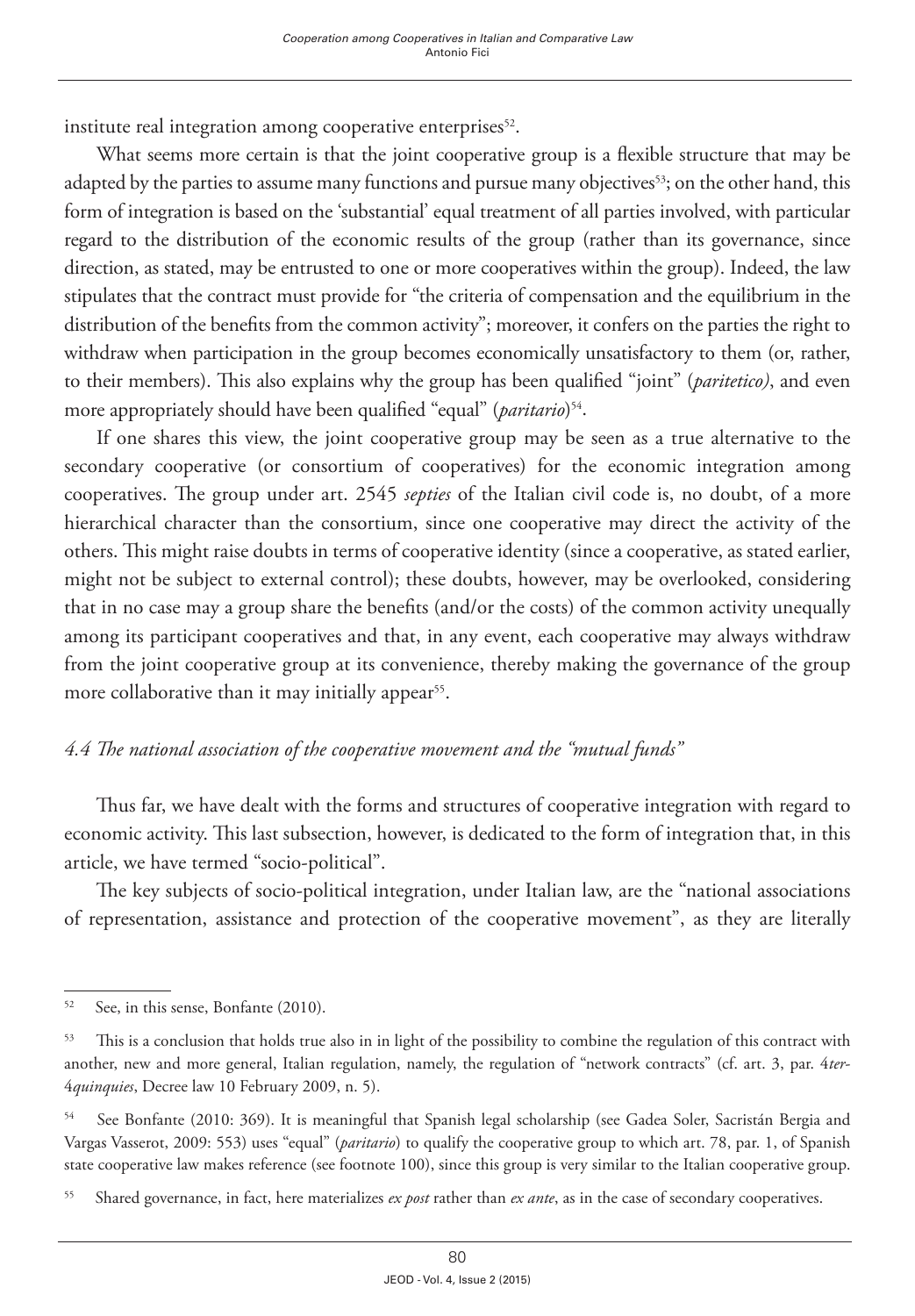referred to by Italian law<sup>56</sup>, and the "mutual funds for the promotion and development of the cooperative movement", which the former may establish. The cooperative auditing function also plays a fundamental role in shaping an integrated cooperative system in Italy, which, as we shall see, is based on compulsory contributions from individual cooperatives and indirect legal incentives for participation.

National associations may be recognized as cooperative auditing associations by ministerial decree if they have no less than 2,000 associated cooperatives based in at least five Italian regions and operating in at least three sections (as defined by the type of mutual relationship) of the national register of cooperatives. In addition, they must give evidence of their qualifications with regard to auditing functions<sup>57</sup>.

Of course, the subject of the cooperative audit lies outside the scope of this article. It must only be noted that, in Italian law, auditing is compulsory for all cooperatives (with only a few exceptions) and aims at verifying the "mutual requirements" and the "mutual nature" of cooperatives by taking into account the effectiveness of membership, the member participation in cooperative management and in mutual relationships, the absence of profit distribution purposes, and the eligibility for tax and other benefits<sup>58</sup>.

For the limited purposes of this article, it is worth pointing out that the legally recognized associations of the cooperative movement play a fundamental role in the cooperative audit. In fact, such associations audit their member cooperatives<sup>59</sup>. In contrast, cooperatives that are not members of any association are audited by the State (*rectius*, by the Ministry of Economic Development, which also conducts extraordinary inspections when necessary); however, in performing this function, the Ministry may decide to avail itself of qualified auditors of the recognized associations<sup>60</sup>.

Obviously, this regulation of the cooperative audit generates incentives for cooperatives to become members of an association of the cooperative movement, since being audited by their

<sup>60</sup> See art. 7, par. 2, Legislative decree 220/2002. More precisely, the arrangement referred to in the text concerns only the ordinary audit—namely, cooperative revision—whereas extraordinary inspections are always conducted by the Ministry through its functionaries or through functionaries of other public bodies (art. 8).

<sup>56</sup> See articles 11, par. 1, Law 59/1992, and 2, par. 4, Legislative decree 220/2002. However, these are usually known as "*centrali*" (in Italian) or "federations". The largest ones are, at present, Confcooperative and Legacoop (which, together with the AGCI, established, in 2011, the "Alliance of Italian cooperatives" as a structure of coordination among them).

<sup>57</sup> See art. 3, Legislative decree 220/2002.

<sup>58</sup> The matter is extensively regulated by Legislative decree 220/2002 on "cooperative vigilance", which consists of "cooperative revisions" (the ordinary form of control, which normally takes place every two years) and "extraordinary inspections", and partly regulated by the CC (with regard to certain potential consequences/sanctions). The Italian Constitution already refers to the control of cooperatives, when it stipulates in art. 45 that "The Republic recognises the social function of the cooperation with mutual character and without private speculation purposes. The law promotes and favours its growth with the most adequate means, and ensures, through appropriate controls, its character and purposes".

<sup>59</sup> See art. 2, par. 4, Legislative decree 220/2002.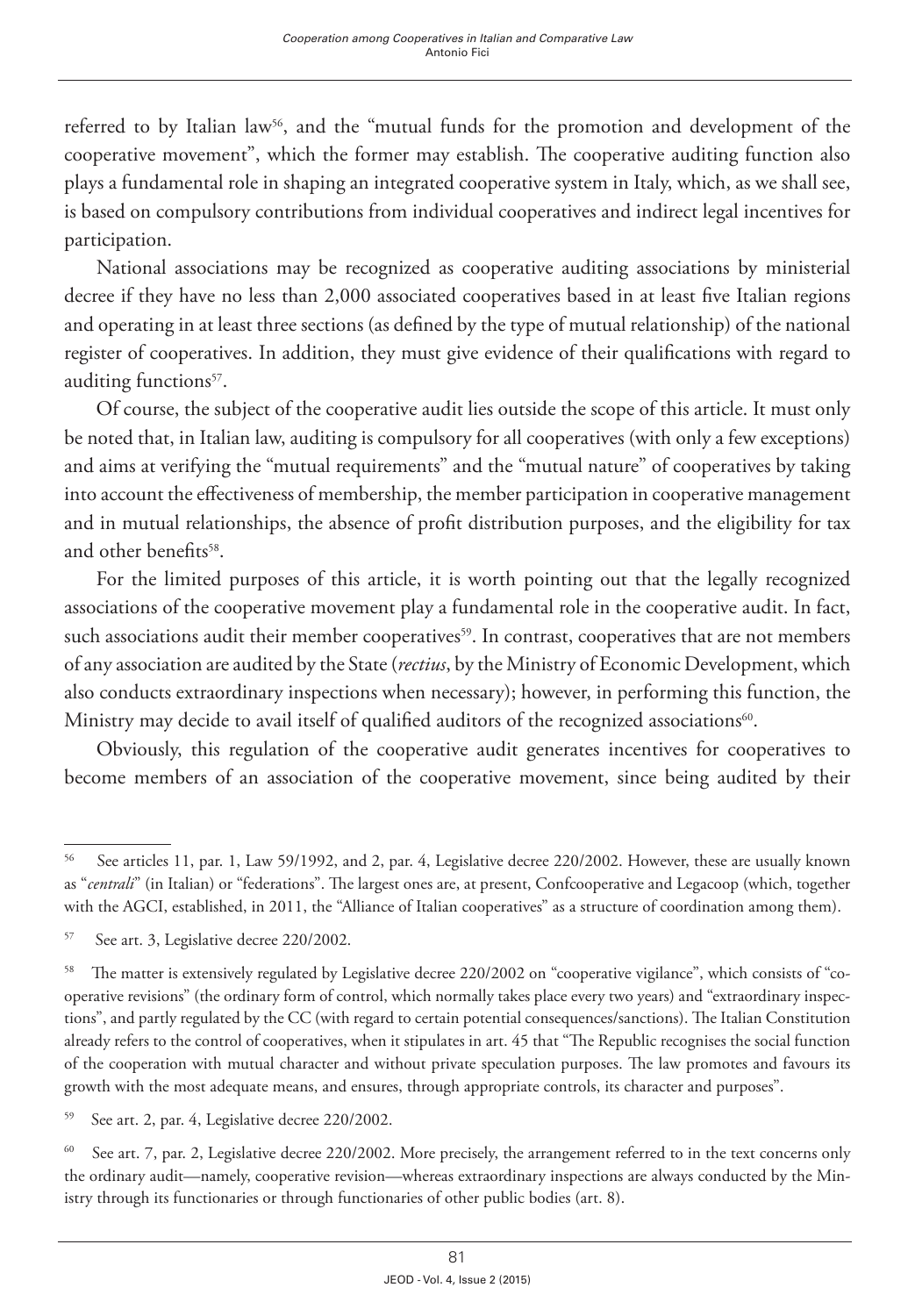association is preferable to being controlled by the State or by auditors of associations they have decided not to join, especially when these cooperatives must, in any case, bear the costs of the audit, as is the case under Italian law<sup>61</sup>. Thus, this regulation certainly helps to reinforce the national cooperative movement, since, although participation in associations is not compulsory, it is strongly encouraged by the cooperative audit regime $62$ . Additionally, by performing the auditing function entrusted to them, the auditing associations may contribute to the development of a certain cooperative movement, with certain characteristics and qualities (e.g., in terms of effective member participation, real democracy, etc.).

In accordance with art. 3 of Legislative Decree 220/2002, the same associations eligible for the auditing function may establish mutual funds for the promotion and development of the cooperative movement $63$ . These funds must have the exclusive purpose of promoting and funding new enterprises and initiatives of cooperative development. To this end, they may promote the establishment of cooperatives and consortia of cooperatives, as well as own shares of cooperatives or subsidiary companies established by them. The mutual funds may also fund specific projects of development of cooperatives and consortia of cooperatives, organize and manage the training of managers of the cooperative sector, or promote studies and research on economic and social topics relevant to the cooperative movement<sup>64</sup>.

What is particularly worth highlighting in this article is the system of alimentation of these funds, which is based on compulsory contributions from the cooperatives that are members of the national association that promoted the institution of the mutual fund. These cooperatives are obligated to allocate 3 per cent of their total annual profits to the mutual funds<sup>65</sup>. In addition, when a cooperative (or, more precisely, a prevalently mutual cooperative $^{66}$ ) is dissolved or transformed

64 See art. 11, par. 2 and 3, Law 59/1992.

65 See art. 11, par. 4, Law 59/1992, and art. 2545*quater*, par. 2, CC.

66 The difference between prevalently mutual cooperatives (PMCs) and non-prevalently mutual cooperatives (or other cooperatives (OCs)) is the main distinction, which was introduced into Italian cooperative law by the 2003 reform of

<sup>61</sup> See art. 8, Legislative decree 14 December 1947, n. 1577.

 $62$  As already stated, however, compulsory affiliation with an auditing association of the cooperative movement could not be considered an opposition to the constitutional freedom of association and private autonomy, as long as one considers that the founders are not obligated to choose the cooperative legal form to conduct business—and that once they have freely decided to do so, they must accept the legal regime of cooperatives as it is (including compulsory affiliations or compulsory audits): see footnote 33.

<sup>&</sup>lt;sup>63</sup> See art. 11, par. 1, Law 59/1992. More precisely, these funds are not managed directly by the national association but by an association or a stock company established *ad hoc*, in both cases without a profit purpose (art. 11, par. 1). At least 80 per cent of the stock capital of the company so established must be held by the national association (art. 12, par. 1), while if the mutual funds are managed by an association, it is automatically comprised of all the cooperatives and consortia of cooperatives that are members of the national association. On the legal issues raised by this regulation, see recently Bosi (2012).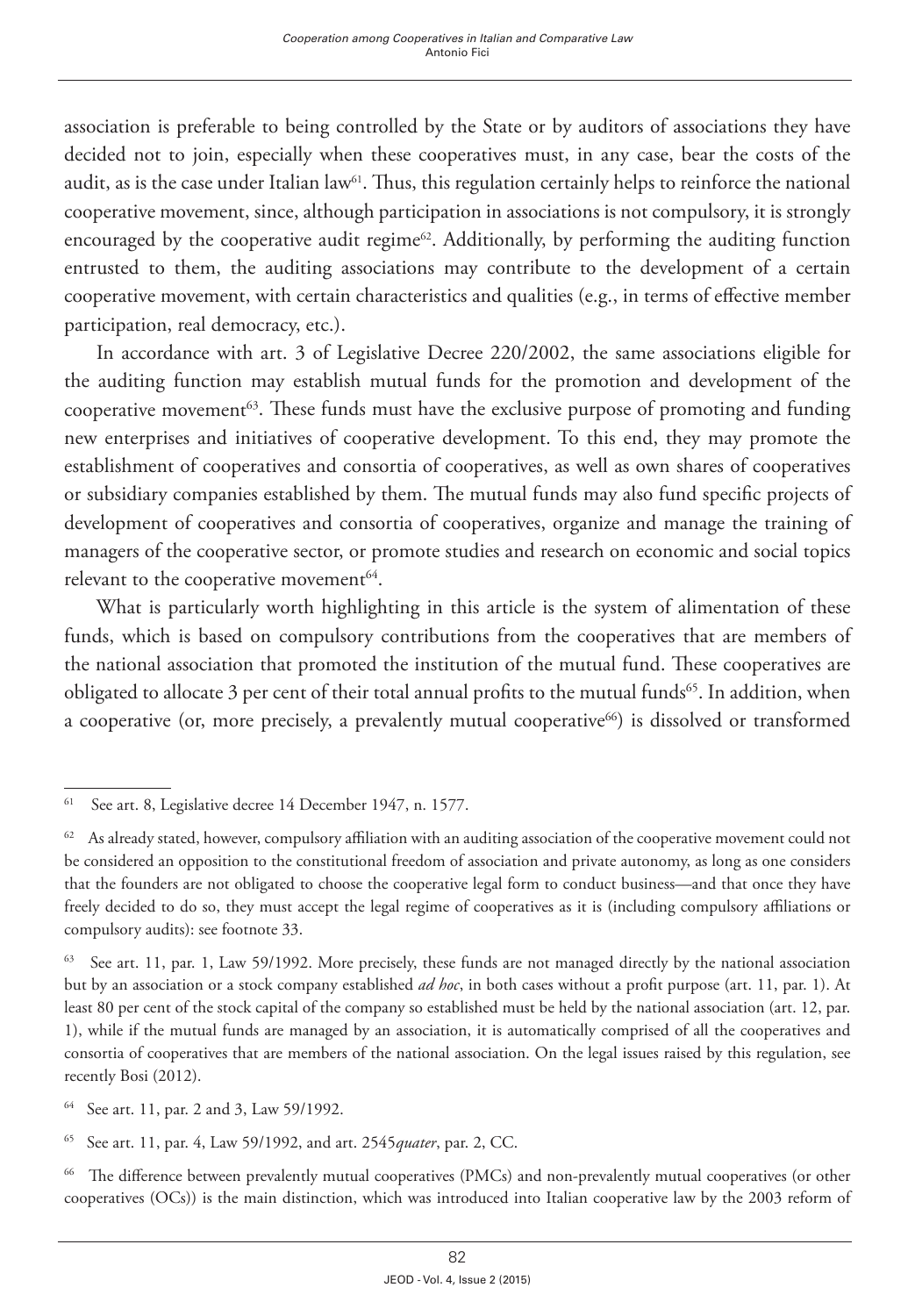into another type of company, its residual assets, subtracting only the paid-up capital and the dividends due but not yet distributed, are devolved to the mutual funds<sup>67</sup>.

Cooperatives (and consortia of cooperatives) that are not members of any national association are also subject to these obligations; however, they contribute to a public fund with purposes similar to those of the mutual funds68. Again, as observed with regard to the cooperative audit, this is a measure by which Italian law pushes cooperatives to become members of cooperative representative associations.

Along the same lines, state promotion of the cooperative movement also comprises a specific and supportive tax treatment of cooperatives' mandatory contributions to the mutual funds (3 per cent): These contributions are tax-exempt for the funds and tax-deductible for the cooperatives<sup>69</sup>.

Undoubtedly, this regime favours the development of a well-structured cooperative movement as a sort of distinct subject or actor, which operates "beside" (but also, if one considers the role of promotion and control, "behind" and "above", respectively) the cooperatives and their consortia. Compulsory contributions are the distinguishing feature of this cooperative system, and they have the clear objectives of increasing the number of existing cooperatives and of bringing solidarity in the movement (such that existing and larger cooperatives help create new cooperatives or develop smaller cooperatives). It also shows that the development of the cooperative movement may be fostered by the state, not by imposing on cooperatives to take part, but, rather, by conveying proper incentives to do so. It finally demonstrates that the representative associations of the cooperative movement may also promote it through sophisticated financial activities, such as participation in the capital of cooperative start-ups.

- 67 Art. 2514, par. 1, d), CC, and art. 11, par. 5, Law 59/1992.
- 68 See art. 11, par. 6, Law 59/1992.
- 69 See art. 11, par. 9, Law 59/1992.

company and cooperative law. According to art. 2512 CC, PMCs are cooperatives that act predominantly with their members as users of the goods and services provided by the cooperative (in consumer cooperatives), as providers of the goods and services used by the cooperative for its economic activity (in producer cooperatives) or as workers (in worker cooperatives). According to art. 2513 CC, the condition of prevalence must be analytically documented by highlighting in the cooperative balance sheet that, depending on the type of "mutual transaction", (a) the sales proceeds from user members are higher than 50 per cent of the total sales proceeds (in consumer cooperatives); (b) the labour costs for worker members are higher than 50 per cent of the total labor costs (in worker cooperatives); or (c) the production costs for the goods and services provided by members are higher than 50 per cent of the total production costs (in producer cooperatives). By way of contrast, OCs are obligated, neither to act predominantly with their members, nor to report on the volume of the activity with them. Unlike OCs, PMCs are also subject to constraints on the distribution of profits in art. 2514 CC. The distinction between PMCs and OCs is not so relevant under organizational law; rather, it is mostly relevant under tax law.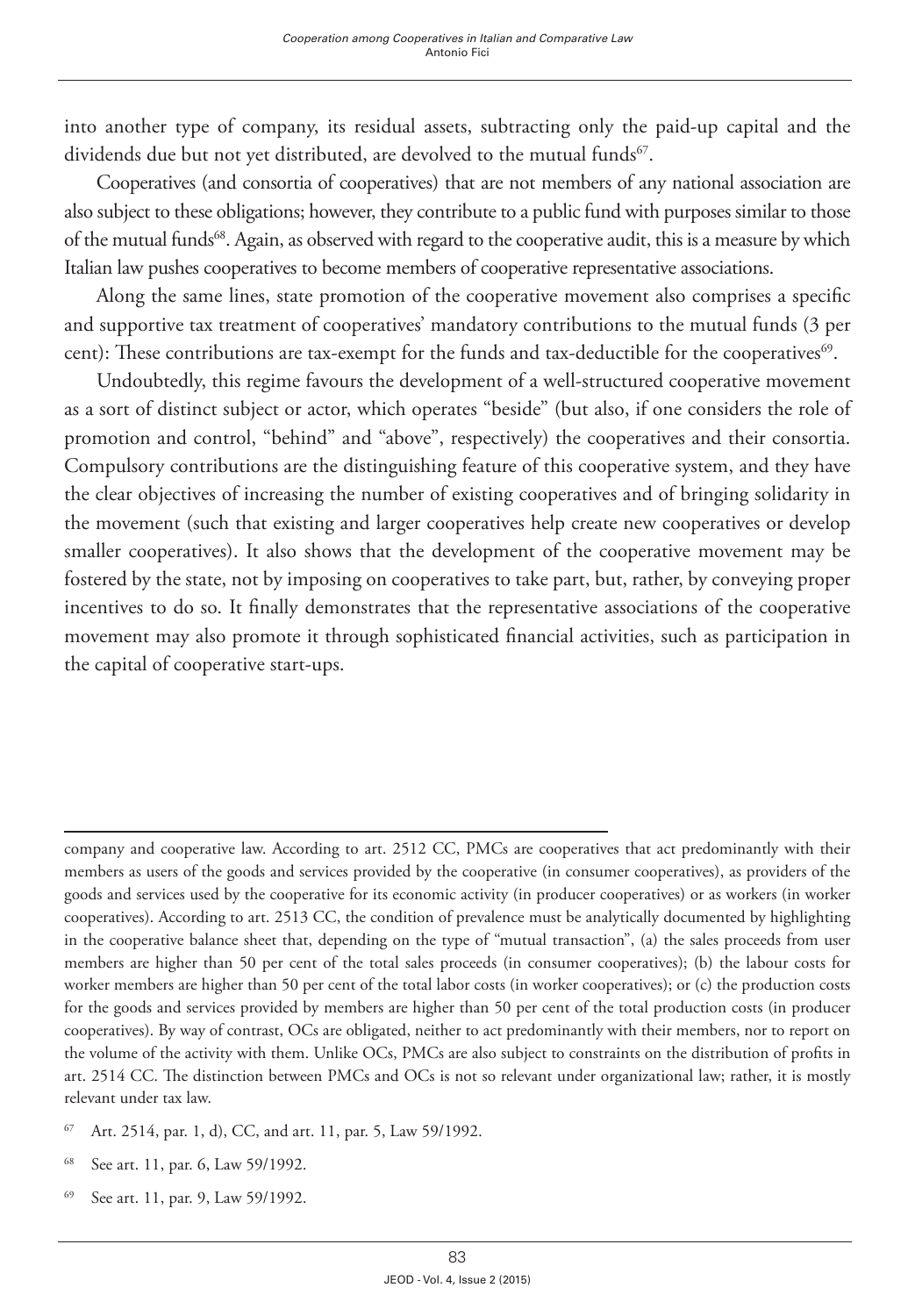# **5. Cooperative integration: A comparative law overview**

The analysis conducted thus far has also sought to pave the way for a comparative legal study of the matter of cooperation among cooperatives. In fact—in addition to the general problems that always arise when cooperative law is analysed from a comparative perspective, beginning with the identification of its sources<sup>70</sup>—a comparative study of inter-cooperation is complicated by the diversity of terminology within the law and the non-uniformity of understanding (also on the scholarly side) of the functions and activities that may fall within this topic. The hope is that this article might help to clarify the kinds of points and issues the subject of cooperation among cooperatives should cover when being explored by a legislator or a legal scholar.

Having stated this, the following comparative analysis does not purport to exhaustively present, describe and discuss the current legal regime of inter-cooperation; rather, it will focus on those aspects and findings—some more general, others more particular—that appear to be most significant in light of the conceptual framework delineated in the previous section of this article, assuming Italian law as a point of reference. Among other things, this may also permit us to revisit and redefine the issues raised previously, as well as to reassess them critically through useful comparative references.

*i*) First, it must be pointed out that, notwithstanding the importance (as historically and comparatively proven) of inter-cooperation for the growth of cooperatives; the existing cooperative practices thereof; and, last, but not least, the 6th ICA principles, as formally and substantially incorporated into ILO Recommendation 193/2002<sup>71</sup>, there are jurisdictions in which cooperation among cooperatives is still an aspect not specifically covered or insufficiently addressed by cooperative law<sup>72</sup>.

Indeed, in many instances, the legal recognition of inter-cooperation consists only of provisions for the possibility of a cooperative being a member of other cooperatives or for cooperatives

<sup>70</sup> Cf. Fici (2013a).

<sup>71</sup> Which, moreover, and among other statements equally relevant to this topic, invites (or, rather, obligates, if one holds that it is a source of public international law) governments to "facilitate the membership of cooperatives in cooperative structures responding to the needs of cooperative members" (par. 6, d) and to "encourage conditions favouring the development of technical, commercial and financial linkages among all forms of cooperatives so as to facilitate an exchange of experience and the sharing of risks and benefits" (par. 13).

<sup>&</sup>lt;sup>72</sup> Obviously, jurisdictions that do not have cooperative law at all also pertain to this group. A prime example is Ireland, where a general cooperative law does not exist (but its introduction is under discussion, and there is, however, a specific law on credit unions: the Credit Union Act (1997-2012) and cooperative-like entities usually register under the Industrial and Provident Societies Act (1893-1978) if they prefer not to exist under the Companies Act (1963-2012). In any event, the IPSA (1893-1978) only provides that a society consisting of two or more societies may be registered (sec. 1 of the 1913 Act amending the IPSA 1893), which, of course, is not sufficient to conclude the existence of a specific regulation of intercooperation in the country. See Carroll (2013). On the debate concerning the introduction of a specific cooperative law in Ireland, see De Barbieri (2009: 37) which argues that "Ireland does need a law that protects the co-operative identity and gives the public a clear way to identify a co-operative society from another type of corporate entity", and Carey (2009).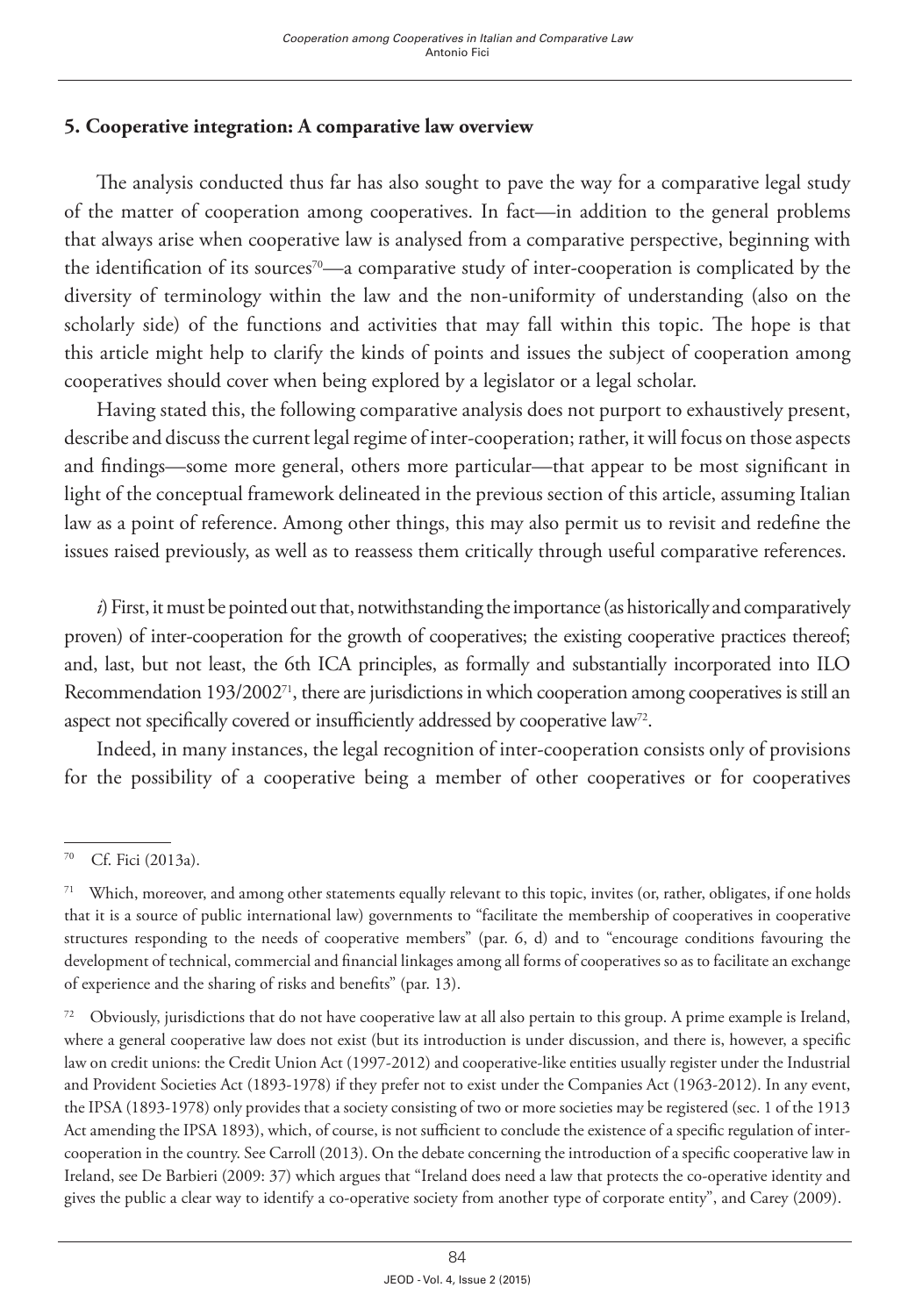comprising cooperatives to derogate from the "one member, one vote" rule<sup>73</sup>. This situation, on the one hand, implies the legal admissibility of secondary (or higher-level) cooperatives; however, on the other hand, it is certainly insufficient to conclude that the matter of inter-cooperation finds proper consideration in those jurisdictions<sup>74</sup>.

However, these jurisdictions represent the exception, since, in general, the topic of intercooperation is more extensively addressed by cooperative laws, although this occurs in various manners and to different extents, as we shall soon observe<sup>75</sup>.

*ii*) We have previously reflected on the importance of a legislation that facilitates cross-border inter-cooperation, as well as on this legislation's consistency with regard to the identity of cooperatives (as delineated by the ICA). If legislators around the world are to promote inter-cooperation, they should refrain from creating obstacles to cooperation among cooperatives. Yet, in some countries,

74 The cooperative laws of China, Finland and the Netherlands pertain, among others, to this group of laws: See, respectively, Ren and Yuan (2013); Henrÿ (2013b); van der Sangen (2013).

<sup>&</sup>lt;sup>73</sup> The potential for a secondary cooperative's by-laws to provide for plural votes is contemplated in many cooperative laws (we have already seen it in sec. 4.1. of this article, while dealing with Italian cooperative law; see also, among others, art. 26, par. 6, of Spanish State Law, 26 July 1999, n. 27, and art. 9, par. 1, of French General Law n. 47-1775 of 1947, as recently modified by art. 24 of Law, 31 July 2014, n. 2014-856). As already mentioned in the main text, plural voting in secondary cooperatives is compatible with the fourth ICA principle and is even recommendable when a secondary cooperative's member cooperatives have different numbers of members. Usually, cooperative laws allow voting power to be related to the number of members of the member cooperative or to its participation in the cooperative activity (cf., e.g., art. 26, par. 6, of Spanish State Law, 26 July 1999, n. 27). In certain cases, however, they also allow voting power to be related to the amount of the capital subscribed (as in the already mentioned case of article 2538, par. 3 of the Italian Civil Code). This does not raise doubts in terms of cooperative identity to the extent that the amount of capital subscribed is proportioned to the size of the member cooperative's membership; otherwise, a capitalistic manner of governance would be introduced, whose legitimacy should depend on the existence of a ceiling to the number of additional votes that a single cooperative could have in each members' meeting (as happens, for example, in Italian law, as we have already seen in sec. 4.1., or in Spanish law, where, with reference to secondary cooperatives, it is stipulated that "no member may have more than one third of total votes, except in the case of a cooperative comprised of only three members, in which case the limit is 40 per cent, and if the cooperative is comprised of only two members, agreements shall be adopted by unanimity of members' votes" (art. 26, par. 6, of Spanish State Law, 26 July 1999, n. 27)[author's translation]. On the other hand, in German cooperative law, it is stipulated that the by-laws of a cooperative that is exclusively or, at least, predominantly comprised of cooperatives, may confer plural votes, without providing for any limit to this power: cf. art. 43, sec. 3, n. 3, of Law 1 May 1889. Another example of this is given by Finnish Cooperative Law 1488/2001, where it is stated (in Chap. 4, sec. 7): "(1) In the general meeting of the co-operative, one member shall have one vote in all matters to be considered by the general meeting. (2) However, it may be stipulated in the rules that the members have differentiated numbers of votes. The number of votes of one member may be more than ten times the number of votes of another member only in a cooperative in whose rules it is stipulated that the majority of members are to be co-operatives or other legal persons". Admittedly, the Finnish Act of 2001 has been replaced by Law n. 421/2013, which came into force on 1 January 2014, and of which no translations still exist (however, the reform should not have changed the regulation of the aspects previously mentioned).

 $75$  The absence of specific rules on inter-cooperation does not mean, of course, that cooperatives cannot integrate with one another, either by contractual arrangements or by making recourse to general law or company law provisions (if their applications to cooperatives are not prohibited by cooperative law).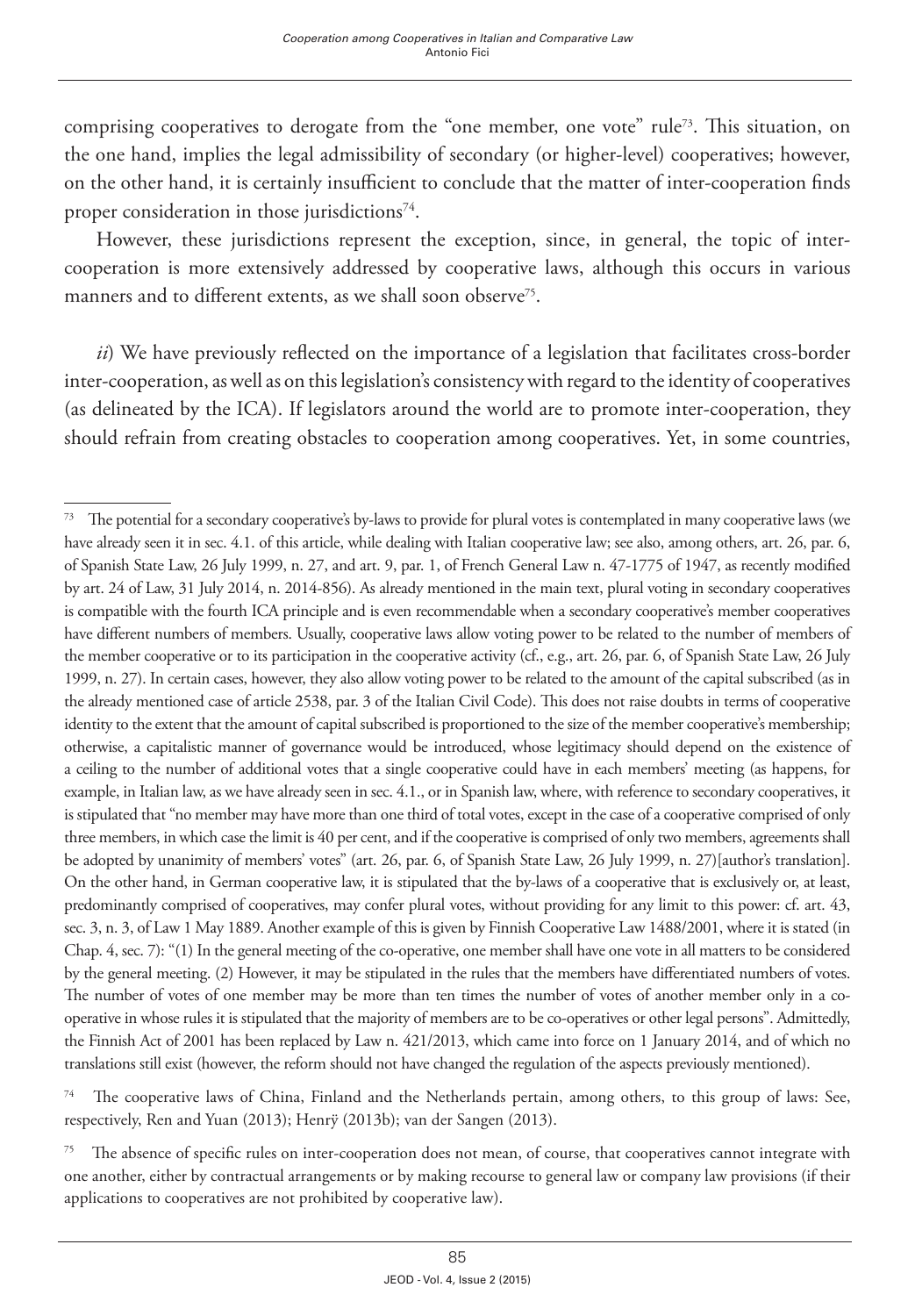such obstacles exist due to the unequal legal treatment of cooperatives relative to companies (which may derive from the simple fact that the cooperatives are not taken into consideration by the law). For example, in a federal system like that of Australia, the lack of federal regulation of cooperatives (in comparison to the regulation that exists for companies) constrains the capacity of cooperatives to operate at a federal level and consequently their capacity to cooperate amongst themselves at that level76. Needless to say, this legislature's attitude is even more detrimental for cooperative development than its indifference toward the subject of cooperative integration.

*iii*) The extent to which the topic of inter-cooperation is dealt with by cooperative laws varies substantially. It ranges from the extensive regulation and the variety and originality of measures found in Italian and Spanish laws<sup>77</sup> to the low regulation found in jurisdictions that only consider the economic form of cooperative integration<sup>78</sup>.

Various levels of regulation do, therefore, exist. In some instances, the law addresses both the economic and the socio-political forms of integration, while, in others, it deals with only one. Some cooperative laws simply mention and provide basic regulations for the structures of cooperative integration, while others provide more specific legal regimes.

In any event, what seems more significant to emphasize is that diverse approaches to the subject exist. Some jurisdictions compel inter-cooperation (which can be done in different ways)<sup>79</sup>; others

<sup>&</sup>lt;sup>76</sup> The problem derives from the fact that sec. 51.xx of Australia's Constitution allows the Federal Government to make laws that regulate matters pertaining to corporations that have the primary purpose of engaging in trading and financial activities ("the corporations power"). This is a category to which cooperatives are meant not to belong (since they benefit their members); thus, it falls outside the scope of federal jurisdiction. See Sarina (2013) where a 2012 project of uniform state laws on cooperatives (the "Cooperative National Law Bill"), to overcome this obstacle, is presented and analyzed in detail. The same problem existed in Canada before the federal law on cooperatives was passed (Petrou, 2013).

The opposite can be said, for example, with regard to India, thanks to the Multi-State Cooperative Societies Act of 2002, or with regard to Spain, thanks to the State Cooperative law of 16 July 1999, n. 27 (which only applies to cooperatives whose "cooperative activity" with their members is conducted in several autonomous regions, unless they operate predominantly in one of them, and to cooperatives whose "cooperative activity" with their members is conducted mainly in the cities of Ceuta and Melilla (see art. 2, Law 27/1999). In the USA, attempts to adopt a uniform cooperative statute have failed thus far; however, drafts do exist, such as the Uniform Limited Cooperative Association Act of 2007 (already referenced in footnote 26).

<sup>77</sup> Spanish law will soon be treated in the main text. For Italian law, see the preceding section of this article.

<sup>&</sup>lt;sup>78</sup> This is not always easy to evaluate. For example, there are many cooperative laws in which it is permissible to establish a cooperative that pursues an ideological purpose. Could this legal reference also include secondary cooperatives, whose objectives are to defend, represent and promote the cooperative movement?

<sup>&</sup>lt;sup>79</sup> Germany is probably the most significant example of a jurisdiction promoting inter-cooperation, at least in Europe. German cooperatives are obligated to be members of a federation of compulsory cooperative audit (see art. 54 of the German Cooperative Law of 1889), and this membership is necessary for a cooperative to be registered (see art. 11, sec. 3, n. 3, of the same Law). The same model may be found in Austria (Miribung and Reiner, 2013) and in Japan (at least with regard to agricultural cooperatives: see Kurimoto, 2013).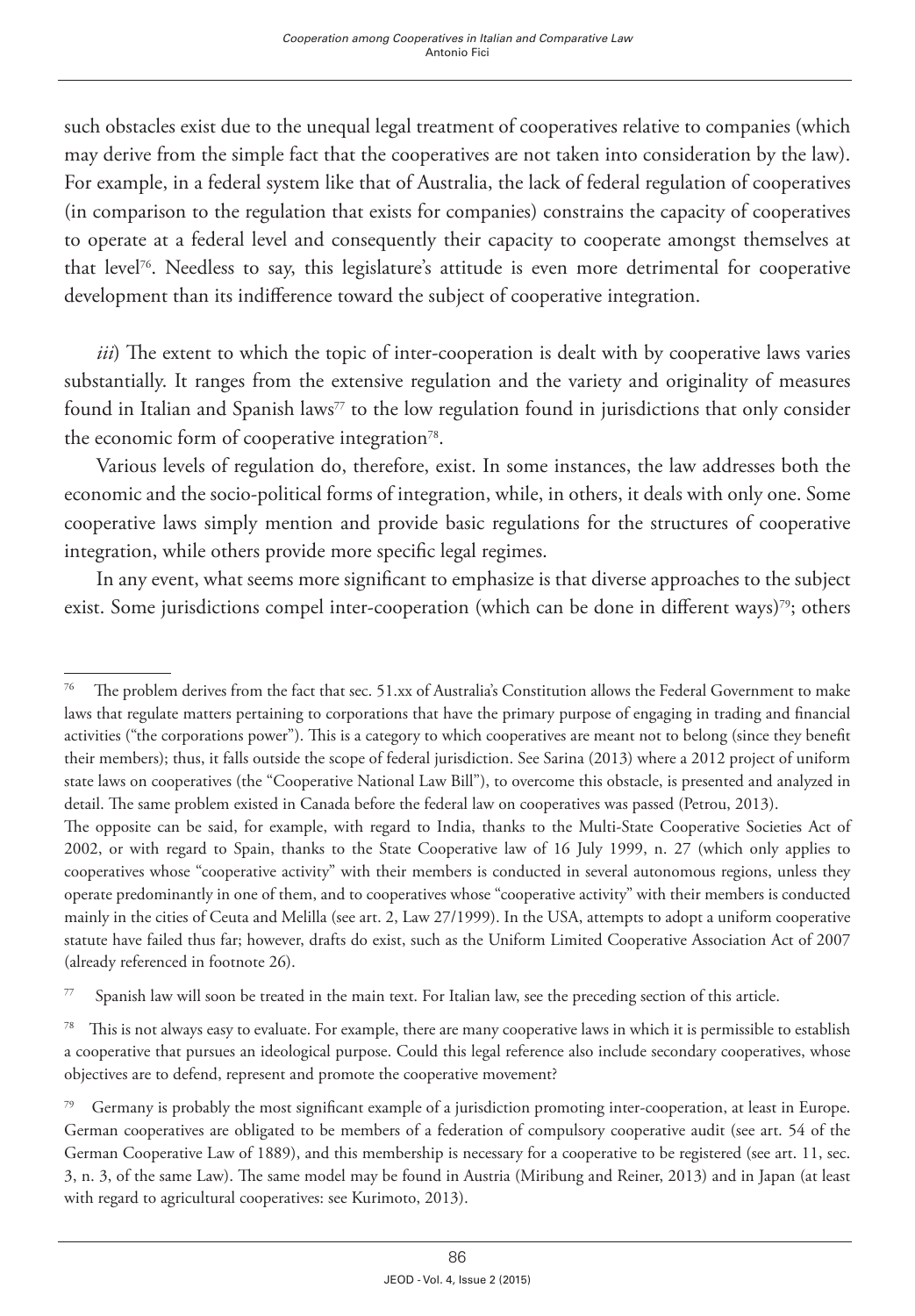promote it by providing incentives for cooperation (which also can be done in several ways) $80$ ; and still others provide structures for integration, but neither obligate nor encourage cooperatives to cooperate<sup>81</sup>.

In addition, examples exist in which the law directly provides for the establishment of an entity for cooperative advancement and promotion<sup>82</sup>. This is a different approach to dealing with the topic

<sup>81</sup> Examples are numerous: see, for example, art. 82 ff. of Argentinian Law n. 20.337 of 15 May 1973 (although, admittedly, in the same law, the promotion of cooperative education and integration with other cooperatives are distinguishing traits of cooperatives: see art. 2, par. 1, n. 8 and 9, and art. 42, par. 1, n. 3); Law 23.427 of 1986, which obligates cooperatives to contribute to the Cooperative Education and Promotion Fund: See Cracogna (2013c); and art. 92 ff. of Colombian Law 79/1988. In fact, many national cooperative laws, though they neither obligate nor encourage cooperatives to integrate, indicate the route by which integration is possible, which is an inclusion that certainly favours (although it does not ensure) integration (as will be underlined with regard to Mexican law: See footnote 88).

82 These entities are normally also in charge of the control of cooperatives. In addition to the Belgian National Cooperative Council, to which we shall make reference in the next footnote, this is a model that can often be found in the cooperative legislations of Latin America countries. For example, Argentinian Law n. 20.337 of 15 May 1973 (art. 105) establishes an entity (which is currently, after decree n. 721/2000, the "National Institute of Associativism and Social Economy" (INAES)) in charge of several functions relative to cooperatives, including their control and promotion (art. 106), and which is run and managed by a board consisting of a president and four members nominated by the national executive power. Two of the four members, however, participate in a representation of mutual associations and cooperatives and are nominated by the national executive power at the proposal of entities that unite mutual associations and cooperatives

<sup>80</sup> We have already examined the case of Italy, in which cooperation is encouraged through rules that obligate cooperatives to contribute to the development of the cooperative movement and to subject themselves to cooperative audits bearing its costs. These rules favour the cooperative integration of the socio-political type, to the extent that cooperatives prefer to contribute to, and be audited by federations of which they are members. A different method of promoting cooperative integration, without making it compulsory for cooperatives, is to entrust organizations composed of cooperatives with public functions—notably, the cooperative audit. This is what happens, not only in those jurisdictions in which cooperatives are obligated to be members of an entity of compulsory cooperative audit (see the preceding footnote), but also in other jurisdictions, such as that of Italy, in which it is established that the public control of cooperatives may also be exercised by federations of cooperatives, on the basis of a delegation by the public authority (see *supra* sec. 4.4). In this sense, see also what is provided for by art. 84, par. 2, of the Framework Law for the Cooperatives in Latin America ("by delegation by the enforcement authority, higher-level cooperatives which represent the cooperative movement may have a supervisory function. They may also be in charge of the registration if empowered by the authority in charge of the cooperative registry"). An additional and very significant example of this may be found in the Canadian Province of Quebec, where the "Conseil de la coopération du Québec", an entity comprised of federations of cooperatives, carries out—through the delegation of law or through agreements with the public authority—a number of functions, from control over the registration of new cooperative entities and the collection of statistics on cooperatives to the implementation of cooperative development projects, to the point that it is possible to argue that "Québec's system of promoting cooperation among cooperatives is truly exemplary" (Petrou, 2013: 314). A further example is offered by Colombian Law 79/1988, in which it is provided that public funds for the development and promotion of cooperatives are preferably channeled through cooperative financial entities (art. 134)—entities that cooperatives may establish in accordance with articles 98 and 99 of the same law—although, in fact, this measure has not been implemented. Moreover, the laws that involve the representative organizations of the cooperative movement in the formation of entities specifically designed for the supervision and development of cooperatives (see the following point *vii*, in the main text, as well as footnote 95) incentivize, in an indirect manner, the formation of a national cooperative movement.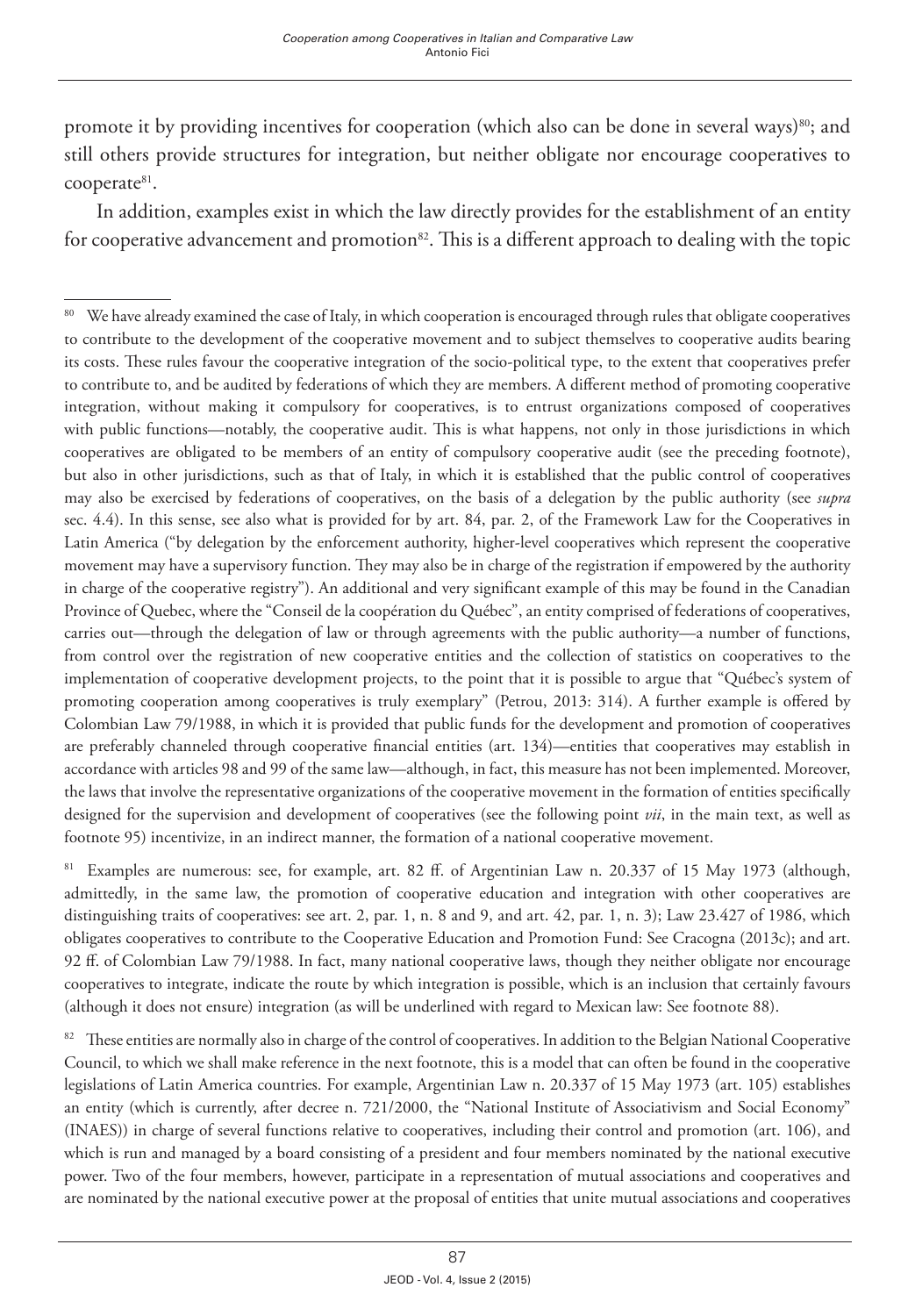of cooperative integration, inasmuch as a representative and promotional entity of the cooperative movement will come into existence, as happens with the compulsory regime, but this entity will be formed and operated in accordance with a legislature's desires (so that the entity might, for example, have a more or less public character if one considers the way in which it is composed). On the other hand, this is a condition for the state to promote the cooperative movement, since it is through this very entity that, either directly or indirectly (e.g., through tax law measures), public resources are conveyed to the cooperative movement<sup>83</sup>.

*iv*) In those jurisdictions in which the cooperative law formally incorporates or explicitly refers to the ICA principles (as happens in many cases), cooperation among cooperatives should be considered automatically mandatory, since the sixth principle is clearly formulated in this regard ("Cooperatives *serve* their members most effectively and *strengthen* the cooperative movement by working together ...")<sup>84</sup>. However, it may be that the cooperative law in question does not specify the contents of the obligation to cooperate, thereby raising the same issue as the ICA principles with regard to the identification of the content<sup>85</sup>.

*v*) Although law is important to cooperative integration, cooperatives have been shown to cooperate even in the absence of substantial legal regulation<sup>86</sup>. In certain instances, it was the

85 See sec. 1, above.

86 See, for example, the Irish Co-operative Organisation Society (http://www.icos.ie/, last accessed 9 June 2014) and the Dutch Council for Cooperatives, which comprises mainly cooperatives active in agricultural and horticultural industries (www.cooperative.nl, last accessed 9 June 2014). Both organizations have been established and currently operate

<sup>(</sup>art. 2, decree 721/2000; currently the members of this entity are seven, and four of them represent mutual associations and cooperatives).

<sup>&</sup>lt;sup>83</sup> Belgium constitutes a very significant example of such a situation. Belgian general cooperative law is found in articles 350-436 of the Company Code, while a special regulation applies to accredited cooperatives, which, in this case, may gain access to specific and more generous (compared to that of other cooperatives) tax treatment (Law 20 July 1955 and Royal Decree 8 January 1962). We have elsewhere termed this model of regulation the "double track model", as it recognizes two types of cooperatives: one under substantive law and another under tax law, with the latter having a more definite cooperative identity (see Fici, 2013a). This special regulation for accredited cooperatives provides for the establishment of a National Cooperative Council (NCC)—which, in addition to accrediting the cooperatives eligible for the specific tax treatment, has the mission of conducting activities to promote of the principles and values of cooperative entrepreneurship. The Belgian NCC is considered a governmental instrument, and it is embedded in the Ministry of Economic Affairs (see Coates, 2013). However, this body (and its board as well) is, in fact, composed of representatives of the cooperative movement, since its members are designated by commissions (of consumer cooperatives; of agricultural cooperatives; of production and distribution cooperatives; and of service cooperatives) composed of members designated by national groups of cooperatives, as well as by other, unaffiliated cooperatives (see article 2 ff., Law 20 July 1955). The regulation on the NCC has recently been amended: See Royal Decree 24 April 2014 on the composition and functioning of the National Cooperative Council. However, although this decree changes the internal structure of the Council, it does not affect its nature as an entity whose composition is strongly influenced by the cooperative movement.

<sup>84</sup> Emphasis added by author.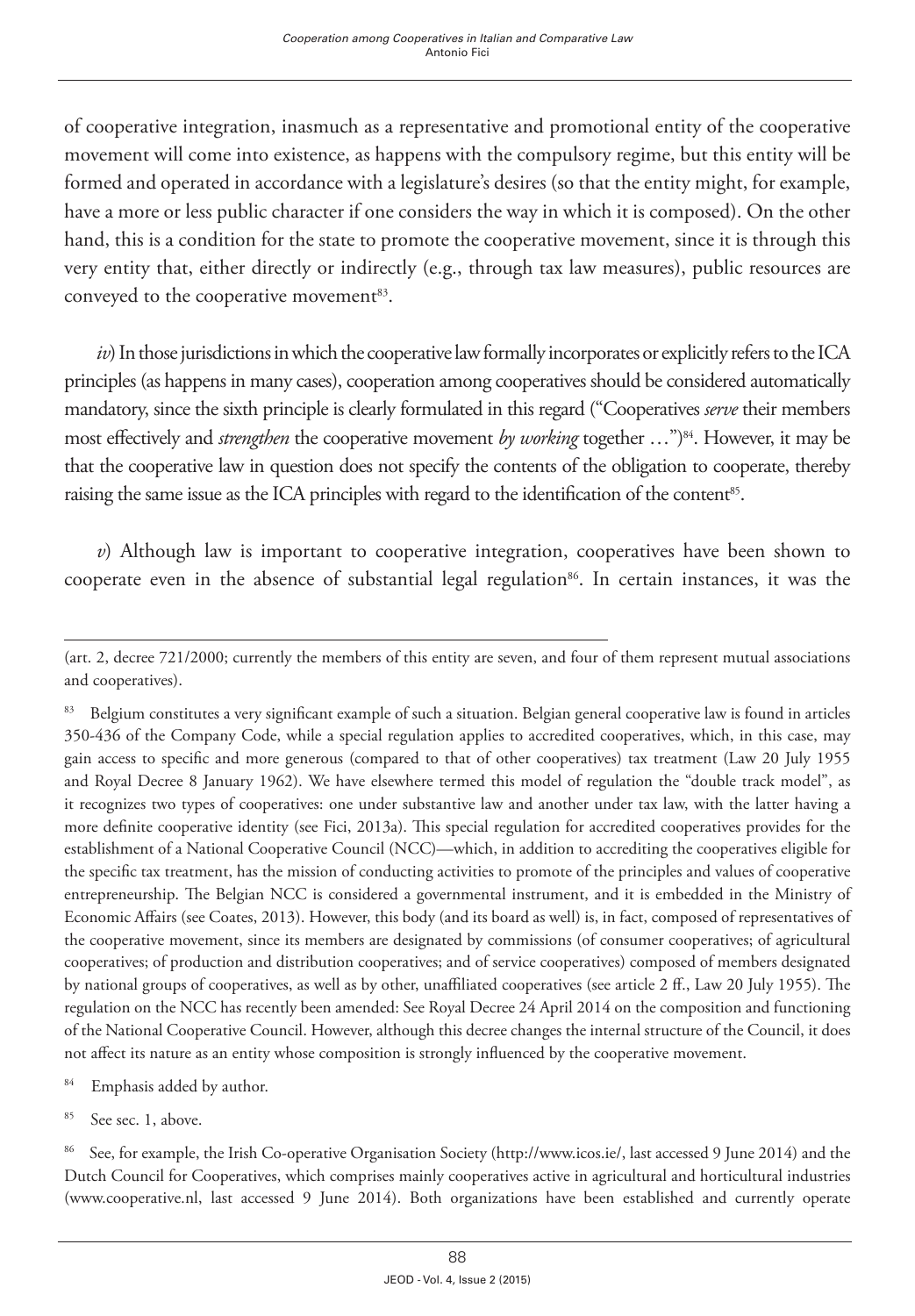legislator that had to adapt existing regulations in order to take into account a growing practice of cooperation among entities of the cooperative sector<sup>87</sup>. Conversely, in other cases, the level of cooperative integration remains low despite the presence of detailed regulation<sup>88</sup>.

Equally importantly, there is no evidence that a compulsory regime of cooperative integration has given life to a larger or stronger cooperative movement than an optional regime, in which cooperatives are recipients of legal incentives for cooperation<sup>89</sup>.

*vi*) In this article, we have drawn a distinction between two forms of cooperative integration, consistent with the two possible functions that it may be assigned: an economic and a socio-political function. The comparative analysis illustrates that, while there are cooperative laws that, in effect, consider these functions separately<sup>90</sup>, there are also many others that do not distinguish between the two and, thus, provide for structures of integration whose function may be freely determined by the founder cooperatives, in a manner that comprises both of the two functions mentioned above<sup>91</sup>.

<sup>88</sup> This is the case in Mexico, for example. The General Law of Cooperative Societies of 1994 contains three chapters and more than 20 articles dedicated to second-level entities for the promotion, support, integration, etc., of cooperatives, but more than 50 per cent of Mexican cooperatives are not integrated (at least, according to Rojas Herrera, 2013), and by the studies mentioned therein, footnote 4).

<sup>89</sup> Indeed, no one could state that, for example, the cooperative movement is more developed in Germany, where the compulsory regime applies, than in Italy, where affiliation is not compulsory (although, admittedly, in this last country, as we have already seen, there are very strong incentives for cooperatives to cooperate) or than in Argentina or other Latin American countries (where such incentives, if any, are not as strong as under Italian law).

<sup>90</sup> Examples are numerous: See, among others, Germany (the auditing federations, which may also have the purpose of protecting their members' common interests, are registered associations: art. 53 and 63b of the German Law of 1889), Italy (see previous sections 4.1 and 4.4), Japan (at least, with regard to agricultural cooperatives: See Kurimoto (2013), Peru (whose general Law on Cooperatives of 1981 distinguishes between "cooperative headquarters" (*centrales cooperativas*), which are cooperatives of cooperatives and pursue economic purposes, and "national federations" of cooperatives and the "national confederation", which are nonprofit associations with socio-political aims: See art. 57 ff. and Torres Morales (2013), Poland (see footnote 93), Portugal (where article 81 ff. of Law n. 51/96 of 7 September ("Cooperative Code") distinguishes between "unions", with prevalently economic objectives, and "federations" and "confederations", with prevalent objectives of representation—although, in this law, the distinction between the two figures does not appear so clearly to a foreign observer, and this is even more true if one considers that, in contrast to the jurisdictions previously mentioned, both figures have the cooperative legal form), and Spain (see footnote 100).

91 See footnote 98.

in countries where cooperative law is either absent or does not provide regulation specific to cooperative integration, respectively.

<sup>&</sup>lt;sup>87</sup> Cf. Ren and Yuan (2013: 352), according to whom, "during the formulation of the Law [the Law on farmer specialized cooperatives of 31 October 2006, the only one existing in this country for the moment], agricultural cooperatives were in the early stage of development, and there were, as said, few cooperative federations. Since the law came into effect [on 1 July 2007] ... a number of cooperative federations have begun to appear, therefore, the general requirements for cooperative federations have been provided in the implementation measures, rules and regulations of the Law as established by provincial legislative authorities".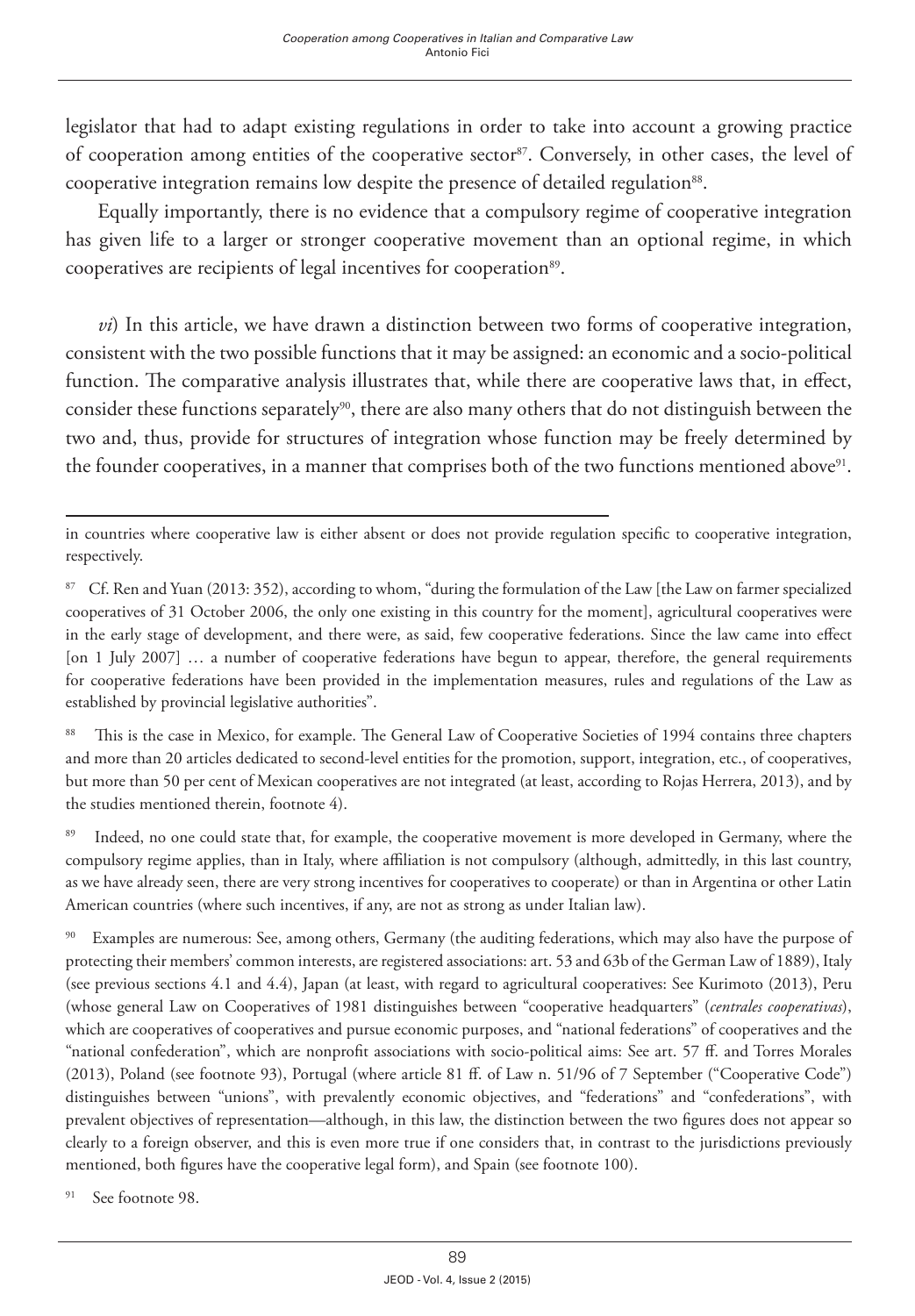In this regard, however, we have already made reference to Charles Gide's opinion concerning the opportunity to keep the two functions separate and performed by different entities<sup>92</sup>. In our opinion, this opportunity also derives from the fact that separation may be more respectful of the cooperative principles of cooperative autonomy and members' democratic control, since, when a sole entity plays the roles of both cooperative advocacy and economic integration, the risk of the umbrella organization invading the sphere of business autonomy of the associated cooperatives may increase. The legislative history of Poland is significant in this regard<sup>93</sup>.

*vii*) We have already pointed out that cooperative integration may be of a compulsory nature. More precisely, the undertaking of economic forms of cooperative integration is, in general, not mandated by law, whereas socio-political integration is compulsory in some jurisdictions. In Austria, Germany and (albeit only in some cases) Japan, cooperatives must be members of an umbrella organization, which is also in charge of their audits (even their pre-registration audits)<sup>94</sup>. Auditing is essential in this regard because it is often invoked to justify compulsory affiliation, although nothing, in principle, prevents a system of compulsory audits by unions (or federations of cooperatives) from being implemented without obligating cooperatives to participate in such unions $95$ .

It must be pointed out, however, that, in other jurisdictions, a similar effect is produced by obligating cooperatives to contribute to the cooperative movement or to submit to audits, since

94 See footnote 79.

<sup>92</sup> See footnote 29.

<sup>&</sup>lt;sup>93</sup> In this country, cooperation among cooperatives was originally implemented through cooperative unions, which exercised activities towards both the defense and the representation of the cooperative movement, as well as business activities in the interest of their member cooperatives. During the communist system, these unions became instruments of state control over cooperatives. Subsequently, a provision in a 1990 law liquidated all the existing cooperative unions. This provision was later declared unconstitutional, and a 1991 law restored the ability of cooperatives to form unions, provided that these unions did not conduct any business activities and served as "auditing unions". A consecutive act in 1994 also enabled the establishment of "cooperative business unions", understood as cooperatives of cooperatives, which are separate from auditing unions (see Piechowski, 2013).

<sup>&</sup>lt;sup>95</sup> In fact, the law could directly attribute this power to entities of the cooperative movement or of the cooperative self-government, independently of whether the cooperatives to be audited are members of those entities—as is the case, for example, in Poland, where the National Cooperative Council controls cooperatives that are not associated with any auditing unions (despite this last entity having, admittedly, a particular legal nature, it may, however, be qualified as a cooperative self-government organism: See Piechowski (2013). Another possibility is that the law authorizes the state to avail itself of the auditors of the cooperative federations, as happens in Italy (although only with respect to cooperatives that are not associated with any federation, since it is the law that, for associated cooperatives, directly attributes the auditing function to the federations of cooperatives: See sec. 4.4), or to delegate the auditing power to federations of cooperatives, as foreseen in the Framework Law for the Cooperatives in Latin America (see art. 84, par. 2). Yet another possibility is that the law involves, in some regard, cooperative entities in the auditing procedure, as happens, for example, in Quebec, with regard to the *Conseil de la cooperation du Québec* (see Petrou, 2013).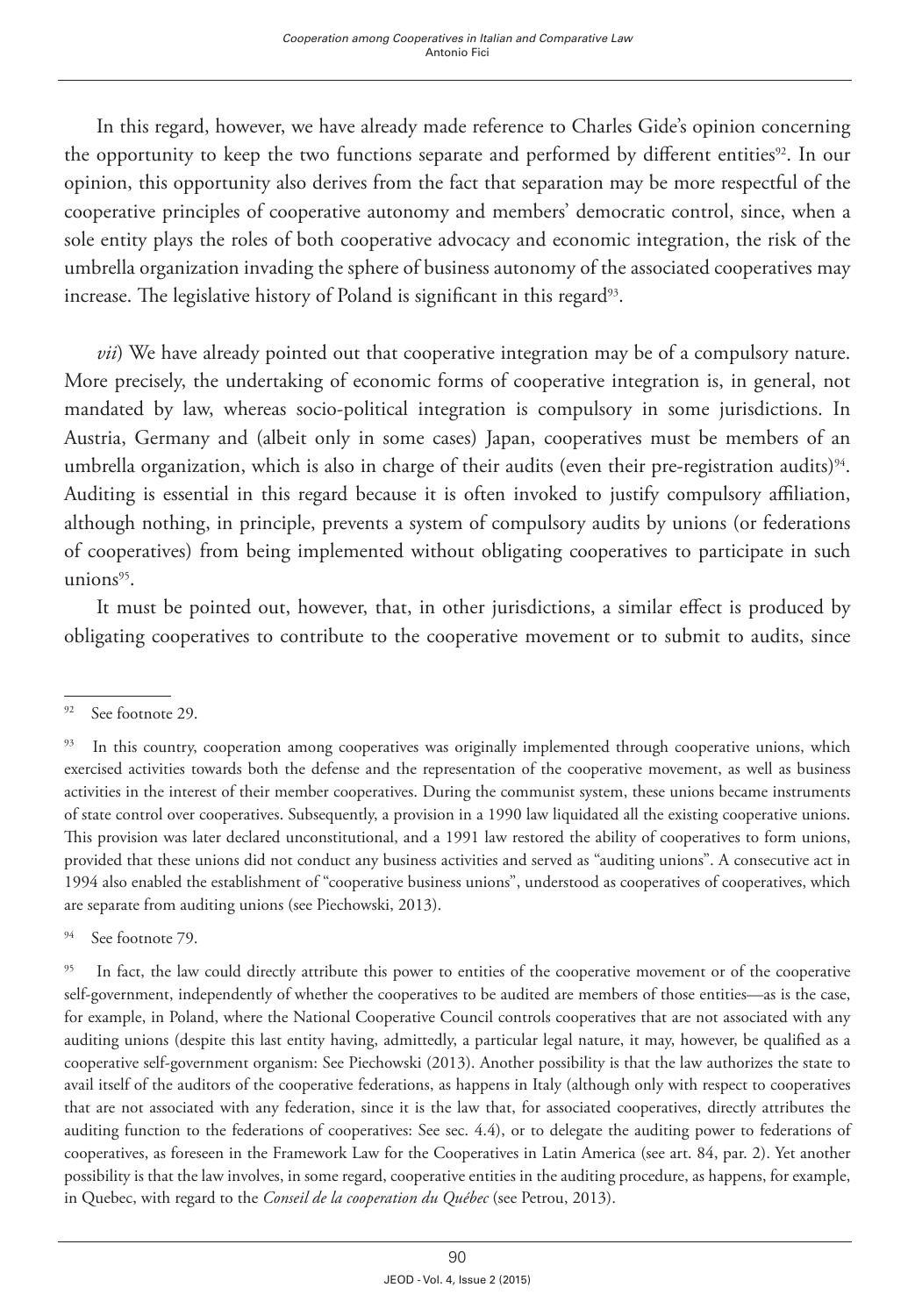these obligations constitute, for the cooperatives, a major incentive to integrate. That is, cooperatives can contribute to and be audited by their own representative organizations (rather than to and by the state or by organizations for which they have not applied or have refused membership)<sup>96</sup>.

In the vast majority of jurisdictions, however, cooperative law neither obligates cooperatives to participate in secondary structures nor provides for compulsory contributions to the cooperative movement, thus leaving inter-cooperation to the free determination of cooperatives.

On the other hand, we have also already referred to the incentivizing strategy pursed by some cooperative laws, which appears to be the most respectful approach with regard to the cooperative identity and the most effective in terms of the edification of a solid and cohesive cooperative movement<sup>97</sup>.

*viii*) We have stated in this article that it is consistent with the particular nature of cooperatives that they integrate themselves through a cooperative structure. Indeed, the comparative analysis reveals that legislators show a preference for the cooperative legal form—and, at times, even impose it on cooperatives that wish to integrate (even if only for socio-political purposes)<sup>98</sup>. There are, however, different examples of cooperative laws that authorize the use of other legal forms or provide

See footnote 80.

<sup>&</sup>lt;sup>96</sup> In this regard, we have already referred to Italian law in previous sections of this article. Additional examples may be found, among others, in India (see sec. 63, par. 1, (b), of the Law of 2002 on Multi-State Cooperative Societies, which obligates the multi-state cooperatives to credit 1 per cent of their net profits to the Cooperative Education Fund maintained by the National Cooperative Union of India). In other jurisdictions, more general provisions may be found (such as, for example, in Canada, where sec. 7 (1) (g) (iv), of the federal law on cooperatives of 1998 includes "community welfare or the propagation of cooperative enterprises" among the possible destinations of the surplus generated by a cooperative), which bear the risk of being insufficiently effective if they are not coupled with other, more specific provisions for implementation.

<sup>&</sup>lt;sup>98</sup> See, for example, art. 5, par. 1, of the French General Law on Cooperatives n. 47-1775 of 1947, according to which "unions of cooperatives" are cooperatives subject to the same law. Another example can be found in Portugal. Cf. art. 81, par. 1, of Law n. 51/96 of 7 September, the "Cooperative Code", with regard to unions, federations and confederations, and Namorado (2013: 651), which states: "in fact, in Portugal, the whole cooperative sector is organized through cooperative structures".

In Latin America, the model of secondary cooperatives applies, in principle, to both economic and socio-political integration, if it is true that "Second or higher level cooperatives are organized to provide services to their members, and they may perform, pursuant to the provisions contained in this law and their respective bylaws, technical, economic, social, and cultural activities and represent the cooperative movement" (art. 84, par. 1, Framework Law for the Cooperatives in Latin America), in addition to, by delegation of the enforcement authority, activities of supervision (art. 84, par. 2, *ibidem*). Of course, this does not mean that, in fact, the same cooperative entity performs both functions (i.e., the economic and the socio-political); rather, it only implies that the referenced entities have the cooperative legal form or are subject to the rules on cooperatives (see, for example, art. 97 of Colombian Law n. 79/1988 and art. 98 of the same law with regard to financial cooperative institutions, as well as art. 85 of Argentinian Law n. 20.337 of 15 May 1973).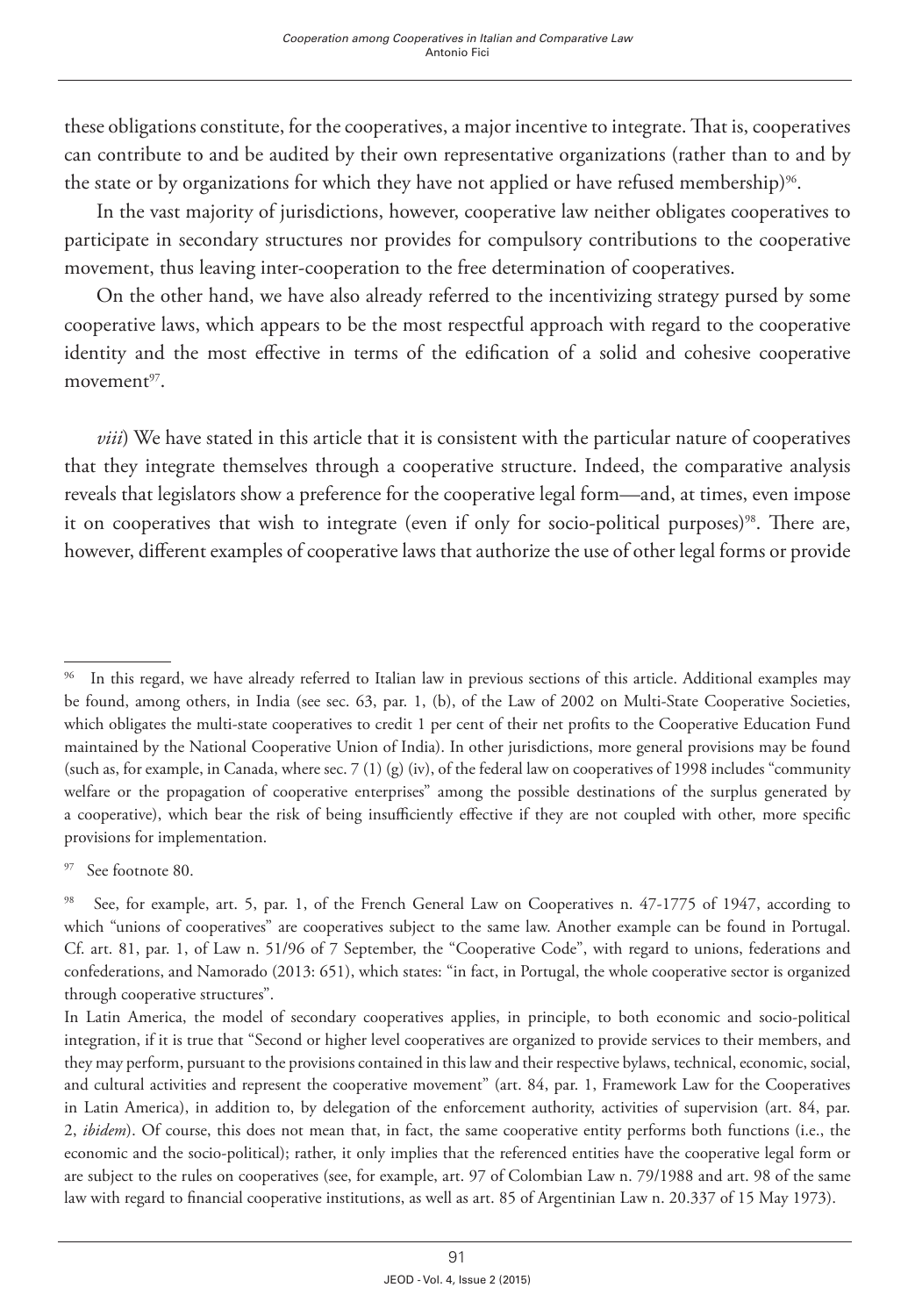for special forms for the structures of integration (or, at least, for some of them)<sup>99</sup>.

*ix*) Only in some countries may a detailed and sophisticated legal regime of cooperative integration be found. We have already described the Italian example. Another one exists in Spain, even if we limit our scope to its state cooperative law<sup>100</sup>.

*x*) We have previously observed in this article that Italian law allows cooperatives to hold shares or stocks of companies, thus permitting the establishment of a group of companies (and not of

99 See, for example, Piechowski (2013) with regard to the Polish National Cooperative Council.

100 Simplifying—and referring to Gadea Soler, Sacristán Bergia and Vargas Vasserot (2009) for more information regarding autonomies' cooperative laws—Spanish State Law n. 27/1999 foresees different forms of economic inter-cooperation: the second-degree cooperative, established by no fewer than two cooperatives, with the aim of "promoting, coordinating and developing common economic purposes of its members, and reinforcing and integrating their economic activity" (art. 77, par. 1) [author's translation]; the cooperative group—that is, "the group formed of various cooperative societies, regardless of their class, and the entity at the head of the group which exercises powers and issues instructions of a mandatory nature for the associated cooperatives, in such a way that unity of decision in the area of said powers is produced" (art. 78, par. 1) [author's translation]; and other forms, given that "cooperatives of any type and class may set up societies, groups, consortia and unions among themselves, or with other physical or legal persons, public or private, as well as conclude contracts and agreements for the better accomplishment of their social objects and for the defense of their interests" (art. 79, par. 1) [author's translation]. With reference to representative or socio-political inter-cooperation, see articles 117-120 of the same law, which regulate the unions, federations and confederations that cooperatives may establish for the defense and promotion of their interests. Although this last regime is not compulsory, in Spanish cooperative law, measures of promotion of the cooperative movement by individual cooperatives may be found. One of these is the provision by which a portion of the surplus (5 per cent) of a cooperative must be allocated to the "fund for education and promotion" (art. 58, par. 1), the functions of which include "a) training and education of its members and workers about the cooperative principles and values, or about specific matters of its societal or labor activity and the remaining cooperative activities; b) the propagation of cooperation, as well as the promotion of inter-cooperative relationships; c) the cultural, professional and welfare promotion of the local environment or the community in general, as well as the improvement of the quality of life and the development of the community and actions of environment protection" (art. 56, par. 1) [author's translation]. This provision also states that "in order to accomplish the tasks of this fund, the collaboration with other societies and entities is possible, and all or part of their resources may be attributed" (art. 56, par. 2) [author's translation]. There also exist autonomous laws (such as Basque Law n. 6/2008) that, more precisely, foresee the channeling of the compulsory monetary contributions for cooperative education and promotion to entities among cooperatives created for the defense and promotion of cooperatives (see Gadea Soler, Sacristán Bergia and Vargas Vasserot, 2009). Furthermore, it is worth mentioning art. 75 of Law n. 27/1999, which provides that, in the case of liquidation of a cooperative, the fund for education and promotion is devolved to the federation to which the cooperative is associated (art. 75, par. 2, (a)), and particularly that: "Remaining net assets, if any, shall be devolved to the cooperative society or the federation indicated in the by-laws or designated by decision of the General Meeting. If there is no designation, this amount shall be credited to the National Confederation of Cooperatives of the class corresponding to the cooperative in liquidation, and if there is no such a Confederation, it shall be credited to Public Treasury which shall use it to establish a Fund for the Promotion of Cooperation. If the designated entity is a cooperative, it shall allocate it to the compulsory reserve fund, remaining unavailable for a period of fifteen years without the possibility to use this amount to cover the losses caused by the cooperative. If it were an associative entity, it shall use it to fund projects of investment promoted by cooperatives" (art. 75, par. 2, (d)) [author's translation].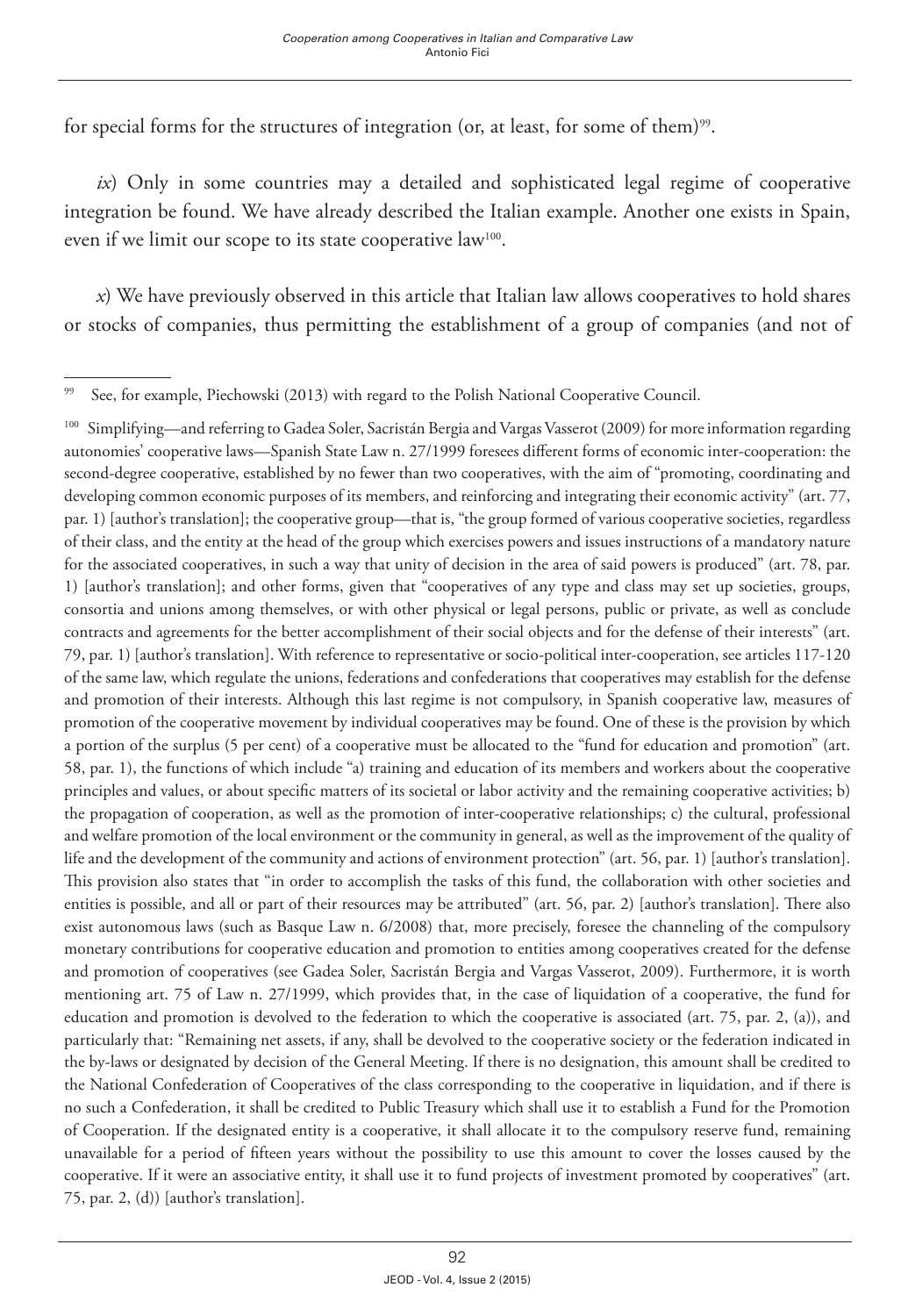cooperatives) led by a cooperative as the parent structure (i.e., a "heterogeneous group"). As stated, this is a model of business expansion that Italian cooperatives, but not only Italian cooperatives, have made great use of. However, the model has nothing to do with the matter of cooperative integration, since it does not serve to unite cooperatives, but to unite a cooperative with noncooperative business organizations (unless shareholding is shared by two or more cooperatives, in which case the subsidiary company may act as a secondary cooperative to serve its parent cooperatives). If anything, this model raises the question of whether a cooperative may pursue its mutual purpose also or even exclusively (in the case of a purely cooperative holding) through its subsidiary companies<sup>101</sup>.

However, it must be noted that the comparative analysis has incidentally revealed that, in some jurisdictions, which represent exceptions, a cooperative can, in principle, be subject to external control. This, among other things, permits the formation of "homogenous cooperative groups", consisting of a parent cooperative that directs subsidiary cooperatives. This is probably why, in these cooperative laws, a cooperative consisting of only one member is legally feasible—or even explicitly foreseen—by law102.

*xi*) The comparative analysis has shown that certain cooperative laws include another interesting measure, which may be very important for increasing the total number of cooperatives in a country and facilitating their integration. This consists of a provision allowing a cooperative to invest or deposit its funds into a cooperative bank (but, of course, it might equally refer to business operations of any other nature with any other type of cooperative)<sup>103</sup>. Being not an obligation, but a simple

<sup>&</sup>lt;sup>101</sup> The indirect mutuality is explicitly recognized in the French regulation of "trader cooperatives" (see art. L 124-1 of the French Commercial Code, which states that these cooperatives may carry out, either directly or indirectly, activities in the interest of their members and may acquire shares—and even control shares—of enterprises), in Finnish law (see chap. 1, sec. 2, n. 1, of Law 1488/2001, according to which the services to members may be provided either by the cooperative or by its subsidiaries), in the Netherlands (see art. 2:53, par. 1, of the Dutch Civil Code and van der Sangen, 2013), and in Norwegian law (see art. 1, par. 3, of Law 29 June 2007, n. 81: "A cooperative society also exists if the interests of the members […] are promoted through the members' trade with an enterprise, which the cooperative society owns alone or together with other cooperative societies, including a secondary cooperative […]. The same applies if the interests of the members are promoted through the members' trade with an enterprise, which the secondary cooperative owns alone …". Also see Fjørtoft and Gjems-Onstad (2013).

<sup>&</sup>lt;sup>102</sup> The cooperative with a single member is now explicitly provided for by the new Finnish Law on Cooperatives n. 421/2013 (see Henrÿ, 2013b), whereas, under Dutch Law a cooperative must not be compulsory liquidated when only one member remains (see van der Sangen, 2013). In contrast, in Danish law, although a single person may set up a cooperative, the cooperative must have at least two members at the time of its formation (see Fjørtoft and Gjems-Onstad, 2013).

<sup>&</sup>lt;sup>103</sup> See sec. 64, par. 1, (a), of the Indian Multi-State Cooperative Societies Act of 2002. This raises a more general reflection on the importance that cooperative law foresees (as, for example, articles 98 and 99 of Colombian Law n. 79/1988) specific financial entities for cooperatives that may remedy the cooperatives' particular problems of (ordinary) finance, which cooperatives normally encounter due to their structural characteristics and identities.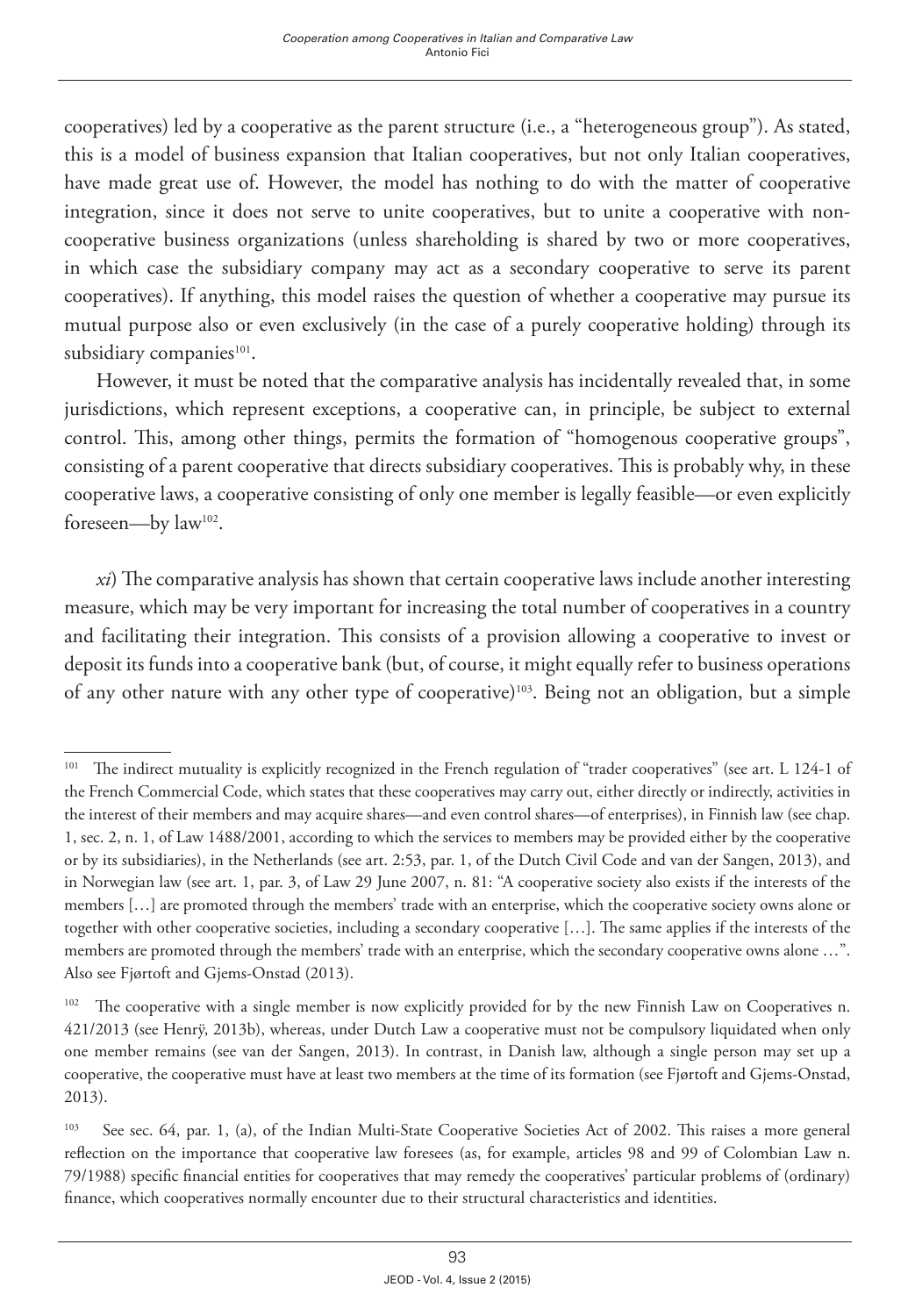option, a provision like this cannot ensure inter-cooperation; however, it can certainly work as a sort of guide to facilitate the principle of cooperation among cooperatives<sup>104</sup>. Such a provision might be far more effective if it were coupled with state incentives, such as specific tax treatments for business operations between cooperatives<sup>105</sup>.

*xii*) Finally, there are jurisdictions in which the integration of cooperatives with other noncapitalistic and non-profit entities is promoted—a situation that appears to be very important for reinforcing the social economy (as opposed to the for-profit capitalistic economy) and the cohesion among the entities thereof<sup>106</sup>.

## **6. Conclusions**

In principle, there is no apparent reason for business organizations to integrate on the sole basis of their common legal form. Cooperatives represent the exception: The cooperative legal form unites enterprises *per se*, regardless of the nature of the activity performed or the sector of the market in which they operate. This occurs because the cooperative legal form carries particular values and principles of organization and conduct, which is not the case with other legal forms of business organization. These values and principles permeate the relationships between a cooperative and its members and among the members themselves, and influence the cooperative's behaviour towards external stakeholders, other cooperatives and cooperative members, and the community.

As shown by the history and the comparative analysis, "cooperation among cooperatives" is one of the elements that shape an identity so particular as to be capable of uniting separate enterprises in common goals.

<sup>&</sup>lt;sup>104</sup> As correctly pointed out by Veerakumaran (2013).

<sup>&</sup>lt;sup>105</sup> Although of a different nature, it is also worth mentioning here a provision of Spanish State Law n. 27/1999, in which, not only is the activity among cooperatives provided for, but it is also qualified as "cooperative" activity (*actividad cooperativizada*), thereby putting it on the same level as the activity between a cooperative and its members. This is a definition that certainly favours the development of such activity (for example, with reference to the limitations that a cooperative faces with regard to the possibility of acting with no members): "In order to fulfil its social objects, a cooperative may enter into inter-cooperative agreements with other cooperatives. In virtue of these agreements, the cooperative and its members may carry out activity of supply, provision of goods and services with the other cooperative signing the agreement, having these facts the same consideration as the cooperative operations with their own members. The results of these operations shall be entirely attributed to the compulsory reserve fund of the cooperative" (art. 79, par. 3) [author's translation]. See also art. 7 of Colombian Law 79/1988: "Cooperative acts will be those carried out by the cooperatives between themselves or between the cooperatives and their own members, thereby pursuing their social object" [author's translation].

<sup>106</sup> A paradigmatic example is represented by the "social economy unions", as provided for and regulated by art. 19 *bis* ff. of the French General Cooperative Law n. 47-1775. Also see Fici (2016).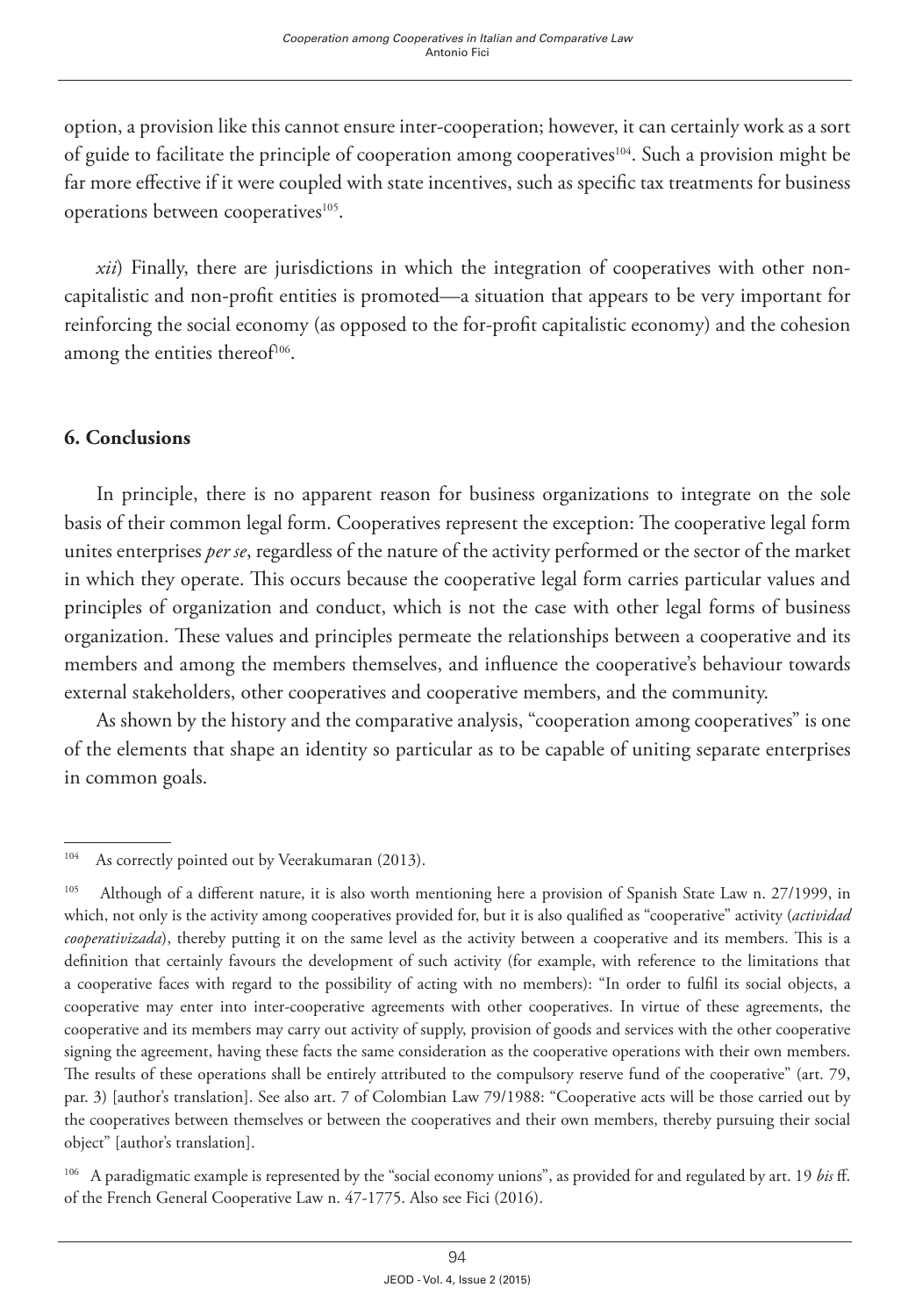Although cooperative integration has been carried out and continues to be carried out, even without a legal framework to provide for it, the law may help to build a more active and structured cooperative movement, in which cooperatives may thrive both individually and as a system.

This article has explored, through a comparative analysis based on the detailed and cooperationenhancing Italian regulation framework and illuminated by historical references, various legislative approaches and manners and other measures with which to deal with the subject of inter-cooperation.

Although the main purpose of this article was to lay the foundations for a thorough study of this topic and a more critical approach to its exploration, a possible conclusion is that the cooperative laws that promote inter-cooperation by incentivizing (rather than by obligating) cooperatives to integrate; that obligate cooperatives to contribute to the development of the cooperative movement and ensure that these compulsory contributions are used effectively in the interest of the cooperative movement; and, finally, that provide for a (secondary) cooperative as the default structure for integration (at least when said integration has primarily economic purposes) are the cooperative laws that apply the 6th ICA principle of cooperative identity in the most effective manner and, most importantly, in perfect compliance with the other traits of cooperative identity: notably, cooperative autonomy and members' democratic control.

#### **References**

- Beuthien, V. (1989). Genossenschaft und Verbandszwang. In *Genossenschaftsrecht: woher wohin?: Hundert Jahre Genossenschaftsgesetz 1889-1989*, Marburger Schriften zum Genossenschaftswesen, vol. 69: 74 ff. Göttingen: Vandenhoeck & Ruprecht.
- Birchall, J. (2011). *People-Centred Businesses. Co-operatives, Mutuals and the Idea of Membership*. London: Palgrave MacMillan.
- Birchall, J. (1997). *The International Co-operative Movement*. Manchester: Manchester University Press.
- Bonfante, G. (2010). *La nuova società cooperativa*. Bologna: Zanichelli.
- Bosi, G. (2012). *Fondi mutualistici. Un'analisi giuridica ed economica*. Bologna: Il Mulino.
- Carroll, B. (2013). Ireland. In D. Cracogna, A. Fici, H. Henrÿ (Eds.), *International Handbook of Cooperative Law.* Berlin-Heidelberg: Springer, pp. 467-478. DOI: [http://dx.doi.org/10.1007/978-3-642-30129-2\\_21](http://dx.doi.org/10.1007/978-3-642-30129-2_21)
- Carey, E. (2009). Co-operative Identity Do You Need a Law About It? *Journal of Co-operative Studies*, 42(1): 49-50.
- Coates, A. (2013). Belgium. In D. Cracogna, A. Fici, H. Henrÿ (Eds.), *International Handbook of Cooperative Law.* Berlin-Heidelberg: Springer, pp. 251-269. DOI: [http://dx.doi.org/10.1007/978-3-642-30129-2\\_10](http://dx.doi.org/10.1007/978-3-642-30129-2_10)
- Cracogna, D., Fici, A. & Henrÿ, H. (Eds.). (2013). *International Handbook of Cooperative Law*. Berlin-Heidelberg: Springer. DOI:<http://dx.doi.org/10.1007/978-3-642-30129-2>
- Cracogna, D. (2013a). The statute of Mercosur cooperatives. In D. Cracogna, A. Fici, H. Henrÿ (Eds.), *International Handbook of Cooperative Law.* Berlin-Heidelberg: Springer, pp. 153-164. DOI: [http://dx.doi.org/10.1007/978-](http://dx.doi.org/10.1007/978-3-642-30129-2_5) [3-642-30129-2\\_5](http://dx.doi.org/10.1007/978-3-642-30129-2_5)
- Cracogna, D. (2013b). *The Framework Law for the Cooperatives in Latin America*. In D. Cracogna, A. Fici, H. Henrÿ (Eds.), *International Handbook of Cooperative Law.* Berlin-Heidelberg: Springer, pp. 165-186. DOI: [http://](http://dx.doi.org/10.1007/978-3-642-30129-2_6) [dx.doi.org/10.1007/978-3-642-30129-2\\_6](http://dx.doi.org/10.1007/978-3-642-30129-2_6)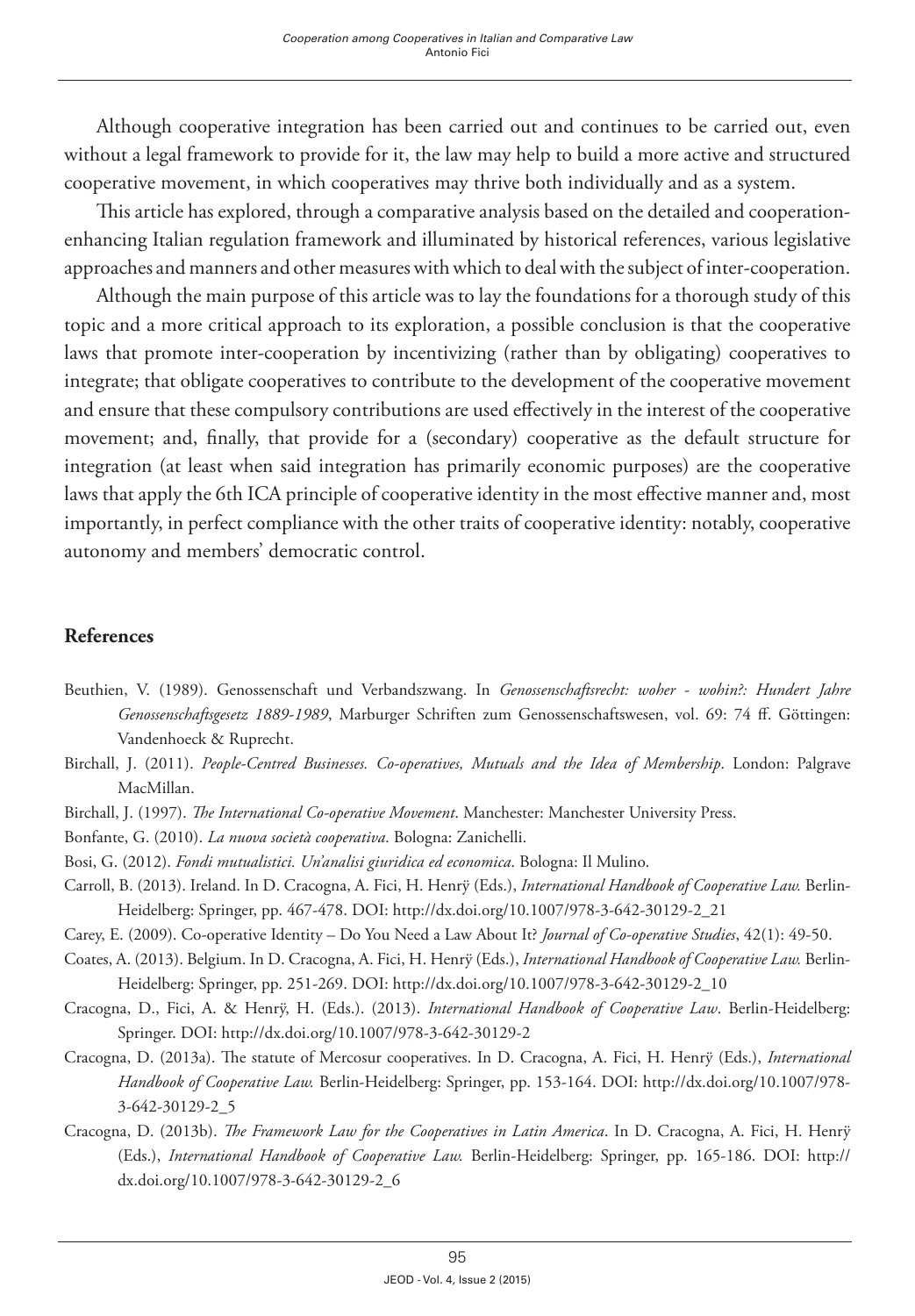- Cragogna, D. (2013c). Argentina. In D. Cracogna, A. Fici, H. Henrÿ (Eds.), *International Handbook of Cooperative Law.* Berlin-Heidelberg: Springer, pp. 189-206. DOI: [http://dx.doi.org/10.1007/978-3-642-30129-2\\_7](http://dx.doi.org/10.1007/978-3-642-30129-2_7)
- De Barbieri, E.W. (2009). Fostering Co-operative Growth through Law Reform in Ireland: Three Recommendations from Legislation in the United States, Norway and Brussels. *Journal of Co-operative Studies*, 42(1): 37-46.
- Dean, J.B. & Geu, T.E. (2008). The Uniform Limited Cooperative Association Act: An Introduction. *Drake Journal of Agricultural Law*, 13(1): 63-114.
- Degl'Innocenti, M. (1992). Cooperazione. In *Enciclopedia delle Scienze sociali*, II. Treccani: Roma, p. 429 e ss.
- Digby, M. (1948). *The World Co-operative Movement*. London: Hutchinson's University Library.
- Euricse (2011). *Primo Rapporto Euricse sulla Cooperazione in Italia* [Cooperation in Italy. 1st Euricse Report]*.* Trento: European Research Institute on Cooperative and Social Enterprises. Available at: http://www.euricse.eu/it/ node/1868 [last accessed 5 July 2014].
- Euricse & ICA (2013), *World Co-operative Monitor. Exploring the co-operative economy Report 2013*. European Research Institute on Cooperative and Social Enterprises & International Cooperative Alliance. Available at: [www.euricse.](http://www.euricse.eu/en/WorldCooperativeMonitor/Report2013) [eu/en/WorldCooperativeMonitor/Report2013](http://www.euricse.eu/en/WorldCooperativeMonitor/Report2013) [last accessed 2 July 2014].
- Fauquet, G. (1951). *The Co-operative Sector*, [a translation of the fourth French edition published in 1942]. Manchester: Co-operative Union Limited.
- Fici, A. (2013a). Cooperative Identity and the Law. *European Business Law Review*, 24(1): 37-64.
- Fici, A. (2013b). An Introduction to Cooperative Law. In D. Cracogna, A. Fici & H. Henrÿ (Eds.), *International Handbook of Cooperative Law.* Berlin-Heidelberg: Springer, pp. 3-62. DOI: [http://dx.doi.org/10.1007/978-3-](http://dx.doi.org/10.1007/978-3-642-30129-2_1) [642-30129-2\\_1](http://dx.doi.org/10.1007/978-3-642-30129-2_1)
- Fici, A. (2013c). The European Cooperative Society Regulation. In D. Cracogna, A. Fici, H. Henrÿ (Eds.), *International Handbook of Cooperative Law.* Berlin-Heidelberg: Springer, pp. 115-151. DOI: [http://dx.doi.org/10.1007/978-](http://dx.doi.org/10.1007/978-3-642-30129-2_4) [3-642-30129-2\\_4](http://dx.doi.org/10.1007/978-3-642-30129-2_4)
- Fici, A. (2013d). Italy. In D. Cracogna, A. Fici, H. Henrÿ (Eds.), *International Handbook of Cooperative Law*. Berlin-Heidelberg: Springer, pp. 479-501. DOI: [http://dx.doi.org/10.1007/978-3-642-30129-2\\_22](http://dx.doi.org/10.1007/978-3-642-30129-2_22)
- Fici A. (Ed.). (2016, forthcoming). *Diritto dell'economia sociale. Teorie, tendenze e prospettive italiane ed europee*. Napoli: Editoriale Scientifica.Fjørtoft, T. & Gjems-Onstad, O. (2013). Norway and Scandinavian Countries. In D. Cracogna, A. Fici, H. Henrÿ (Eds.), *International Handbook of Cooperative Law*. Berlin-Heidelberg: Springer, pp. 563-583. DOI: [http://dx.doi.org/10.1007/978-3-642-30129-2\\_26](http://dx.doi.org/10.1007/978-3-642-30129-2_26)
- Gadea Soler, E. (2010). Crisis e intercooperación: las cooperativas de segundo o ulterior grado como instrumento de colaboración empresarial, *Boletín de la Asociación Internacional de Derecho Cooperativo*, 44: 251-262.
- Gadea Soler, E., Sacristán Bergia F. & Vargas Vasserot, C. (2009). *Regimen jurídico de la sociedad cooperativa del siglo XXI*, Madrid: Dykinson.
- Gide, C. (1921). *Consumers' Co-operative Societies*, [a translation of the third French edition published in 1917]. Manchester: Co-operative Union Limited.
- Henrÿ, H. (2013a). Public International Cooperative Law. In D. Cracogna, A. Fici & H. Henrÿ (Eds.), *International Handbook of Cooperative Law.* Berlin-Heidelberg: Springer, pp. 65-88. DOI: [http://dx.doi.org/10.1007/978-3-](http://dx.doi.org/10.1007/978-3-642-30129-2_2) [642-30129-2\\_2](http://dx.doi.org/10.1007/978-3-642-30129-2_2)
- Henrÿ, H. (2013b). Finland. In D. Cracogna, A. Fici & H. Henrÿ (Eds.), *International Handbook of Cooperative Law.* Berlin-Heidelberg: Springer, pp. 373-392. DOI: [http://dx.doi.org/10.1007/978-3-642-30129-2\\_16](http://dx.doi.org/10.1007/978-3-642-30129-2_16)
- Hiez, D. & Tadjudje, W. (2013). The OHADA Cooperative Regulation. In D. Cracogna, A. Fici & H. Henrÿ (Eds.), *International Handbook of Cooperative Law.* Berlin-Heidelberg: Springer, pp. 83-113. DOI: [http://dx.doi.](http://dx.doi.org/10.1007/978-3-642-30129-2_3) [org/10.1007/978-3-642-30129-2\\_3](http://dx.doi.org/10.1007/978-3-642-30129-2_3)